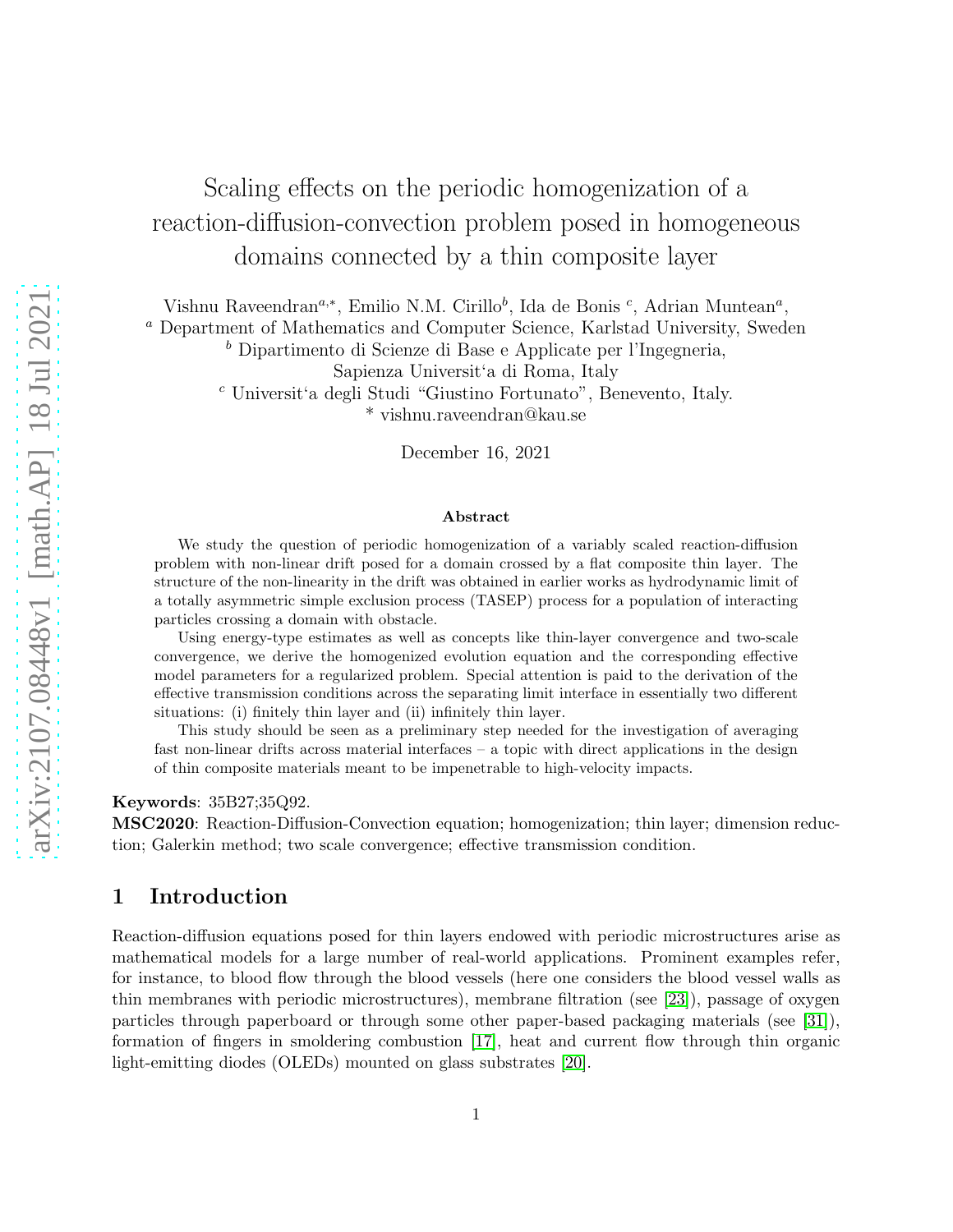In this paper, we study the effect of varying scalings on the periodic homogenization and eventual dimension reduction of a perforated thin layer hosting diffusion, chemical reactions, and nonlinear drift<sup>[1](#page-1-0)</sup> as derived earlier as mean-field limit for a totally asymmetric simple exclusion process (TASEP) on a lattice; see [\[12\]](#page-38-0). As microscopic domain  $\Omega_{\varepsilon} \subset \mathbb{R}^2$ , we have two regions  $\Omega_{\mathcal{L}}^{\varepsilon}$  and  $\Omega_{\mathcal{R}}^{\varepsilon}$  glued together through standard transmission conditions via a static flat thin layer  $\Omega^{\varepsilon}_{\mathcal{M}}$  (see Fig [1\)](#page-3-0). The thin layer  $\Omega^{\varepsilon}_{\mathcal{M}}$  is made of an array of periodic microstructures, while the sets  $\Omega_{\mathcal{L}}^{\varepsilon}$  and  $\Omega_{\mathcal{R}}^{\varepsilon}$  are in fact non-oscillating. To describe the internal structure of  $\Omega_{\mathcal{M}}^{\varepsilon}$ , we replicate a reference cell Z (see Fig [2\)](#page-3-1), whose height is scaled by  $\varepsilon$  and its width by  $\kappa(\varepsilon)$ . In our case, the assumed periodicity acts only in vertical direction. In each of the regions  $\Omega_{\mathcal{L}}^{\varepsilon}$  and  $\Omega_{\mathcal{R}}^{\varepsilon}$ , the coefficients of the partial differential equations are independent of  $\varepsilon$ . Instead, within the set  $\Omega_{\mathcal{M}}^{\varepsilon}$ the coefficients of the evolution equation are assumed to satisfy a variable scaling. To be specific, we consider that both the time derivative term and the production-by-reaction term are scaled by  $\varepsilon^{\alpha}$ , the diffusion coefficient is scaled by  $\varepsilon^{\beta}$ , while the drift term is scaled by  $\varepsilon^{\gamma}$ . The boundary production terms at the oscillating boundaries are proportional to  $\varepsilon^{\xi}$ . Here  $\alpha, \beta, \xi, \gamma \in \mathbb{R}$  are dimensionless parameters. It is worth noting that the factors  $\varepsilon^{\alpha}$ ,  $\varepsilon^{\beta}$ , and  $\varepsilon^{\gamma}$  are referred to in the chemical engineering literature as Damköhler numbers, while  $\varepsilon^{\xi}$  resembles the Thiele modulus (also called surface Damköhler number). They are all ratios of characteristic time scales of pairwise combinations of partial physical processes; see e.g. [\[14\]](#page-38-1). For instance,  $\varepsilon^{\beta}$  is of order of  $\mathcal{O}\left(\frac{t_{diff}}{t_{reac}}\right)$ , where  $t_{diff}$  and  $t_{reac}$  are the characteristic time scales of diffusion, and respectively, of reaction. The boundary conditions are chosen such that they correspond to the original interacting particle systems scenario. Consequently, we take non-homogeneous Dirichlet boundary conditions on the vertical boundaries of  $\Omega_{\varepsilon}$  and non-homogeneous Neumann boundary conditions on the rest of the boundaries.

Our main goal is to study how the different choices of the parameters  $\alpha, \beta, \gamma$ , and  $\xi$  affects the structure of the upscaled equations, i.e. when  $\varepsilon \to 0$ . From the modeling point of view, the main interest lies in learning which limit transmission conditions correspond to the cases: (i) the finitely thin layer (Fig. [4\)](#page-27-0) and (ii) the infinitely thin layer (Fig. [3\)](#page-26-0) and how does depend on the choice of the overall scaling. In this context, we set for (i)  $\kappa(\varepsilon) = \varepsilon$ , while for (ii) we consider  $\kappa(\varepsilon)$  to be a constant independent of  $\varepsilon$ . Other choices of scaling of the geometry are also possible, especially if we extend the current discussion from 2D to a scenario in 3D. However, we believe that we captured the main ones, especially from the application point of view. This study should be seen as a preliminary step needed for the investigation of averaging fast non-linear drifts across material interfaces – a topic with direct applications in the design of thin composite materials meant to be impenetrable to high-velocity impacts. Most of the upscaled models receive a double-porosity type structure; see [\[4\]](#page-38-2) for more in this direction.

The main tools used in this context to derive the wanted upscaled evolution equations and corresponding transmission condition for a large variety of choices of scalings include the energy method (see the basic idea of playing with variable scalings in [\[33\]](#page-40-1) or in [\[39\]](#page-40-2)) combined with classical two-scale convergence/compactness results (see [\[24\]](#page-39-3)) and two-scale convergence/compactness for thin layers (see [\[29\]](#page-39-4)). The current main difficulties lie in deriving  $\varepsilon$ -independent estimates for all scaling options so that passing to the homogenization limit becomes possible in each case, dealing

<span id="page-1-0"></span><sup>&</sup>lt;sup>1</sup>The drift term is here the gradient of a bounded, possibly discontinuous polynomial. To keep things simple, we use a suitable mollification of the drift to gain extra regularity. The mollifier function has support within  $\overline{B(0,\delta)}$ , where  $\delta > 0$  is independent of  $\varepsilon$ . We choose our mollifier such that, as  $\delta \to 0$ , the regularized drift converges strongly to the original nonlinear drift in  $L^p(\mathbb{R}^2)$  for all  $p \in (0, \infty)$ .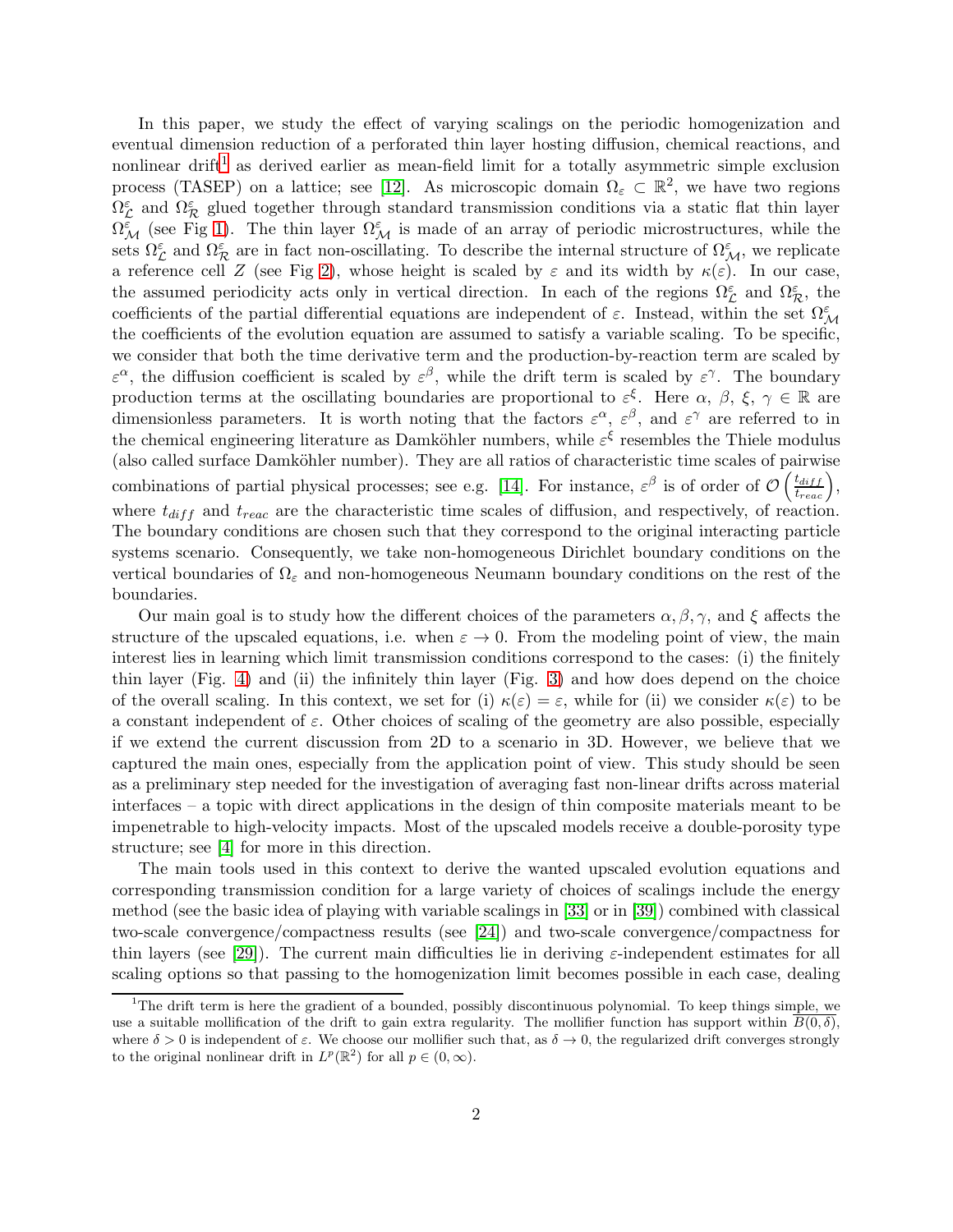with the the non-linearity of the drift, as well as varying  $\kappa(\varepsilon)$ . In this context, we bring in rigorous mathematical analysis results complementing our formal asymptotic calculations reported in [\[11\]](#page-38-3). As future step, our investigation will attempt to deal with fast drifts, that is it will be about entering the regime of  $\gamma < 0$ .

For a basic understanding of homogenization theory in the broader context of asymptotic analysis, we refer the reader to the standard monographs [\[10\]](#page-38-4), [\[32\]](#page-40-3), [\[26\]](#page-39-5), and [\[6\]](#page-38-5), e.g. Classical two-scale convergence and compactness result can be found in [\[30\]](#page-40-4) and [\[2\]](#page-38-6) ; see also [\[24\]](#page-39-3). The earliest result that we know regarding homogenization and dimension reduction for a thin layer including also a drift with a Navier-Stokes-type nonlinearity is [\[25\]](#page-39-6); see also [\[36\]](#page-40-5) for a more recent account. The simultaneous homogenization and dimension reduction of reaction-diffusion equations with nonlin-ear reaction rates posed in a thin heterogeneous layer have been carefully studied in [\[29\]](#page-39-4). In loc. cit., the authors introduced a number of new techniques to derive effective transmission conditions along the layer. Our work follows very much the spirit of this paper, as well as of the follow-up investigations for thin channels [\[7\]](#page-38-7) and [\[19\]](#page-39-7). More research is available on the simultaneous homogenization and dimension reduction. We mention here but a few of them which we think are closer to our investigations. Linear reaction-diffusion-convection equations coupled with non-linear surface chemical reactions for infinitely thin layers were studied in [\[17\]](#page-39-1) in the context of smoldering combustion. In [\[16\]](#page-39-8), the authors studied pressure-driven Stokes flow through a infinitely thin layer. A double porosity scenario with jumps at sharp heterogeneities was studied in [\[9\]](#page-38-8). Further work related to homogenization of infinitely thin layers, sharp interfaces, and other geometric singularities can be found in [\[21\]](#page-39-9), [\[38\]](#page-40-6), and [\[3\]](#page-38-9). This list of potentially relevant references is not exhaustive.

It is worth mentioning that it is a challenge to approximate numerically the obtained upscaled models (compare e.g. [\[37\]](#page-40-7)). However, due to the scale separation between the microscopic and the macroscopic characteristic length scales, high performance computing strategies are available to handle efficient approximations of such double-porosity like models (dimensionally-reduced or not). We refer the reader, for instance, to [\[35\]](#page-40-8) and references cited therein for a possible parallelization strategy.

We organize our paper as follows: In section [2,](#page-3-2) we describe the model problem, its variable scaling, and introduce the boundary and initial conditions including the perfect transmission conditions. To work with a problem having homogeneous Dirichlet boundary condition on vertical boundaries, we use an affine transformation of the original problem and obtain the transformed problem with homogeneous Dirichlet boundary. The downside of employing the transformation is that we lose the perfect transmission condition on the boundaries between the bulk regions and thin layer. In section [3,](#page-9-0) we prove the existence and uniqueness of  $\varepsilon$ -dependent weak solution to our microscopic problem via the Galerkin method (see e.g. the standard lines of arguments from p.314 in [\[15\]](#page-39-10)). In section [4,](#page-9-1) we prove  $\varepsilon$ -independent energy estimates for the solution of microscopic problem later and point out that we can use the well-established concept of two-scale convergence for thin layers to treat our infinitely thin layer case. By using energy-type estimates and compactness results we derive the two-scale limit equations of the upscaled problem. In section [5,](#page-26-1) we make choices for  $\alpha$ ,  $\beta$ ,  $\gamma$ , and  $\xi$  that we deem as potentially relevant to derive the corresponding upscaled equations and effective coefficients. In the final section, we propose an approximation of solutions of the non-regularized upscaled problem by using a direct method inspired from [\[34\]](#page-40-9).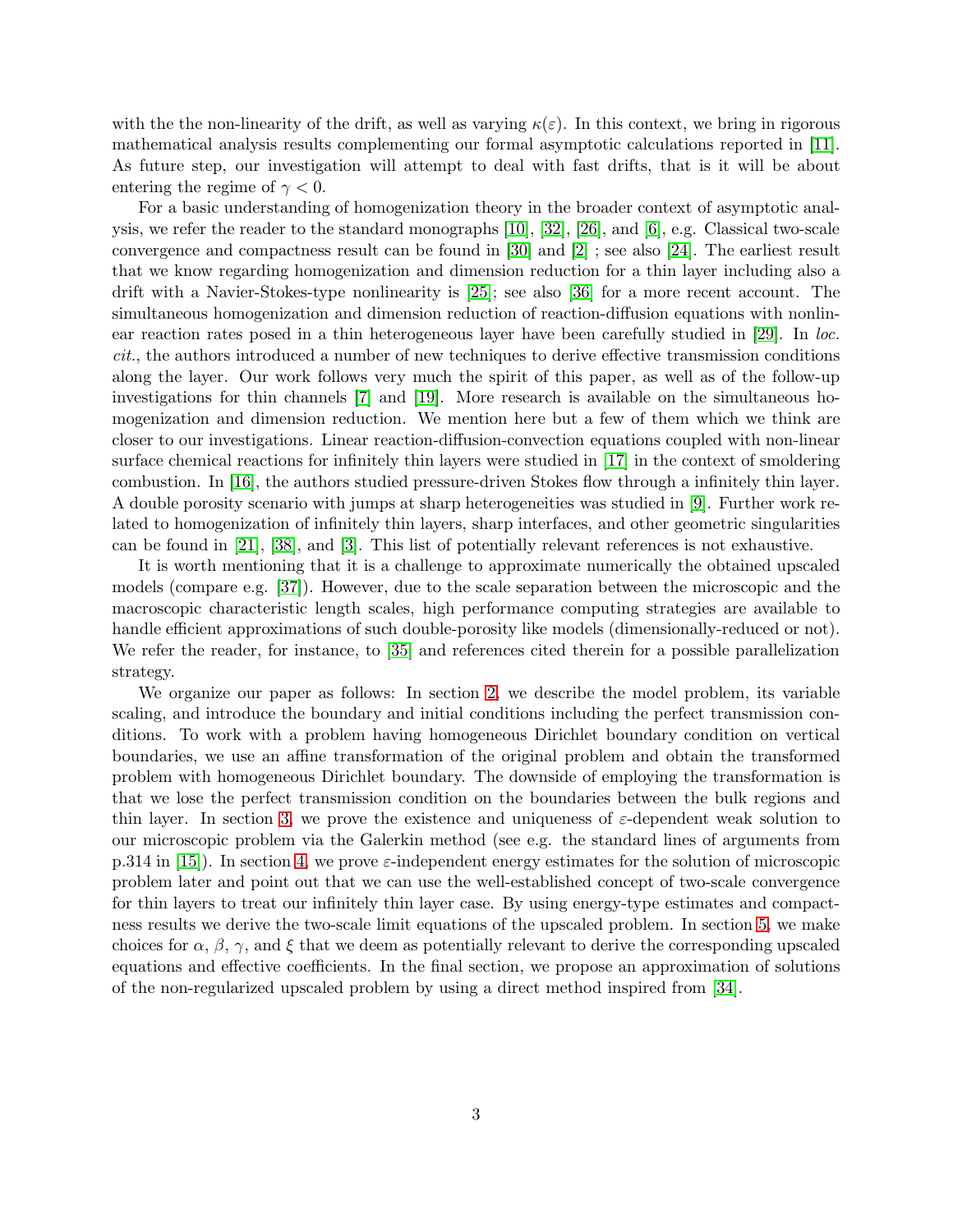# <span id="page-3-2"></span>2 Microscopic model

### 2.1 Setting of the problem

In this section, we describe the microscopic reaction-diffusion-drift model we have in mind. The geometry where our equations are posed is sketched in Fig. [1.](#page-3-0)



<span id="page-3-0"></span>Figure 1: Schematic representation of the microscopic model.

Let  $\varepsilon, \ell, \kappa(\varepsilon), \kappa, h, T > 0$  with  $\frac{h}{\varepsilon} \in \mathbb{N}, \ \kappa(\varepsilon) = \varepsilon$  in the case of infinitely thin layer and  $k(\varepsilon) = \kappa$ for the case of finitely thin layer.  $\Omega$  be a two dimensional strip defined as  $\Omega := [-\ell/2, +\ell/2] \times [0, h]$ . Define  $Y := (-1, 1) \times (0, 1)$  and the standard cell Z as Y with an impenetrable compact rectangle called obstacle (denote as  $Y_0$ ) with  $Y_0 = [a_1, b_1] \times [a_2, b_2]$  which is placed in the center of the Y (i.e  $Z := Y \ Y_0$ ). Assume that  $\partial Y_0$  is Lipchitz boundary and  $\partial Y \cap Y_0 = \emptyset$  (see Fig. [2\)](#page-3-1).



<span id="page-3-1"></span>Figure 2: The standard cell Z exhibiting a rectangular obstacle placed in the center.

We define our microscopic domain  $\Omega^{\varepsilon} \subset \Omega$  as

$$
\Omega^{\varepsilon} := \Omega^{\varepsilon}_{\mathcal{L}} \cup \Omega^{\varepsilon}_{\mathcal{R}} \cup \Omega^{\varepsilon}_{\mathcal{M}} \cup \mathcal{B}_{\mathcal{L}}^{\varepsilon} \cup \mathcal{B}_{\mathcal{R}}^{\varepsilon},\tag{1}
$$

where

$$
\Omega_{\mathcal{L}}^{\varepsilon} := (-\ell/2, -\kappa(\varepsilon)) \times (0, h), \n\Omega_{\mathcal{R}}^{\varepsilon} := (\kappa(\varepsilon), \ell/2) \times (0, h), \n\Omega_{\mathcal{M}}^{\varepsilon} := ((-\kappa(\varepsilon), \kappa(\varepsilon)) \times (0, h)) \backslash \Omega_{0}^{\varepsilon}
$$
\n(2)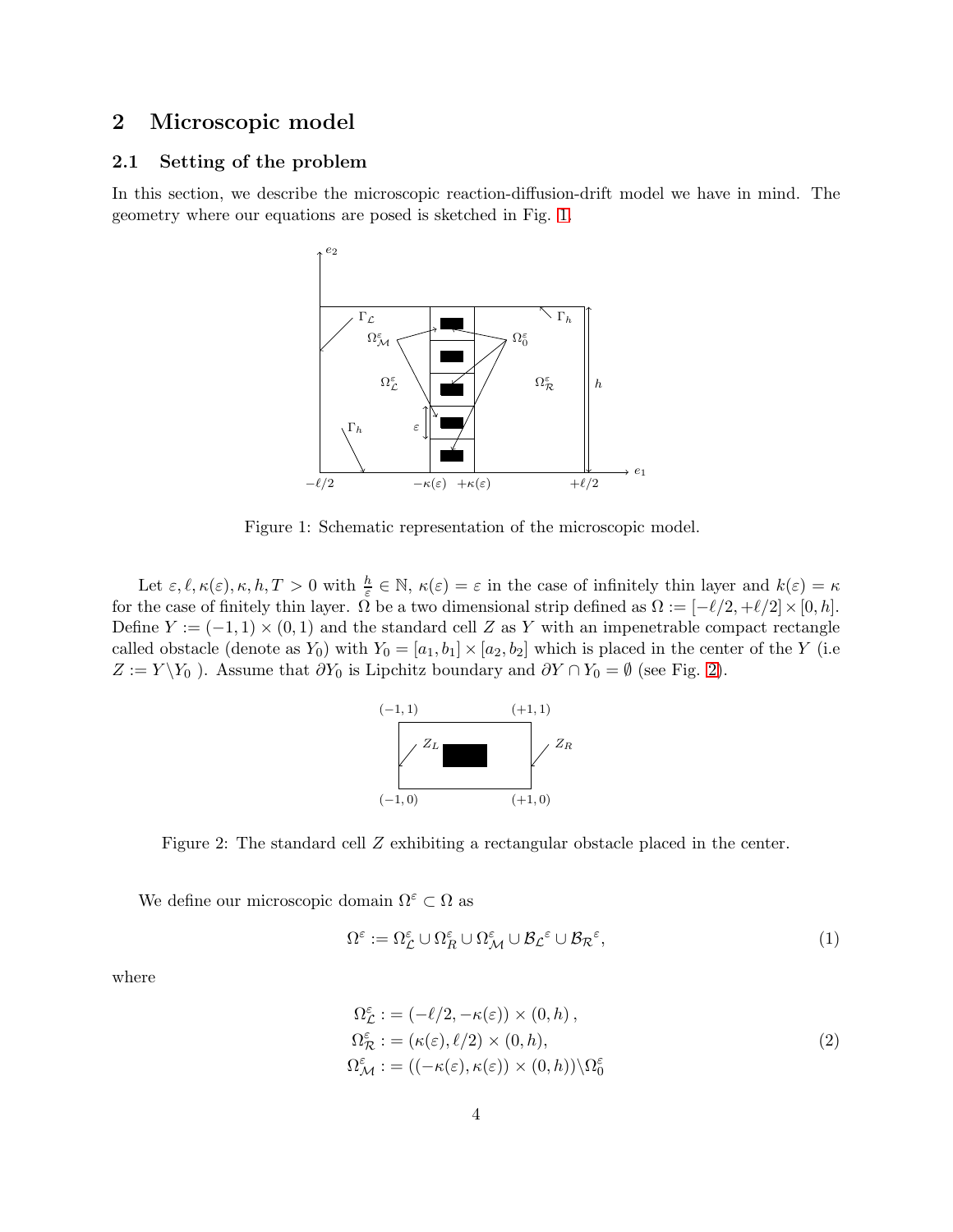where  $e_1, e_2$  are standard unit vectors in  $\mathbb{R}^2$ ,  $k_0 = \frac{h}{\varepsilon}$  and we denote the union of obstacles as  $\Omega_0^{\varepsilon}$ 

$$
\Omega_0^{\varepsilon} := \cup_{k=0}^{k_0} \left( ke_2 + \left( \kappa(\varepsilon)[a_1, b_1] \times \varepsilon[a_2, b_2] \right) \right). \tag{3}
$$

We refer  $\Omega^{\varepsilon}_{\mathcal{M}}$  as layer and  $\Omega^{\varepsilon}_{\mathcal{R}}, \Omega^{\varepsilon}_{\mathcal{L}}$  as bulk region, and we cover boundary of  $\Omega^{\varepsilon}$  by the following sets,

$$
\mathcal{B}_{\mathcal{L}}^{\varepsilon} := \{ -\kappa(\varepsilon) \} \times (0, h), \n\mathcal{B}_{\mathcal{R}}^{\varepsilon} := \{ \kappa(\varepsilon) \} \times (0, h), \n\Gamma_{\mathcal{L}} := \left\{ -\frac{\ell}{2} \right\} \times [0, h], \n\Gamma_{\mathcal{R}} := \left\{ \frac{\ell}{2} \right\} \times [0, h], \n\Gamma_{v} := \Gamma_{\mathcal{L}} \cup \Gamma_{\mathcal{R}}, \n\Gamma_{h}^{\varepsilon} := (\partial \Omega_{\mathcal{L}}^{\varepsilon} \cup \partial \Omega_{\mathcal{R}}^{\varepsilon}) \setminus (\mathcal{B}_{\mathcal{L}}^{\varepsilon} \cup \mathcal{B}_{\mathcal{R}}^{\varepsilon} \cup \Gamma_{v}), \n\Gamma_{0}^{\varepsilon} := \partial \Omega_{\mathcal{M}}^{\varepsilon} \setminus (\mathcal{B}_{\mathcal{L}} \cup \mathcal{B}_{\mathcal{R}}).
$$
\n(4)

Note that  $\partial\Omega^{\varepsilon} = \Gamma_v \cup \Gamma_h^{\varepsilon} \cup \Gamma_0^{\varepsilon}$ . The external unit normal vectors at  $\partial\Omega^{\varepsilon}_{\mathcal{L}}, \partial\Omega^{\varepsilon}_{\mathcal{R}}, \partial\Omega^{\varepsilon}_{\mathcal{M}}$  are denoted by  $n_l, n_r, n_m^{\varepsilon}$  respectively.

We consider the following reaction diffusion problem. Find  $(u_l^{\varepsilon}, u_m^{\varepsilon}, u_r^{\varepsilon})$  satisfying the following equation

<span id="page-4-1"></span>
$$
\frac{\partial u_{\tilde{l}}^{\varepsilon}}{\partial t} + \text{div}(-D_L \nabla u_{\tilde{l}}^{\varepsilon} + B_L P_{\delta}(u_{\tilde{l}}^{\varepsilon})) = f_l \quad \text{on } \Omega_{\mathcal{L}}^{\varepsilon} \times (0, T),
$$

$$
\frac{\partial u_r^{\varepsilon}}{\partial t} + \text{div}(-D_R \nabla u_r^{\varepsilon} + B_R P_{\delta}(u_r^{\varepsilon})) = f_r \quad \text{on } \Omega_{\mathcal{R}}^{\varepsilon} \times (0, T),
$$

$$
\varepsilon^{\alpha} \frac{\partial u_m^{\varepsilon}}{\partial t} + \text{div}(-\varepsilon^{\beta} D_M^{\varepsilon} \nabla u_m^{\varepsilon} + \varepsilon^{\gamma} B_M^{\varepsilon} P_{\delta}(u_m^{\varepsilon})) = \varepsilon^{\alpha} f_m^{\varepsilon} \quad \text{on } \Omega_{\mathcal{M}}^{\varepsilon} \times (0, T),
$$

$$
(5)
$$

where  $\alpha, \beta, \gamma \in \mathbb{R}$  and the parameter  $\delta > 0$  is fixed,  $f_l : \Omega_{\mathcal{L}}^{\varepsilon} \to \mathbb{R}$ ,  $f_r : \Omega_{\mathcal{R}}^{\varepsilon} \to \mathbb{R}$ ,  $f_m^{\varepsilon} : \Omega_{\mathcal{M}}^{\varepsilon} \to \mathbb{R}$  are given functions,  $D_j =$  $\left[ d_1^j\right]$  $\begin{matrix} 1 & 0 \\ 1 & 0 \end{matrix}$  $0 \quad d_2^j$ 2 1 ,  $B_j =$  $\left[ b_1^j \right]$ 1  $b_2^j$ 2 1 , with  $d_1^j$  $j_1^j, d_2^j, b_1^j, b_2^j > 0$  for  $j \in \{L, R\}, D_M^{\varepsilon}(x_1, x_2) =$  $D(x_1/\varepsilon, x_2/\varepsilon), (x_1, x_2) \in \mathbb{R}^2$ ,  $D$  is a  $2 \times 2$  diagonal matrix with positive entries defined in standard cell Z and 1-periodic,  $B_M^{\varepsilon} = B(\frac{x_1}{\varepsilon})$  $\frac{x_1}{\varepsilon}, \frac{x_2}{\varepsilon}$  $(\frac{e_2}{\varepsilon})$  $(\frac{e_2}{\varepsilon})$  $(\frac{e_2}{\varepsilon})$ , *B* is a 2 × 1 matrix with 1-periodic.  $P_\delta(\cdot) : \mathbb{R} \to \mathbb{R}^2$  is

<span id="page-4-2"></span>
$$
P_{\delta}(r) := \int_{\mathbb{R}} \rho_{\delta}(y) P(r - y) dy,
$$
\n(6)

where  $\rho_{\delta}(x) := \frac{1}{\delta^{n_0}} \rho(x/\delta)$ , for  $x \in \mathbb{R}$ ,  $n_0 \in \mathbb{N}$ ,  $\rho$  is a mollifier, for instance we take

$$
\rho(x) := \begin{cases} Ce^{\left(\frac{1}{|x|^2 - 1}\right)} & |x| < 1\\ 0 & |x| \ge 1, \end{cases}
$$
\n(7)

where the constant  $C > 0$  selected so that  $\int_{\mathbb{R}^n} \rho dx = 1$  and

defined as

<span id="page-4-3"></span>
$$
P(r) = \begin{cases} a_0 + a_1 r + \dots + a_m r^m & \text{for } r \in [0, 1] \\ 0 & \text{otherwise,} \end{cases}
$$
 (8)

<span id="page-4-0"></span>P Notice that  $P_\delta(r) \to P(r)$  in  $L^p(\mathbb{R})$  as  $\delta \to 0$  for all  $p \in [1,\infty)$  (see p.717, [\[15\]](#page-39-10)).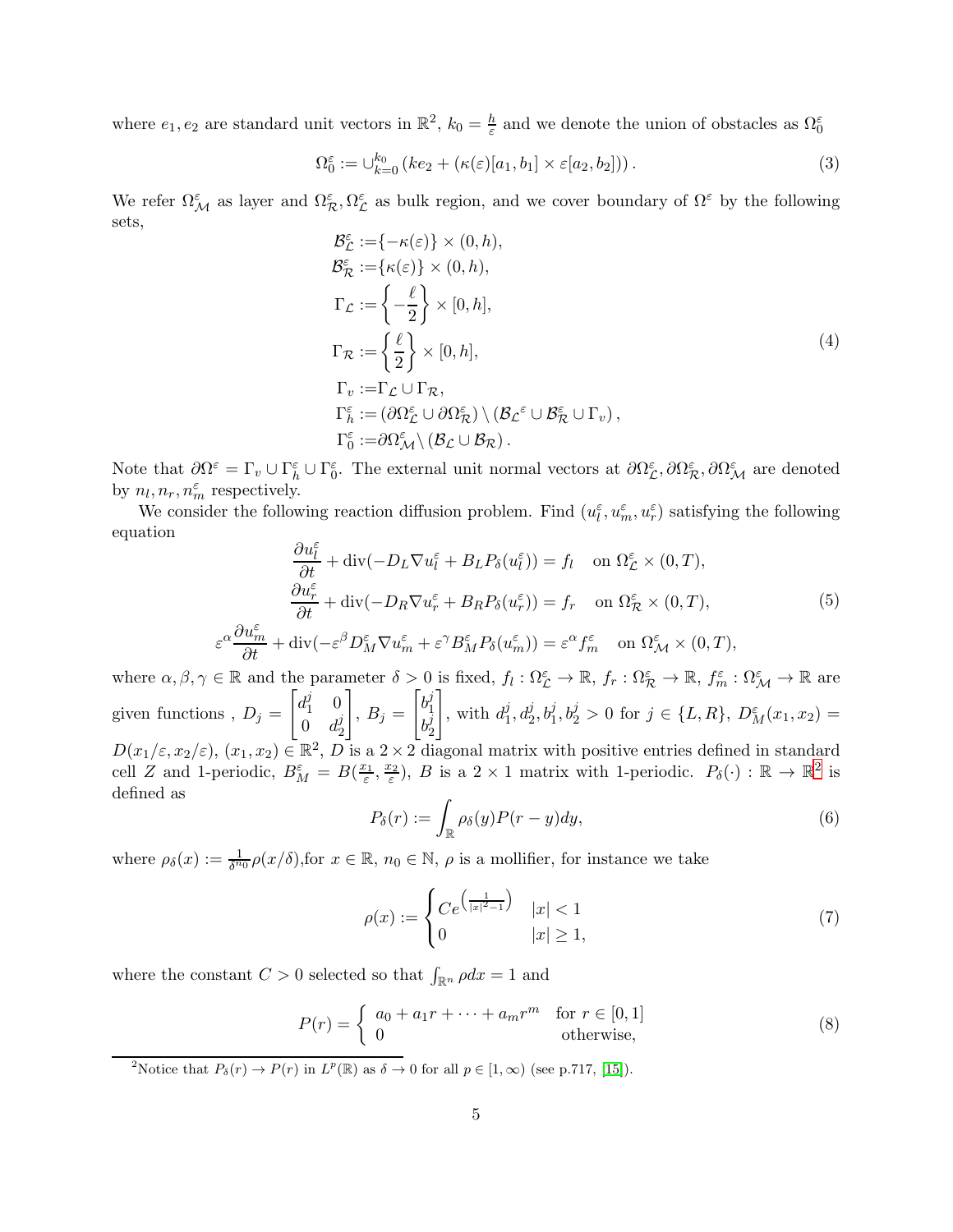with  $a_k \in \mathbb{R}$  for  $k \in \mathbb{N}$ .

We endow [\(5\)](#page-4-1) with the following boundary and initial conditions

<span id="page-5-1"></span>
$$
u_l^{\varepsilon} = U_L \text{ on } \Gamma_{\mathcal{L}} \times (0, T),
$$
  

$$
u_r^{\varepsilon} = U_R \text{ on } \Gamma_{\mathcal{R}} \times (0, T),
$$
  
(9)

$$
\begin{aligned}\n(-\varepsilon^{\beta}D_{M}^{\varepsilon}\nabla u_{m}^{\varepsilon} + \varepsilon^{\gamma}B_{M}^{\varepsilon}P_{\delta}(u_{m}^{\varepsilon})) \cdot n_{m}^{\varepsilon} &= \varepsilon^{\xi}g_{0}^{\varepsilon} \text{ on } \Gamma_{0}^{\varepsilon} \times (0,T), \\
(-D_{L}\nabla u_{l}^{\varepsilon} + B_{L}P_{\delta}(u_{l}^{\varepsilon})) \cdot n_{l} &= g_{l} \text{ on } (\Gamma_{h} \cap \partial \Omega_{\mathcal{L}}^{\varepsilon}) \times [0,T], \\
(-D_{R}\nabla u_{r}^{\varepsilon} + B_{R}P_{\delta}(u_{l}^{\varepsilon})) \cdot n_{r} &= g_{r} \text{ on } (\Gamma_{h} \cap \partial \Omega_{\mathcal{R}}^{\varepsilon}) \times (0,T),\n\end{aligned} \tag{10}
$$

$$
u_l^{\varepsilon}(0, x) = h_l^{\varepsilon}(x) \text{ for all } x \in \overline{\Omega}_{\mathcal{L}}^{\varepsilon},
$$
  
\n
$$
u_r^{\varepsilon}(0, x) = h_r^{\varepsilon}(x) \text{ for all } x \in \overline{\Omega}_{\mathcal{R}}^{\varepsilon},
$$
  
\n
$$
u_m^{\varepsilon}(0, x) = h_m^{\varepsilon}(x) \text{ for all } x \in \overline{\Omega}_{\mathcal{M}}^{\varepsilon},
$$
\n(11)

where  $\xi > 0$  is fixed real number,  $U_L : \Gamma_{\mathcal{L}} \times [0,T] \to \mathbb{R}, U_R : \Gamma_{\mathcal{R}} \times [0,T] \to \mathbb{R}, g_l : (\Gamma_h \cap \partial \Omega_{\mathcal{L}}^{\varepsilon}) \times$  $[0,T] \to \mathbb{R}, g_r : (\Gamma_h \cap \partial \Omega_{\mathcal{R}}^{\varepsilon}) \times [0,T] \to \mathbb{R}, g_0^{\varepsilon} : \Gamma_0^{\varepsilon} \times [0,T] \to \mathbb{R}, h_l^{\varepsilon} : \overline{\Omega_{\mathcal{L}}^{\varepsilon}} \to \mathbb{R}, h_r^{\varepsilon} : \overline{\Omega_{\mathcal{R}}^{\varepsilon}} \to \mathbb{R},$  $h_m^{\varepsilon} : \overline{\Omega_{\mathcal{M}}^{\varepsilon}} \to \mathbb{R}$  are given functions so that  $U_L \in L^{\infty}(0,T; H^{\frac{1}{2}}(\Gamma_L)), U_R \in L^{\infty}(0,T; H^{\frac{1}{2}}(\Gamma_R)).$  On surface  $\mathcal{B}_{\mathcal{L}}^{\varepsilon}$  and  $\mathcal{B}_{\mathcal{R}}^{\varepsilon}$  we assume the perfect transmission condition

$$
u_{l}^{\varepsilon} = u_{M}^{\varepsilon} \text{ on } \mathcal{B}_{\mathcal{L}}^{\varepsilon},
$$

$$
u_{r}^{\varepsilon} = u_{M}^{\varepsilon} \text{ on } \mathcal{B}_{\mathcal{R}}^{\varepsilon},
$$

$$
(-\varepsilon^{\beta} D_{M}^{\varepsilon} \nabla u_{m}^{\varepsilon} + \varepsilon^{\gamma} B_{M}^{\varepsilon} P_{\delta}(u_{m}^{\varepsilon})) \cdot n_{m}^{\varepsilon} = (-D_{L} \nabla u_{l}^{\varepsilon} + B_{L} P_{\delta}(u_{l}^{\varepsilon})) \cdot n_{l} \text{ on } \mathcal{B}_{\mathcal{L}}^{\varepsilon},
$$

$$
(-\varepsilon^{\beta} D_{M}^{\varepsilon} \nabla u_{m}^{\varepsilon} + \varepsilon^{\gamma} B_{M}^{\varepsilon} P_{\delta}(u_{m}^{\varepsilon})) \cdot n_{m}^{\varepsilon} = (-D_{R} \nabla u_{r}^{\varepsilon} + B_{R} P_{\delta}(u_{l}^{\varepsilon})) \cdot n_{r} \text{ on } \mathcal{B}_{\mathcal{R}}^{\varepsilon}.
$$

$$
(12)
$$

#### 2.2 Transformation of problem

To obtain the homogenous Dirichlet boundary condition for the problem [\(5\)](#page-4-1), we use the following transformation

$$
v_i^{\varepsilon} := u_i^{\varepsilon} + \frac{1}{2}(x_1 - 1)U_L - \frac{1}{2}(x_1 + 1)U_R,
$$
\n(13)

for  $i \in \{l, m, r\}$ . Let us denote  $u_b(x, t) := \frac{1}{2}(x_1 - 1)U_L - \frac{1}{2}$  $\frac{1}{2}(x_1+1)U_R$ , with  $x=(x_1,x_2) \in \mathbb{R}^2$  and  $t \in [0, T]$ . So,

<span id="page-5-0"></span>
$$
u_i^{\varepsilon} = v_i^{\varepsilon} - u_b. \tag{14}
$$

Inserting [\(14\)](#page-5-0) into [\(5\)](#page-4-1) gives the transformed reaction diffusion equation

<span id="page-5-2"></span>
$$
\frac{\partial v_l^{\varepsilon}}{\partial t} + \text{div}(-D_L \nabla v_l^{\varepsilon} + B_L P_{\delta}(v_l^{\varepsilon} - u_b)) = f_{b_l} \qquad \text{on } \Omega_{\mathcal{L}}^{\varepsilon} \times (0, T),
$$

$$
\frac{\partial v_r^{\varepsilon}}{\partial t} + \text{div}(-D_R \nabla v_r^{\varepsilon} + B_R P_{\delta}(v_r^{\varepsilon} - u_b)) = f_{b_r} \qquad \text{on } \Omega_{\mathcal{R}}^{\varepsilon} \times (0, T),
$$

$$
\varepsilon^{\alpha} \frac{\partial v_m^{\varepsilon}}{\partial t} + \text{div}(-\varepsilon^{\beta} D_M^{\varepsilon} \nabla v_m^{\varepsilon} + \varepsilon^{\gamma} B_M^{\varepsilon} P_{\delta}(v_m^{\varepsilon} - u_b)) = \varepsilon^{\alpha} f_{a_m}^{\varepsilon} + \varepsilon^{\beta} f_{b_m} \quad \text{on } \Omega_{\mathcal{M}}^{\varepsilon} \times (0, T),
$$

$$
+ \varepsilon^{\beta} f_{b_m} \quad \text{on } \Omega_{\mathcal{M}}^{\varepsilon} \times (0, T),
$$

endowed with the following boundary and initial conditions,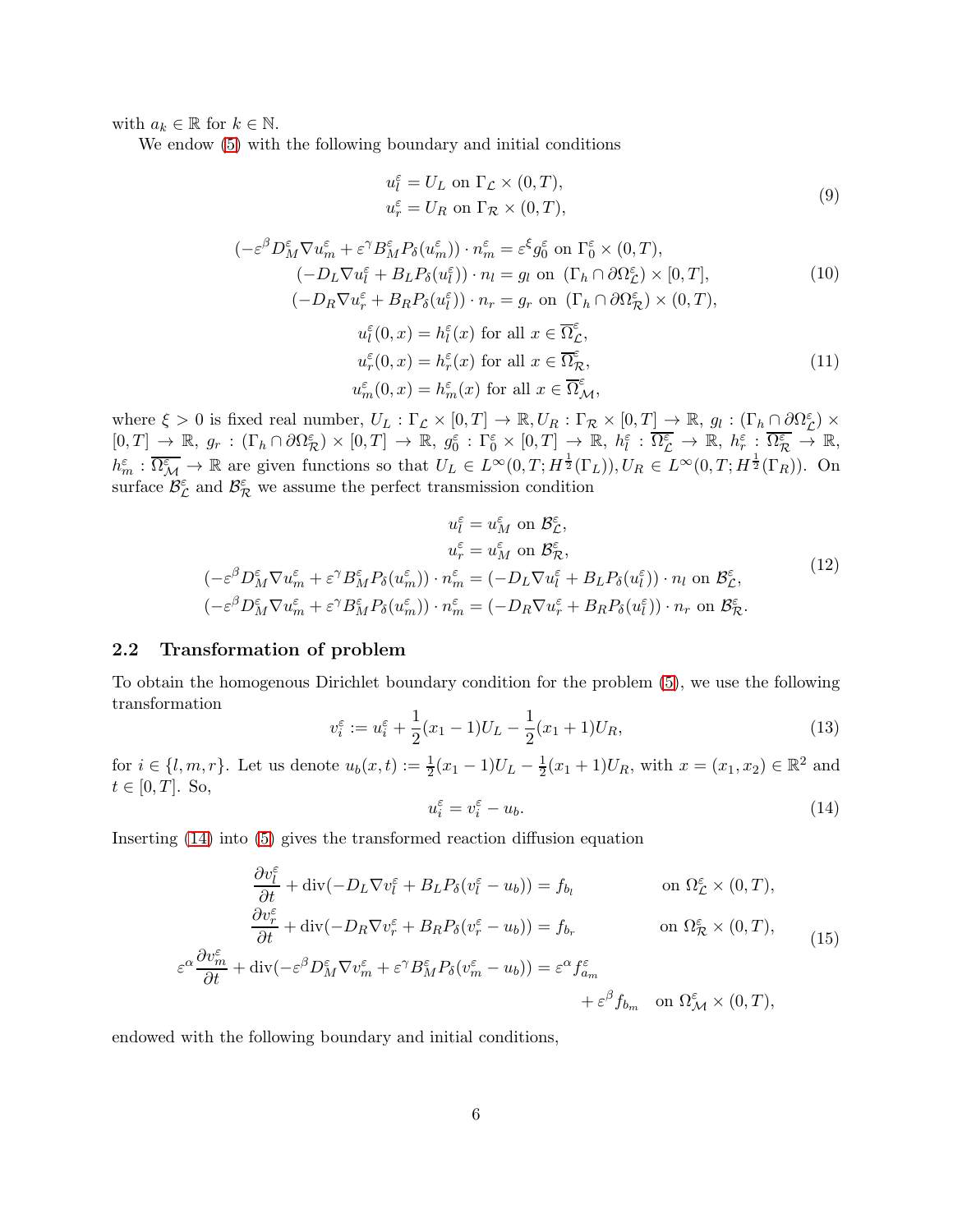<span id="page-6-2"></span>
$$
v_{l}^{\varepsilon} = 0 \text{ on } \Gamma_{\mathcal{L}} \times (0, T),
$$

$$
v_{r}^{\varepsilon} = 0 \text{ on } \Gamma_{\mathcal{R}} \times (0, T),
$$

$$
v_{r}^{\varepsilon} = 0 \text{ on } \Gamma_{\mathcal{R}} \times (0, T),
$$

$$
(-\varepsilon^{\beta} D_{M}^{\varepsilon} \nabla v_{m}^{\varepsilon} + \varepsilon^{\gamma} B_{M}^{\varepsilon} P_{\delta}(v_{m}^{\varepsilon} - u_{b})) \cdot n_{m}^{\varepsilon} = \varepsilon^{\xi} g_{0}^{\varepsilon} + \varepsilon^{\beta} g_{b_{0}} \text{ on } \Gamma_{0}^{\varepsilon} \times (0, T),
$$

$$
(-D_{L} \nabla v_{l}^{\varepsilon} + B_{L} P_{\delta}(v_{l}^{\varepsilon} - u_{b})) \cdot n_{l} = g_{b_{l}} \text{ on } (\Gamma_{h}^{\varepsilon} \cap \partial \Omega_{\mathcal{L}}^{\varepsilon}) \times (0, T),
$$

$$
(-D_{R} \nabla v_{r}^{\varepsilon} + B_{R} P_{\delta}(v_{l}^{\varepsilon} - u_{b})) \cdot n_{r} = g_{b_{r}} \text{ on } (\Gamma_{h}^{\varepsilon} \cap \partial \Omega_{\mathcal{R}}^{\varepsilon}) \times (0, T),
$$

$$
v_{l}^{\varepsilon}(0, x) = h_{b_{l}}^{\varepsilon}(x) \text{ for all } x \in \overline{\Omega_{\mathcal{R}}^{\varepsilon}},
$$

$$
v_{r}^{\varepsilon}(0, x) = h_{b_{m}}^{\varepsilon}(x) \text{ for all } x \in \overline{\Omega_{\mathcal{R}}^{\varepsilon}},
$$

$$
v_{m}^{\varepsilon}(0, x) = h_{b_{m}}^{\varepsilon}(x) \text{ for all } x \in \overline{\Omega_{\mathcal{M}}^{\varepsilon}},
$$

where  $f_{b_l} := \partial_t u_b - div(D_L \nabla u_b) + f_l, f_{b_r} := \partial_t u_b - div(D_R \nabla u_b) + f_r, f_{a_m}^{\varepsilon} := \partial_t u_b + f_m^{\varepsilon}, f_{b_m}^{\varepsilon} :=$  $-\text{div}(D_M\nabla u_b)$ ,  $g_{b_0}^{\varepsilon} := -D_M^{\varepsilon}\nabla u_b$ ,  $g_{b_l} = D_L\nabla u_b$ ,  $g_{b_r} = D_R\nabla u_b$  and  $h_{b_i}^{\varepsilon} = h_i^{\varepsilon} - u_b$  for every  $i \in$  ${l, m, r}$  and with the following transmission condition

<span id="page-6-1"></span>
$$
v_{l}^{\varepsilon} = v_{m}^{\varepsilon} \text{ on } \mathcal{B}_{\mathcal{L}}^{\varepsilon},
$$
  
\n
$$
v_{r}^{\varepsilon} = v_{m}^{\varepsilon} \text{ on } \mathcal{B}_{\mathcal{R}}^{\varepsilon},
$$
  
\n
$$
(-\varepsilon^{\beta} D_{M}^{\varepsilon} \nabla (v_{m}^{\varepsilon} - u_{b}) + \varepsilon^{\gamma} B_{M}^{\varepsilon} P_{\delta} (v_{m}^{\varepsilon} - u_{b})) \cdot n_{m}^{\varepsilon}
$$
  
\n
$$
= (-D_{L} \nabla (v_{l}^{\varepsilon} - u_{b}) + B_{L} P_{\delta} (v_{l}^{\varepsilon} - u_{b})) \cdot n_{l} \text{ on } \mathcal{B}_{\mathcal{L}}^{\varepsilon},
$$
  
\n
$$
(-\varepsilon^{\beta} D_{M}^{\varepsilon} \nabla (v_{m}^{\varepsilon} - u_{b}) + \varepsilon^{\gamma} B_{M}^{\varepsilon} P_{\delta} (v_{m}^{\varepsilon} - u_{b})) \cdot n_{m}^{\varepsilon}
$$
  
\n
$$
= (-D_{R} \nabla (v_{r}^{\varepsilon} - u_{b}) + B_{R} P_{\delta} (v_{l}^{\varepsilon} - u_{b})) \cdot n_{r} \text{ on } \mathcal{B}_{\mathcal{R}}^{\varepsilon}.
$$
  
\n(17)

#### 2.3 Assumptions on data

From now on C denotes a positive real number possibly changing from line to line. When necessary, we will write explicit the parameters on which it will depend.

<span id="page-6-0"></span>(A1) (Ellipticity condition) For every  $i \in \{L, M, R\}$  with  $j(L) = \mathcal{L}, j(R) = \mathcal{R}, j(M) = \mathcal{M}$  and for every  $\eta \in \mathbb{R}^2$  there exist a  $\theta > 0$  such that,

<span id="page-6-4"></span>
$$
\theta \|\eta\|^2 \le \eta^t D_i \eta,\tag{18}
$$

and

<span id="page-6-5"></span>
$$
D_i \in L^{\infty}(\Omega_{j(i)}^{\varepsilon}; \mathbb{R}^4). \tag{19}
$$

<span id="page-6-7"></span>(A2) Concerning the drift coefficient, we assume

$$
\mathrm{div}B_i \in L^{\infty}(\Omega^{\varepsilon}_{j(i)}),\tag{20}
$$

and

<span id="page-6-3"></span>
$$
B_i \in L^{\infty}(\Omega_{j(i)}^{\varepsilon}; \mathbb{R}^2)
$$
\n(21)

for 
$$
i \in \{L, M, R\}
$$
 with  $j(L) = \mathcal{L}, j(R) = \mathcal{R}, j(M) = \mathcal{M}.$ 

<span id="page-6-6"></span>(A3) For the reaction rate, we assume  $f_{b_l}, \partial_t f_{b_l} \in L^2(0, T; L^2(\Omega^{\varepsilon}_{\mathcal{L}})),$  $f_{b_r}, \partial_t f_{b_r} \in L^2(0,T; L^2(\Omega_{\mathcal{R}}^{\varepsilon}))$ ,  $f_{b_m}^{\varepsilon}, \partial_t f_{b_m}^{\varepsilon} \in L^2(0,T; L^2(\Omega_{\mathcal{M}}^{\varepsilon}))$  and  $\varepsilon^{\alpha} \| f_{a_m}^{\varepsilon} \|_{L^2(0,T;L^2(\Omega_M^{\varepsilon})} \leq C,$ (22)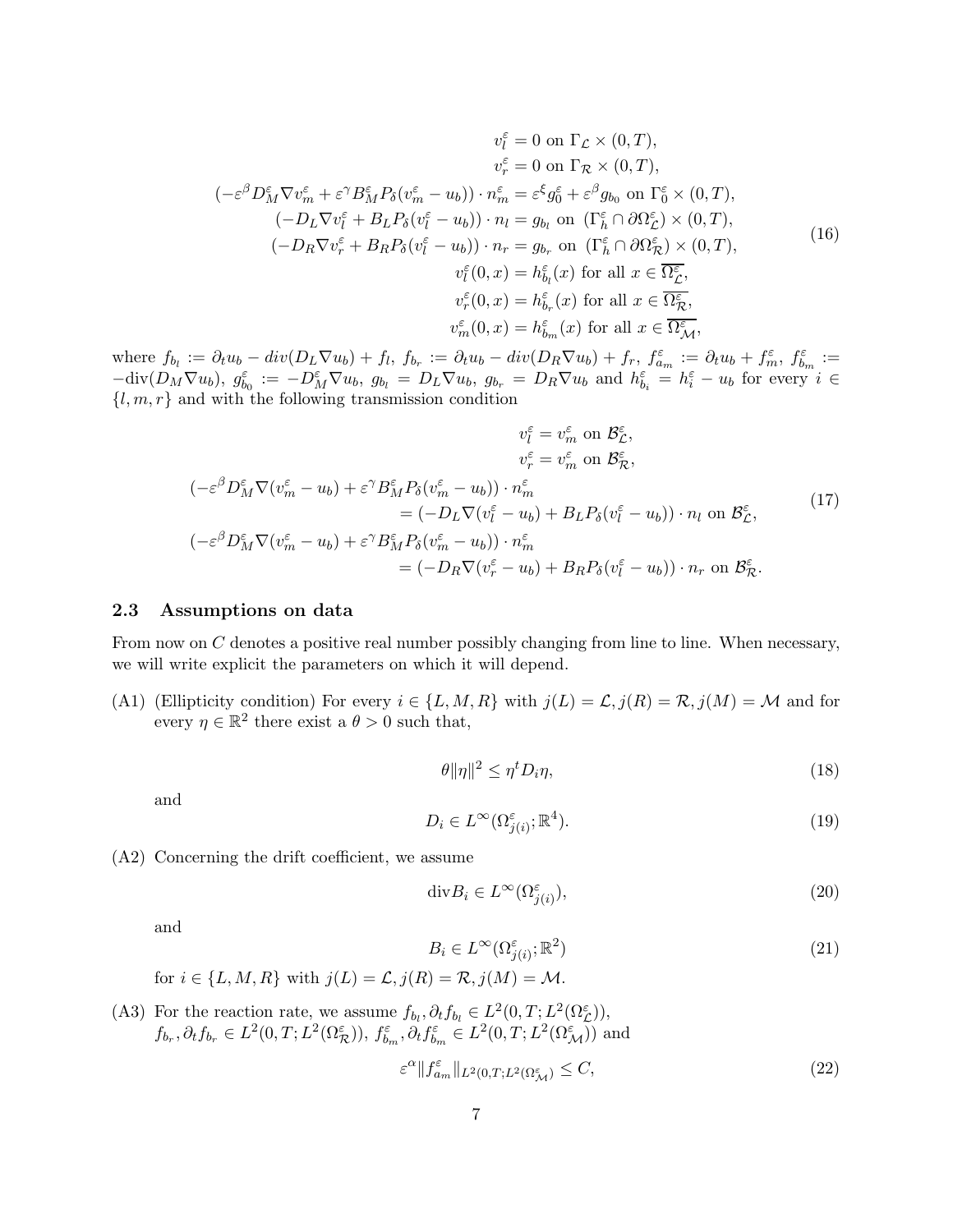for a.e.  $t \in (0, T)$ . Together we assume there exist  $f_{a_0} \in L^2((0, T) \times \Sigma \times Z)$  such that

<span id="page-7-5"></span>
$$
f_{a_m}^{\varepsilon} \stackrel{2-s}{\rightharpoonup} f_{a_0}.\tag{23}
$$

<span id="page-7-3"></span>(A4)  $g_{b_l}, \partial_t g_{b_l} \in L^{\infty}(0,T; L^2(\Gamma_h^{\varepsilon} \cap \partial \Omega_{\mathcal{L}}^{\varepsilon}))$ ,  $g_{b_r}, \partial_t g_{b_r} \in L^{\infty}(0,T; L^2(\Gamma_h^{\varepsilon} \cap \partial \Omega_{\mathcal{R}}^{\varepsilon}))$ ,  $g_{b_0}^{\varepsilon}, \partial_t g_{b_0}^{\varepsilon} \in L^{\infty}(0,T; L^2(\Gamma_0^{\varepsilon})), g_0^{\varepsilon}, \partial_t g_0^{\varepsilon} \in L^{\infty}(0,T; L^2(\Gamma_0^{\varepsilon}))$  and

$$
\varepsilon^{\xi - \frac{1}{2}} \|g_0^{\varepsilon}\|_{L^2(\Gamma_0^{\varepsilon})}^2 \le C,\tag{24}
$$

$$
\varepsilon^{\beta - \frac{1}{2}} \|g_{b_0}^{\varepsilon}\|_{L^2(\Gamma_0^{\varepsilon})}^2 \le C,\tag{25}
$$

for a.e.  $t \in (0, T)$ . Together we assume there exist  $g_0 \in L^2((0, T) \times \Sigma \times \partial Y_0)$  such that

<span id="page-7-9"></span><span id="page-7-8"></span><span id="page-7-7"></span><span id="page-7-6"></span>
$$
g_0^{\varepsilon} \stackrel{2-s}{\rightharpoonup} g_0. \tag{26}
$$

<span id="page-7-4"></span>(A5) For initial conditions, we assume  $h_{b_l}^{\varepsilon} \in H^1(\Omega_{\mathcal{L}}^{\varepsilon}), h_{b_r}^{\varepsilon} \in H^1(\Omega_{\mathcal{R}}^{\varepsilon}), h_{b_m}^{\varepsilon} \in H^1(\Omega_{\mathcal{M}}^{\varepsilon})$  with

$$
\|h_{b_l}^{\varepsilon}\|_{L^2(\Omega_{\mathcal{L}}^{\varepsilon})}^2 + \|h_{b_r}^{\varepsilon}\|_{L^2(\Omega_{\mathcal{R}}^{\varepsilon})}^2 + \varepsilon^{\alpha} \|h_{b_m}^{\varepsilon}\|_{L^2(\Omega_{\mathcal{M}}^{\varepsilon})}^2 \leq C,
$$
\n(27)

and

$$
\mathbb{1}_{\Omega_{\mathcal{L}}^{\varepsilon}} h_{b_l}^{\varepsilon} \to h_{b_l}^0 \qquad \text{on} \qquad L^2((0,T) \times \Omega_{\mathcal{L}}), \tag{28}
$$

$$
\mathbb{1}_{\Omega_{\mathcal{R}}^{\varepsilon}} h_{b_r}^{\varepsilon} \to h_{b_r}^0 \qquad \text{on} \qquad L^2((0,T) \times \Omega_{\mathcal{R}}), \tag{29}
$$

$$
h_{b_m}^{\varepsilon} \stackrel{2-s}{\rightharpoonup} h_{b_r}^0 \tag{30}
$$

<span id="page-7-2"></span><span id="page-7-0"></span>(A6) On parameter  $\alpha, \beta, \gamma, \xi$  we assume,  $\beta, \gamma \ge 0, \gamma \ge \beta, \beta \le \xi + \frac{1}{2}$  $\frac{1}{2}$ ,  $\alpha + \frac{1}{2} \leq \beta$ ,  $\alpha + \frac{1}{2} \leq \xi$ . (A7)  $\partial_t u_b \in L^2(0,T;H^1(\Omega^{\varepsilon}))$ .

Note that we choose  $U_L$  and  $U_R$  defined in [\(9\)](#page-5-1) according to satisfy [\(A1\)](#page-6-0)[-\(A7\).](#page-7-0)

### 2.4 Weak formulation

In this section we propose the weak formulation of problem [\(15\)](#page-5-2). We use the following definitions

$$
H^{1}(\Omega_{\mathcal{L}}^{\varepsilon};\Gamma_{\mathcal{L}}):=\{u\in H^{1}(\Omega_{\mathcal{L}}^{\varepsilon}):u=0\text{ on }\Gamma_{\mathcal{L}}\},\tag{31}
$$

<span id="page-7-1"></span>
$$
H^{1}(\Omega_{\mathcal{R}}^{\varepsilon};\Gamma_{\mathcal{R}}):=\{u\in H^{1}(\Omega_{\mathcal{R}}^{\varepsilon}):u=0\text{ on }\Gamma_{\mathcal{R}}\},\tag{32}
$$

$$
V_{\varepsilon} := \{ (u_{l}^{\varepsilon}, u_{m}^{\varepsilon}, u_{r}^{\varepsilon}) \in H(\Omega_{\mathcal{L}}^{\varepsilon}; \Gamma_{\mathcal{L}}) \times H^{1}(\Omega_{\mathcal{M}}^{\varepsilon}) \times H(\Omega_{\mathcal{R}}^{\varepsilon}; \Gamma_{\mathcal{R}}) :
$$
 (33)

$$
u_l^{\varepsilon} = u_m^{\varepsilon} \text{ on } \mathcal{B}_{\mathcal{L}}^{\varepsilon}, u_r^{\varepsilon} = u_m^{\varepsilon} \text{ on } \mathcal{B}_{\mathcal{R}}^{\varepsilon} \},\tag{34}
$$

$$
v^{\varepsilon} := (v_l^{\varepsilon}, v_m^{\varepsilon}, v_r^{\varepsilon}). \tag{35}
$$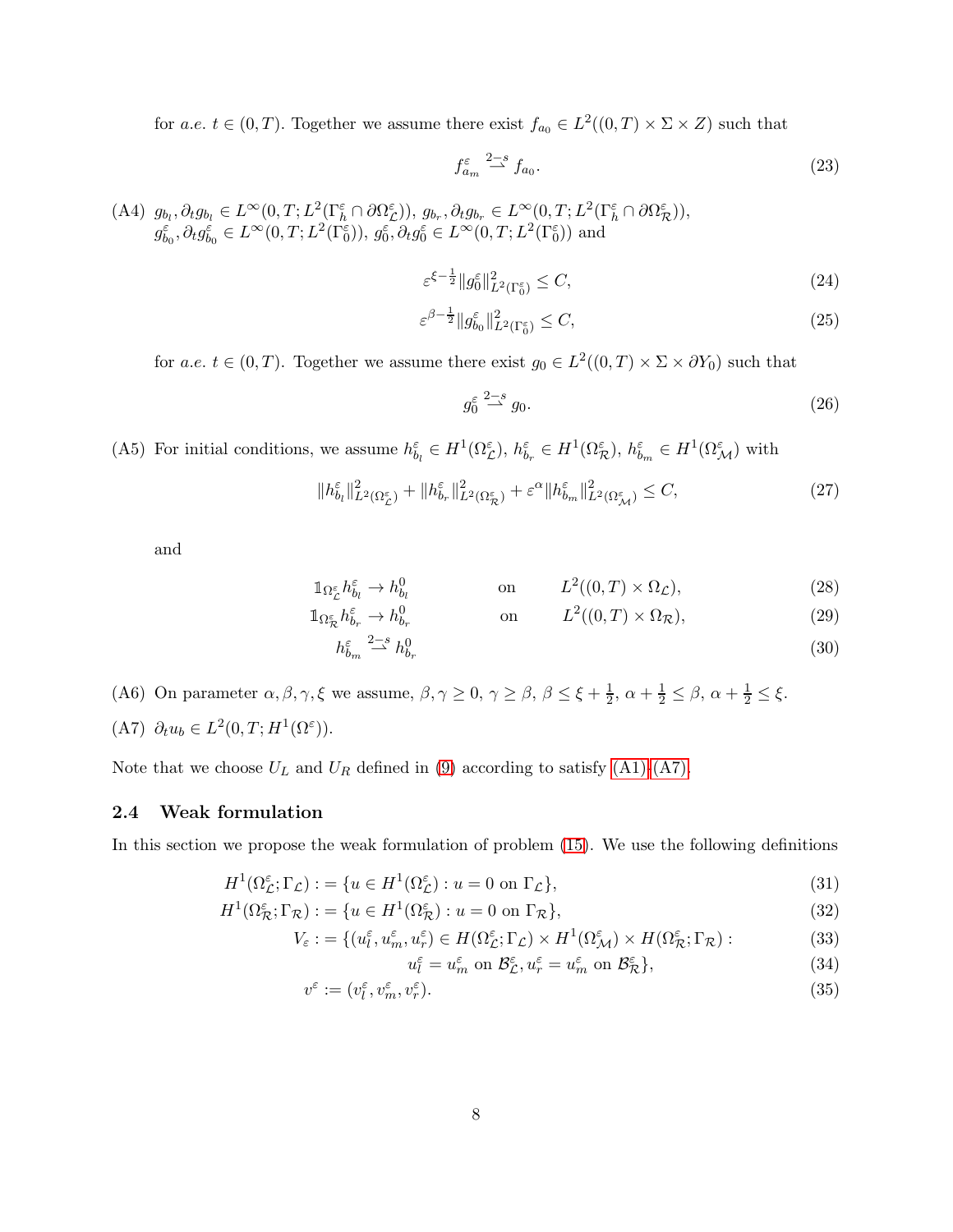**Definition 2.1** The weak formulation of the problem  $(15)-(17)$  $(15)-(17)$  $(15)-(17)$  is to find

<span id="page-8-0"></span>
$$
(v_l^{\varepsilon},v_m^{\varepsilon},v_r^{\varepsilon})\in L^2(0,T;V_{\varepsilon})\cap H^1(0,T;L^2(\Omega_{\mathcal{L}}^{\varepsilon})\times L^2(\Omega_{\mathcal{M}}^{\varepsilon})\times L^2(\Omega_{\mathcal{R}}^{\varepsilon}))
$$

such that  $(v_l^{\varepsilon}, v_m^{\varepsilon}, v_r^{\varepsilon})$  satisfies

$$
\int_{\Omega_{\mathcal{L}}^{\varepsilon}} \partial_t v_l^{\varepsilon} \phi_1 dx + \int_{\Omega_{\mathcal{L}}^{\varepsilon}} D_L \nabla v_l^{\varepsilon} \nabla \phi_1 dx - \int_{\Omega_{\mathcal{L}}^{\varepsilon}} B_L P_{\delta} (v_l^{\varepsilon} - u_b) \nabla \phi_1 dx \n= \int_{\Omega_{\mathcal{L}}^{\varepsilon}} f_{b_l} \phi_1 dx - \int_{\Gamma_h \cap \partial \Omega_{\mathcal{L}}^{\varepsilon}} g_{b_l} \phi_1 d\sigma + \int_{\mathcal{B}_{\mathcal{L}}^{\varepsilon}} D_L \nabla u_b \cdot n_l \phi_1 d\sigma \n+ \int_{\mathcal{B}_{\mathcal{L}}^{\varepsilon}} (-\varepsilon^{\beta} D_M^{\varepsilon} \nabla (v_m^{\varepsilon} - u_b) + \varepsilon^{\gamma} B_M^{\varepsilon} P_{\delta} (v_m^{\varepsilon} - u_b)) \cdot n_m^{\varepsilon} \phi_1 d\sigma, \quad (36)
$$

$$
\int_{\Omega_{\mathcal{R}}^{\varepsilon}} \partial_t v_r^{\varepsilon} \phi_3 dx + \int_{\Omega_{\mathcal{R}}^{\varepsilon}} D_R \nabla v_r^{\varepsilon} \nabla \phi_3 dx - \int_{\Omega_{\mathcal{R}}^{\varepsilon}} B_R P_\delta (v_r^{\varepsilon} - u_b) \nabla \phi_3 dx \n= \int_{\Omega_{\mathcal{R}}^{\varepsilon}} f_{b_r} \phi_1 dx - \int_{\Gamma_h \cap \partial \Omega_{\mathcal{R}}^{\varepsilon}} g_{b_r} \phi_3 d\sigma + \int_{\mathcal{B}_{\mathcal{R}}^{\varepsilon}} D_R \nabla u_b \cdot n_r \phi_3 d\sigma \n+ \int_{\mathcal{B}_{\mathcal{R}}^{\varepsilon}} (-\varepsilon^{\beta} D_M^{\varepsilon} \nabla (v_m^{\varepsilon} - u_b) + \varepsilon^{\gamma} B_M^{\varepsilon} P_\delta (v_m^{\varepsilon} - u_b)) \cdot n_m^{\varepsilon} \phi_1 d\sigma, \quad (37)
$$

$$
\varepsilon^{\alpha} \int_{\Omega_{\mathcal{M}}^{\varepsilon}} \partial_{t} v_{m}^{\varepsilon} \phi_{2} dx + \varepsilon^{\beta} \int_{\Omega_{\mathcal{M}}^{\varepsilon}} D_{\mathcal{M}}^{\varepsilon} \nabla v_{m}^{\varepsilon} \nabla \phi_{2} dx - \varepsilon^{\gamma} \int_{\Omega_{\mathcal{M}}^{\varepsilon}} B_{M}^{\varepsilon} P_{\delta} (v_{m}^{\varepsilon} - u_{b}) \nabla \phi_{2} dx
$$
\n
$$
= \varepsilon^{\alpha} \int_{\Omega_{\mathcal{M}}^{\varepsilon}} f_{a_{m}}^{\varepsilon} \phi_{2} dx + \varepsilon^{\beta} \int_{\Omega_{\mathcal{M}}^{\varepsilon}} f_{b_{m}}^{\varepsilon} \phi_{2} dx - \varepsilon^{\xi} \int_{\Gamma_{0}^{\varepsilon}} g_{0}^{\varepsilon} \phi_{2} d\sigma - \varepsilon^{\beta} \int_{\Gamma_{0}^{\varepsilon}} g_{b_{0}}^{\varepsilon} \phi_{2} d\sigma
$$
\n
$$
+ \varepsilon^{\beta} \int_{\mathcal{B}_{\mathcal{L}}^{\varepsilon}} D_{M} \nabla u_{b} \cdot n_{m}^{\varepsilon} \phi_{2} d\sigma - \int_{\mathcal{B}_{\mathcal{L}}^{\varepsilon}} (-\varepsilon^{\beta} D_{M}^{\varepsilon} \nabla (v_{m}^{\varepsilon} - u_{b}) + \varepsilon^{\gamma} B_{M}^{\varepsilon} P_{\delta} (v_{m}^{\varepsilon} - u_{b})) \cdot n_{m}^{\varepsilon} \phi_{2} d\sigma
$$
\n
$$
+ \varepsilon^{\beta} \int_{\mathcal{B}_{\mathcal{R}}^{\varepsilon}} D_{M} \nabla u_{b} \cdot n_{m}^{\varepsilon} \phi_{2} d\sigma - \int_{\mathcal{B}_{\mathcal{R}}^{\varepsilon}} (-\varepsilon^{\beta} D_{M}^{\varepsilon} \nabla (v_{m}^{\varepsilon} - u_{b}) + \varepsilon^{\gamma} B_{M}^{\varepsilon} P_{\delta} (v_{m}^{\varepsilon} - u_{b})) \cdot n_{m}^{\varepsilon} \phi_{2} d\sigma, \quad (38)
$$

for every  $\phi := (\phi_1, \phi_2, \phi_3) \in V_{\varepsilon}$  and a.e.  $t \in (0, T)$ .

Now using,  $n_l = -n_m^{\varepsilon}$  on  $\mathcal{B}_{\mathcal{L}}^{\varepsilon}$ ,  $n_r = -n_m^{\varepsilon}$  on  $\mathcal{B}_{\mathcal{R}}^{\varepsilon}$ ,  $\phi_1 = \phi_2$  on  $\mathcal{B}_{\mathcal{L}}^{\varepsilon}$ ,  $\phi_3 = \phi_2$  on  $\mathcal{B}_{\mathcal{L}}^{\varepsilon}$  and adding the equations [\(36\)](#page-8-0)-[\(38\)](#page-8-1), we find it is useful to rewrite Definition [2.1](#page-7-1) as to find

<span id="page-8-1"></span>
$$
(v_l^{\varepsilon}, v_m^{\varepsilon}, v_r^{\varepsilon}) \in L^2(0, T; V_{\varepsilon}) \cap H^1(0, T; L^2(\Omega_{\mathcal{L}}^{\varepsilon}) \times L^2(\Omega_{\mathcal{M}}^{\varepsilon}) \times L^2(\Omega_{\mathcal{R}}^{\varepsilon}))
$$

such that

$$
\int_{\Omega^{\varepsilon}_{\mathcal{L}}} \partial_t v_l^{\varepsilon} \phi_1 dx + \int_{\Omega^{\varepsilon}_{\mathcal{L}}} \partial_t v_r^{\varepsilon} \phi_3 dx + \varepsilon^{\alpha} \int_{\Omega^{\varepsilon}_{\mathcal{M}}} \partial_t v_m^{\varepsilon} \phi_2 dx + \int_{\Omega^{\varepsilon}_{\mathcal{L}}} D_L \nabla v_l^{\varepsilon} \nabla \phi_1 dx + \int_{\Omega^{\varepsilon}_{\mathcal{R}}} D_R \nabla v_r^{\varepsilon} \nabla \phi_3 dx + \varepsilon^{\beta} \int_{\Omega^{\varepsilon}_{\mathcal{M}}} D_M^{\varepsilon} \nabla v_m^{\varepsilon} \nabla \phi_2 dx
$$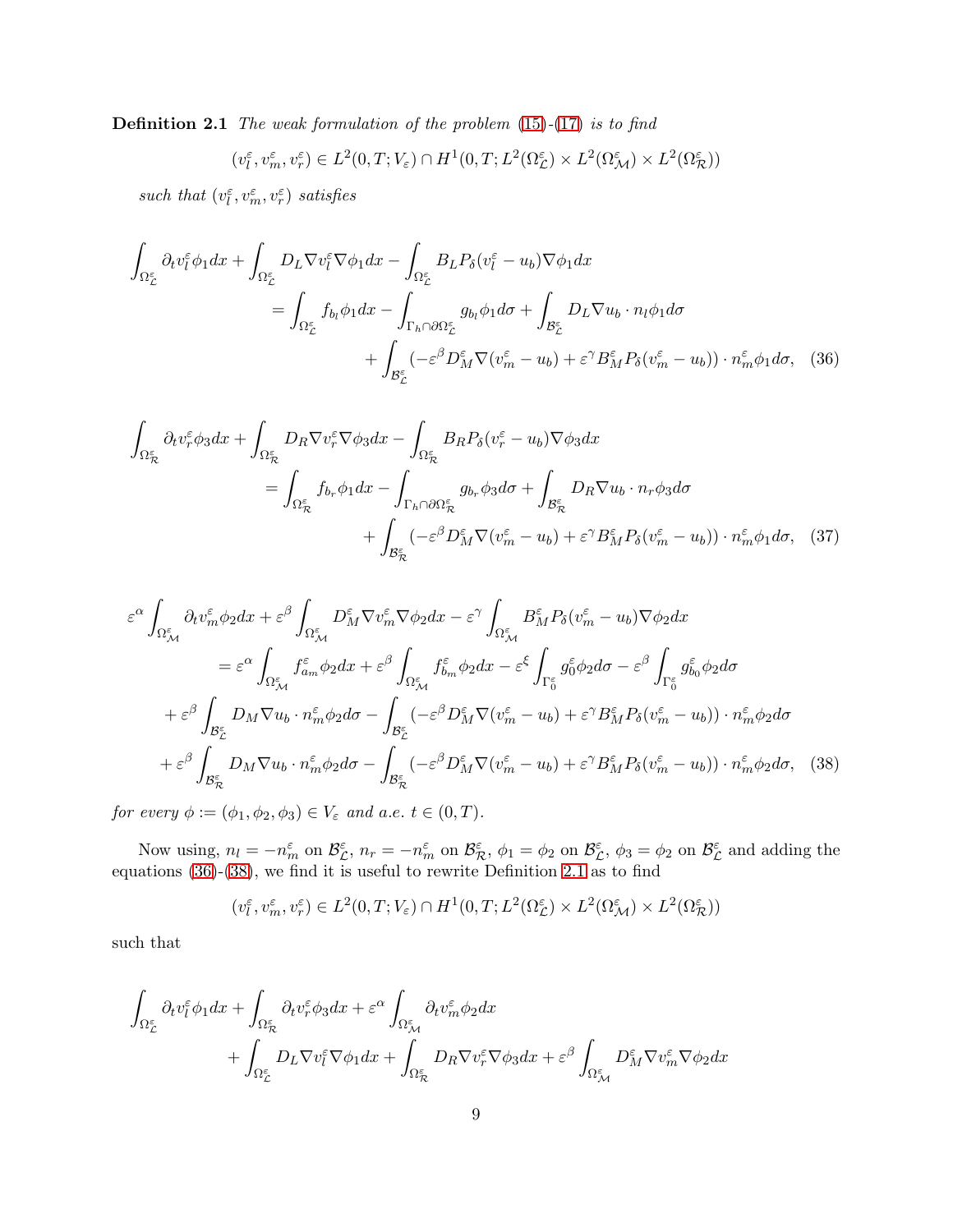$$
-\int_{\Omega_{\mathcal{L}}^{\varepsilon}} B_{L} P_{\delta} (v_{l}^{\varepsilon} - u_{b}) \nabla \phi_{1} dx - \int_{\Omega_{\mathcal{R}}^{\varepsilon}} B_{R} P_{\delta} (v_{r}^{\varepsilon} - u_{b}) \nabla \phi_{3} dx
$$

$$
- \varepsilon^{\gamma} \int_{\Omega_{\mathcal{M}}^{\varepsilon}} B_{M}^{\varepsilon} P_{\delta} (v_{m}^{\varepsilon} - u_{b}) \nabla \phi_{2} dx
$$

$$
= \int_{\Omega_{\mathcal{L}}^{\varepsilon}} f_{b_{l}} \phi_{1} dx + \int_{\Omega_{\mathcal{R}}^{\varepsilon}} f_{b_{r}} \phi_{3} dx + \varepsilon^{\alpha} \int_{\Omega_{\mathcal{M}}^{\varepsilon}} f_{a_{m}}^{\varepsilon} \phi_{2} dx + \varepsilon^{\beta} \int_{\Omega_{\mathcal{M}}^{\varepsilon}} f_{b_{m}}^{\varepsilon} \phi_{2} dx
$$

$$
- \int_{\Gamma_{h}^{\varepsilon} \cap \partial \Omega_{\mathcal{L}}^{\varepsilon}} g_{b_{l}} \phi_{1} d\sigma - \int_{\Gamma_{h}^{\varepsilon} \cap \partial \Omega_{\mathcal{R}}^{\varepsilon}} g_{b_{r}} \phi_{3} d\sigma - \varepsilon^{\xi} \int_{\Gamma_{0}^{\varepsilon}} g_{0}^{\varepsilon} \phi_{2} d\sigma - \varepsilon^{\beta} \int_{\Gamma_{0}^{\varepsilon}} g_{b_{0}}^{\varepsilon} \phi_{2} d\sigma
$$

$$
+ \int_{\mathcal{B}_{\mathcal{L}}^{\varepsilon}} (D_{L} - \varepsilon^{\beta} D_{M}) \nabla u_{b} \cdot n_{l} \phi_{1} d\sigma + \int_{\mathcal{B}_{\mathcal{R}}^{\varepsilon}} (D_{R} - \varepsilon^{\beta} D_{M}) \nabla u_{b} \cdot n_{r} \phi_{3} d\sigma \quad (39)
$$

for every  $\phi \in V_{\varepsilon}$  and  $a.e. t \in (0,T)$  with the initial condition [\(16\)](#page-6-2), namely

<span id="page-9-3"></span><span id="page-9-2"></span>
$$
v_l^{\varepsilon}(0, x) = h_{b_l}^{\varepsilon}(x) \text{ for all } x \in \overline{\Omega}_{\mathcal{L}}^{\varepsilon},
$$
  
\n
$$
v_r^{\varepsilon}(0, x) = h_{b_r}^{\varepsilon}(x) \text{ for all } x \in \overline{\Omega}_{\mathcal{R}}^{\varepsilon},
$$
  
\n
$$
v_m^{\varepsilon}(0, x) = h_{b_m}^{\varepsilon}(x) \text{ for all } x \in \overline{\Omega}_{\mathcal{M}}^{\varepsilon}.
$$
\n(40)

We denote the  $\varepsilon$  dependent problem [\(39\)](#page-9-2) together with [\(40\)](#page-9-3) as  $(P_{\varepsilon})$  problem.

# <span id="page-9-0"></span>3 Weak solvability of the microscopic problem

The following theorem establishes existence and uniqueness of the weak solution of the problem [\(5\)](#page-4-1).

**Theorem 1** Under the assumption  $(A1)$ - $(A6)$  there exists a unique solution of [\(39\)](#page-9-2).

**Proof:** The proof follows via Galerkin method similar to that used in [\[27\]](#page-39-11).  $\Box$ 

## <span id="page-9-1"></span>4 Two-scale convergence for thin membrane

In this section, we first prove  $\varepsilon$  independent a priori energy estimates for the solution  $(v_l^{\varepsilon}, v_m^{\varepsilon}, v_r^{\varepsilon})$ of [\(39\)](#page-9-2). Then we will use these estimates to get the two-scale limit of  $(v_l^{\varepsilon}, v_m^{\varepsilon}, v_r^{\varepsilon})$  as  $\varepsilon \to 0$ .

#### <span id="page-9-7"></span>4.1 A priori estimates

**Lemma 1** There exists  $C > 0$  independent of  $\varepsilon$ , such that

<span id="page-9-4"></span>
$$
||v_l^{\varepsilon}||_{L^2(\Gamma_h^{\varepsilon} \cap \partial \Omega_{\mathcal{L}}^{\varepsilon})}^2 \le C ||\nabla v_l^{\varepsilon}||_{L^2(\Omega_{\mathcal{L}}^{\varepsilon})}^2,
$$
\n(41)

<span id="page-9-5"></span>
$$
\|\mathbf{v}_l^{\varepsilon}\|_{L^2(\Omega_{\mathcal{L}}^{\varepsilon})}^2 \le C \|\nabla \mathbf{v}_l^{\varepsilon}\|_{L^2(\Omega_{\mathcal{L}}^{\varepsilon})}^2.
$$
\n(42)

$$
||v_r^{\varepsilon}||_{L^2(\Gamma_h^{\varepsilon} \cap \partial \Omega_{\mathcal{R}}^{\varepsilon})}^2 \le C ||\nabla v_r^{\varepsilon}||_{L^2(\Omega_{\mathcal{R}}^{\varepsilon})}^2,
$$
\n(43)

<span id="page-9-6"></span>
$$
||v_r^{\varepsilon}||_{L^2(\Omega_\mathcal{R}^{\varepsilon})}^2 \le C||\nabla v_r^{\varepsilon}||_{L^2(\Omega_\mathcal{R}^{\varepsilon})}^2. \tag{44}
$$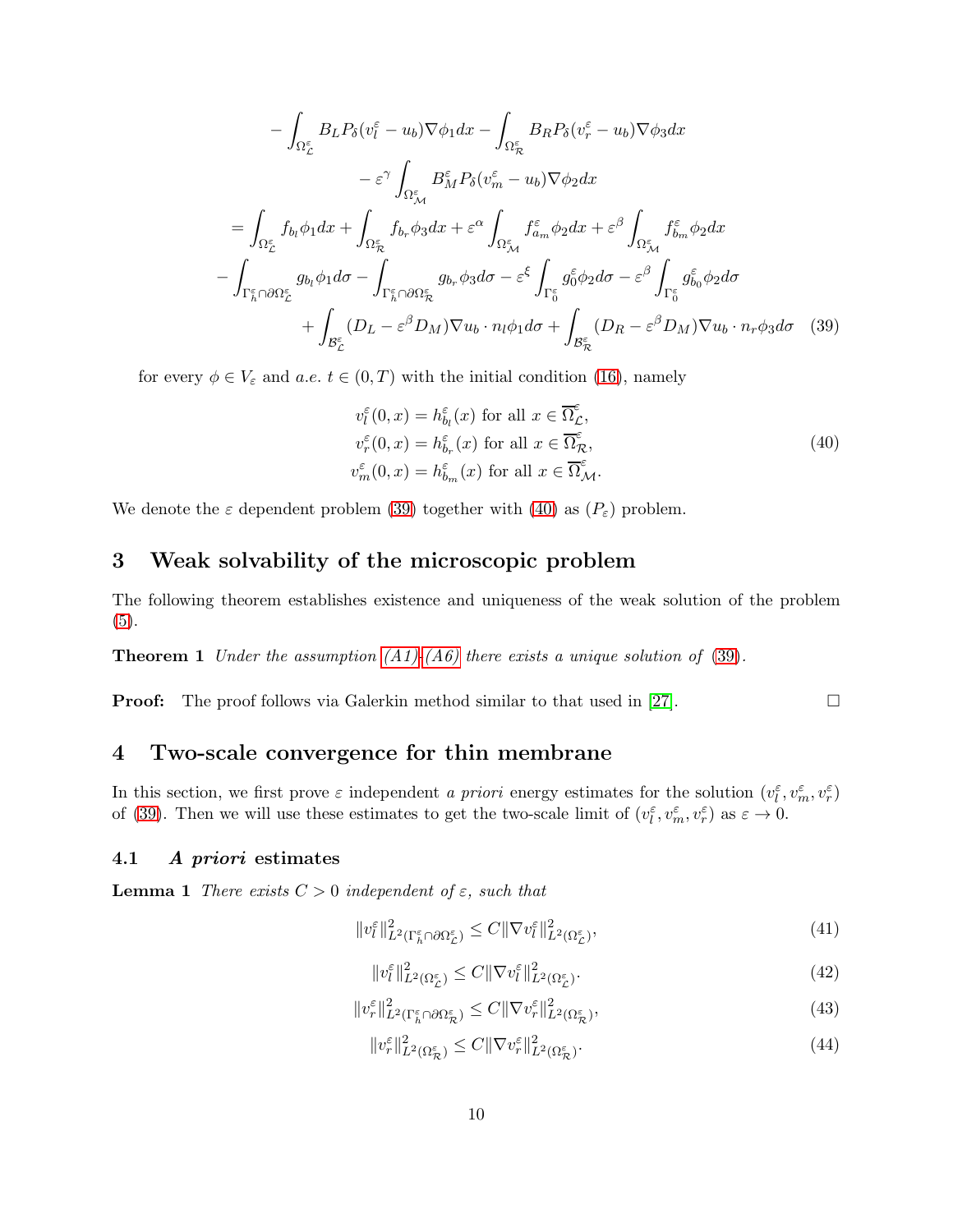**Proof:** The proof of [\(41\)](#page-9-4) is a simple application of Theorem 3.3 from [\[22\]](#page-39-12). For each  $\varepsilon > 0$ , we can calculate the best trace constant  $C(\varepsilon)$  exactly for  $\Omega_{\mathcal{L}}^{\varepsilon}$  (see similar case in Example 4.3 of [\[22\]](#page-39-12)). Then we bound the trace constants  $C(\varepsilon)$  by a general constant  $C > 0$ .

The proof of [\(42\)](#page-9-5) is application of Proposition 2.1.1 from [\[28\]](#page-39-13).

 $\Box$ 

**Remark 1** The inequalities similar to [\(41\)](#page-9-4)-[\(44\)](#page-9-6) are not valid in the case of  $v_m^{\varepsilon}$ . Since in the case of  $\Omega_{\mathcal{L}}^{\varepsilon}$  or  $\Omega_{\mathcal{R}}^{\varepsilon}$  we have nested set i.e for every  $\varepsilon_1 \leq \varepsilon_2$  we have  $\Omega_{\mathcal{L}}^{\varepsilon_2} \subset \Omega_{\mathcal{L}}^{\varepsilon_1}$  $\mathcal{L}^{\varepsilon_1}$  and  $\Omega^{\varepsilon_2}_\mathcal{R} \subset \Omega^{\varepsilon_1}_\mathcal{R}$ . But in the case of  $v_m^{\varepsilon}$ , for  $\varepsilon_1 \neq \varepsilon_2$  we can not say either  $\Omega_{\mathcal{M}}^{\varepsilon_1} \subset \Omega_{\mathcal{M}}^{\varepsilon_2}$  or  $\Omega_{\mathcal{M}}^{\varepsilon_2} \subset \Omega_{\mathcal{M}}^{\varepsilon_1}$ .

<span id="page-10-7"></span>**Lemma 2** There exists  $C > 0$  independent of  $\varepsilon$ , such that

<span id="page-10-5"></span>
$$
||v_l^{\varepsilon}||_{L^2(\mathcal{B}_{\mathcal{L}}^{\varepsilon})}^2 \le C||\nabla v_l^{\varepsilon}||_{L^2(\Omega_{\mathcal{L}}^{\varepsilon})}^2,
$$
\n(45)

<span id="page-10-1"></span>
$$
||v_r^{\varepsilon}||_{L^2(\mathcal{B}_\mathcal{R}^{\varepsilon})}^2 \le C||\nabla v_r^{\varepsilon}||_{L^2(\Omega_\mathcal{R}^{\varepsilon})}^2.
$$
\n(46)

**Proof:** Proof follows same lines of proof of Lemma [1.](#page-9-7)

Next we state Lemma 3.1 from [\[7\]](#page-38-7).

**Lemma 3** For all  $v_m^{\varepsilon} \in H^1(\Omega_{\mathcal{M}}^{\varepsilon})$ , there exist  $C > 0$  satisfying the following inequality

$$
||v_m^{\varepsilon}||_{L^2(\Gamma_0^{\varepsilon})} \le C \left( \varepsilon^{\frac{-1}{2}} ||v_m^{\varepsilon}||_{L^2(\Omega_\mathcal{M}^{\varepsilon})} + \varepsilon^{\frac{1}{2}} ||\nabla v_m^{\varepsilon}||_{L^2(\Omega_\mathcal{M}^{\varepsilon})} \right) \tag{47}
$$

**Proof:** For proof we refer Lemma 3.1 of [\[7\]](#page-38-7).

**Theorem 2** The weak solution  $v^{\varepsilon}$  to the problem [\(39\)](#page-9-2) satisfies the following energy estimates with  $C > 0$ 

<span id="page-10-0"></span>
$$
||v_l^{\varepsilon}||_{L^2(\Omega_{\mathcal{L}}^{\varepsilon})}^2 + ||v_r^{\varepsilon}||_{L^2(\Omega_{\mathcal{R}}^{\varepsilon})}^2 + \varepsilon^{\alpha} ||v_m^{\varepsilon}||_{L^2(\Omega_{\mathcal{M}}^{\varepsilon})}^2 \leq C,
$$
\n(48)

<span id="page-10-2"></span>
$$
\|\nabla v_l^{\varepsilon}\|_{L^2(0,T;L^2(\Omega_L^{\varepsilon}))}^2 + \|\nabla v_r^{\varepsilon}\|_{L^2(0,T;L^2(\Omega_R^{\varepsilon}))}^2 + \varepsilon^{\beta} \|\nabla v_m^{\varepsilon}\|_{L^2(0,T;L^2(\Omega_M^{\varepsilon}))}^2 \leq C,\tag{49}
$$

<span id="page-10-3"></span>
$$
||P_{\delta}(v_{l}^{\varepsilon} - u_{b})||_{L^{2}(\Omega_{\mathcal{L}}^{\varepsilon})}^{2} + ||P_{\delta}(v_{r}^{\varepsilon} - u_{b})||_{L^{2}(\Omega_{\mathcal{R}}^{\varepsilon})}^{2} + \varepsilon^{\gamma} ||P_{\delta}(v_{m}^{\varepsilon} - u_{b})||_{L^{2}(\Omega_{\mathcal{M}}^{\varepsilon})}^{2} \leq C,
$$
\n(50)

<span id="page-10-4"></span>
$$
\|\partial_t v_l^{\varepsilon}\|_{L^2(0,T;L^2(\Omega_{\mathcal{L}}^{\varepsilon}))}^2 + \|\partial_t v_r^{\varepsilon}\|_{L^2(0,T;L^2(\Omega_{\mathcal{R}}^{\varepsilon}))}^2 + \varepsilon^{\alpha} \|\partial_t v_m^{\varepsilon}\|_{L^2(0,T;L^2(\Omega_{\mathcal{M}}^{\varepsilon}))}^2 \leq C. \tag{51}
$$

**Proof:** We prove the estimate [\(48\)](#page-10-0) by choosing the test function  $\phi = (v_l^{\varepsilon}, v_m^{\varepsilon}, v_r^{\varepsilon})$  in the weak formulation [\(39\)](#page-9-2), we get

$$
\int_{\Omega_{\mathcal{L}}^{\varepsilon}} \partial_t v_l^{\varepsilon} v_l^{\varepsilon} dx + \int_{\Omega_{\mathcal{R}}^{\varepsilon}} \partial_t v_r^{\varepsilon} v_r^{\varepsilon} dx + \varepsilon^{\alpha} \int_{\Omega_{\mathcal{M}}^{\varepsilon}} \partial_t v_m^{\varepsilon} \phi_2 dx +
$$
\n
$$
\int_{\Omega_{\mathcal{L}}^{\varepsilon}} D_L \nabla v_l^{\varepsilon} \nabla v_l^{\varepsilon} dx + \int_{\Omega_{\mathcal{R}}^{\varepsilon}} D_R \nabla v_r^{\varepsilon} \nabla v_r^{\varepsilon} dx + \varepsilon^{\beta} \int_{\Omega_{\mathcal{M}}^{\varepsilon}} D_{\mathcal{M}}^{\varepsilon} \nabla v_m^{\varepsilon} \nabla v_m^{\varepsilon} dx
$$
\n
$$
- \int_{\Omega_{\mathcal{L}}^{\varepsilon}} B_L P_\delta (v_l^{\varepsilon} - u_b) \nabla v_l^{\varepsilon} dx - \int_{\Omega_{\mathcal{R}}^{\varepsilon}} B_R P_\delta (v_r^{\varepsilon} - u_b) \nabla v_r^{\varepsilon} dx
$$

<span id="page-10-6"></span>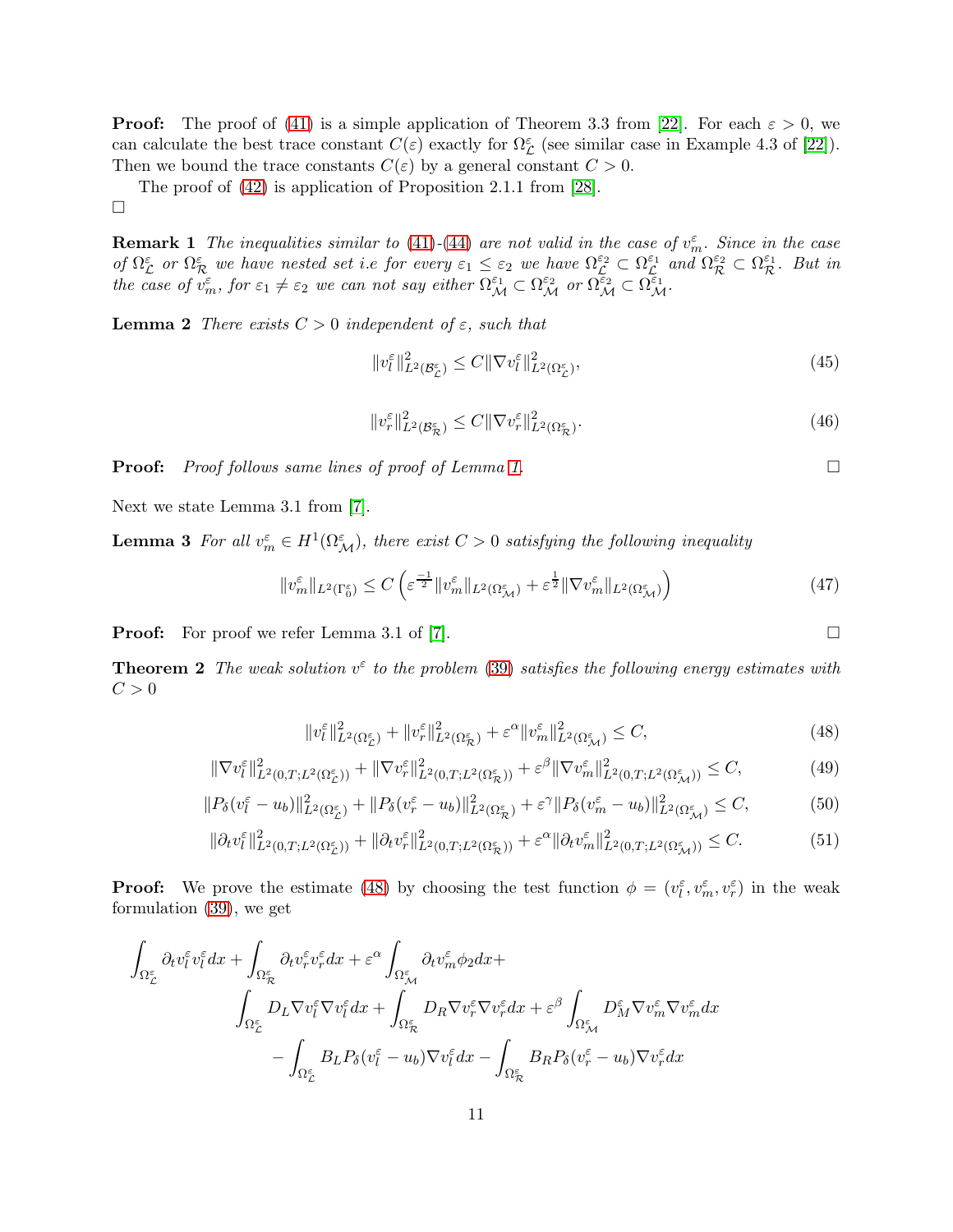$$
-\varepsilon^{\gamma} \int_{\Omega_{\mathcal{M}}^{\varepsilon}} B_{M}^{\varepsilon} P_{\delta}(v_{m}^{\varepsilon} - u_{b}) \nabla v_{m}^{\varepsilon} dx
$$

$$
= \int_{\Omega_{\mathcal{L}}^{\varepsilon}} f_{b_{l}} v_{l}^{\varepsilon} dx + \int_{\Omega_{\mathcal{R}}^{\varepsilon}} f_{b_{r}} v_{r}^{\varepsilon} dx + \varepsilon^{\alpha} \int_{\Omega_{\mathcal{M}}^{\varepsilon}} f_{a_{m}}^{\varepsilon} v_{m}^{\varepsilon} dx + \varepsilon^{\beta} \int_{\Omega_{\mathcal{M}}^{\varepsilon}} f_{b_{m}}^{\varepsilon} v_{m}^{\varepsilon} dx
$$

$$
- \int_{\Gamma_{h}^{\varepsilon} \cap \partial \Omega_{\mathcal{L}}^{\varepsilon}} g_{b_{l}} v_{l}^{\varepsilon} d\sigma - \int_{\Gamma_{h}^{\varepsilon} \cap \partial \Omega_{\mathcal{R}}^{\varepsilon}} g_{b_{r}} v_{r}^{\varepsilon} d\sigma - \varepsilon^{\xi} \int_{\Gamma_{0}^{\varepsilon}} g_{0}^{\varepsilon} v_{m}^{\varepsilon} d\sigma - \varepsilon^{\beta} \int_{\Gamma_{0}^{\varepsilon}} g_{b_{0}}^{\varepsilon} v_{m}^{\varepsilon} d\sigma
$$

$$
+ \int_{\mathcal{B}_{\mathcal{L}}^{\varepsilon}} (D_{L} - \varepsilon^{\beta} D_{M}) \nabla u_{b} \cdot n_{l} v_{l}^{\varepsilon} d\sigma + \int_{\mathcal{B}_{\mathcal{R}}^{\varepsilon}} (D_{R} - \varepsilon^{\beta} D_{M}) \nabla u_{b} \cdot n_{r} v_{r}^{\varepsilon} d\sigma. \quad (52)
$$

Using  $(6)-(8)$  $(6)-(8)$  and  $(21)$ , we obtain

<span id="page-11-1"></span><span id="page-11-0"></span>
$$
\int_{\Omega_{\mathcal{L}}^{\varepsilon}} B_{L} P_{\delta}(v_{l}^{\varepsilon} - u_{b}) \nabla v_{l}^{\varepsilon} dx \leq C \int_{\Omega_{\mathcal{L}}^{\varepsilon}} |\nabla v_{l}^{\varepsilon}| dx, \tag{53}
$$

<span id="page-11-2"></span>
$$
\int_{\Omega_{\mathcal{R}}^{\varepsilon}} B_R P_{\delta}(v_r^{\varepsilon} - u_b) \nabla v_r^{\varepsilon} dx \le C \int_{\Omega_{\mathcal{R}}^{\varepsilon}} |\nabla v_r^{\varepsilon}| dx,
$$
\n(54)

$$
\int_{\Omega^{\varepsilon}_{\mathcal{M}}} B^{\varepsilon}_{M} P_{\delta}(v_m^{\varepsilon} - u_b) \nabla v_m^{\varepsilon} dx \le C \int_{\Omega^{\varepsilon}_{\mathcal{M}}} |\nabla v_m^{\varepsilon}| dx, \tag{55}
$$

where the constant C in [\(53\)](#page-11-0) depends on  $||B_L||_{L^{\infty}(\Omega_{\mathcal{L}}^{\varepsilon};\mathbb{R}^2)}$  and  $||P_{\delta}(u)||_{L^{\infty}(\mathbb{R})}$ , similarly C in [\(54\)](#page-11-1) depend on  $||B_L||_{L^{\infty}(\Omega_{\mathcal{R}}^{\varepsilon};\mathbb{R}^2)}$  and  $||P_\delta(u)||_{L^{\infty}(\mathbb{R})}$ , C in [\(55\)](#page-11-2) depends on  $||B_L||_{L^{\infty}(\Omega_{\mathcal{M}}^{\varepsilon};\mathbb{R}^2)}$  and  $||P_\delta(u)||_{L^{\infty}(\mathbb{R})}$ . Now using [\(18\)](#page-6-4) together with the estimates [\(53\)](#page-11-0)-[\(55\)](#page-11-2), we obtain

$$
\frac{1}{2}\frac{d}{dt}\|v_{l}^{\varepsilon}\|_{L^{2}(\Omega_{\mathcal{L}}^{\varepsilon})}^{2} + \frac{1}{2}\frac{d}{dt}\|v_{r}^{\varepsilon}\|_{L^{2}(\Omega_{\mathcal{R}}^{\varepsilon})}^{2} + \varepsilon^{\alpha}\frac{1}{2}\frac{d}{dt}\|v_{m}^{\varepsilon}\|_{L^{2}(\Omega_{\mathcal{M}}^{\varepsilon})}^{2}
$$
\n
$$
+ \theta \int_{\Omega_{\mathcal{L}}^{\varepsilon}} |\nabla v_{l}^{\varepsilon}|^{2}dx + \theta \int_{\Omega_{\mathcal{R}}^{\varepsilon}} |\nabla v_{r}^{\varepsilon}|^{2}dx + \varepsilon^{\beta}\theta \int_{\Omega_{\mathcal{M}}^{\varepsilon}} |\nabla v_{m}^{\varepsilon}|^{2}dx
$$
\n
$$
\leq C \int_{\Omega_{\mathcal{L}}^{\varepsilon}} |\nabla v_{l}^{\varepsilon}|dx + C \int_{\Omega_{\mathcal{R}}^{\varepsilon}} |\nabla v_{r}^{\varepsilon}|dx + C\varepsilon^{\gamma} \int_{\Omega_{\mathcal{M}}^{\varepsilon}} |\nabla v_{m}^{\varepsilon}|dx
$$
\n
$$
+ \int_{\Omega_{\mathcal{L}}^{\varepsilon}} |f_{b_{l}}v_{l}^{\varepsilon}|dx + \int_{\Omega_{\mathcal{R}}^{\varepsilon}} |f_{b_{r}}v_{r}^{\varepsilon}|dx + \varepsilon^{\alpha} \int_{\Omega_{\mathcal{M}}^{\varepsilon}} |f_{a_{m}}v_{m}^{\varepsilon}|dx + \varepsilon^{\beta} \int_{\Omega_{\mathcal{M}}^{\varepsilon}} |f_{b_{m}}v_{m}^{\varepsilon}|dx
$$
\n
$$
+ \int_{\Gamma_{h}^{\varepsilon}\cap\partial\Omega_{\mathcal{L}}^{\varepsilon}} |g_{b_{l}}||v_{l}^{\varepsilon}|d\sigma + \int_{\Gamma_{h}^{\varepsilon}\cap\partial\Omega_{\mathcal{R}}^{\varepsilon}} |g_{b_{r}}||v_{r}^{\varepsilon}|d\sigma + \varepsilon^{\beta} \int_{\Gamma_{h}^{\varepsilon}} |g_{0}^{\varepsilon}||v_{m}^{\varepsilon}|d\sigma + \int_{\Gamma_{h
$$

Now, by applying Young's Inequality and using the assumption [\(A6\),](#page-7-2) for any  $\zeta > 0$  we have

<span id="page-11-4"></span><span id="page-11-3"></span>
$$
\int_{\Omega_{\mathcal{L}}^{\varepsilon}} |\nabla v_{l}^{\varepsilon}| dx \le \zeta \int_{\Omega_{\mathcal{L}}^{\varepsilon}} |\nabla v_{l}^{\varepsilon}|^{2} dx + C(\zeta),\tag{57}
$$

$$
\int_{\Omega_{\mathcal{R}}^{\varepsilon}} |\nabla v_r^{\varepsilon}| dx \le \zeta \int_{\Omega_{\mathcal{R}}^{\varepsilon}} |\nabla v_r^{\varepsilon}|^2 dx + C(\zeta),\tag{58}
$$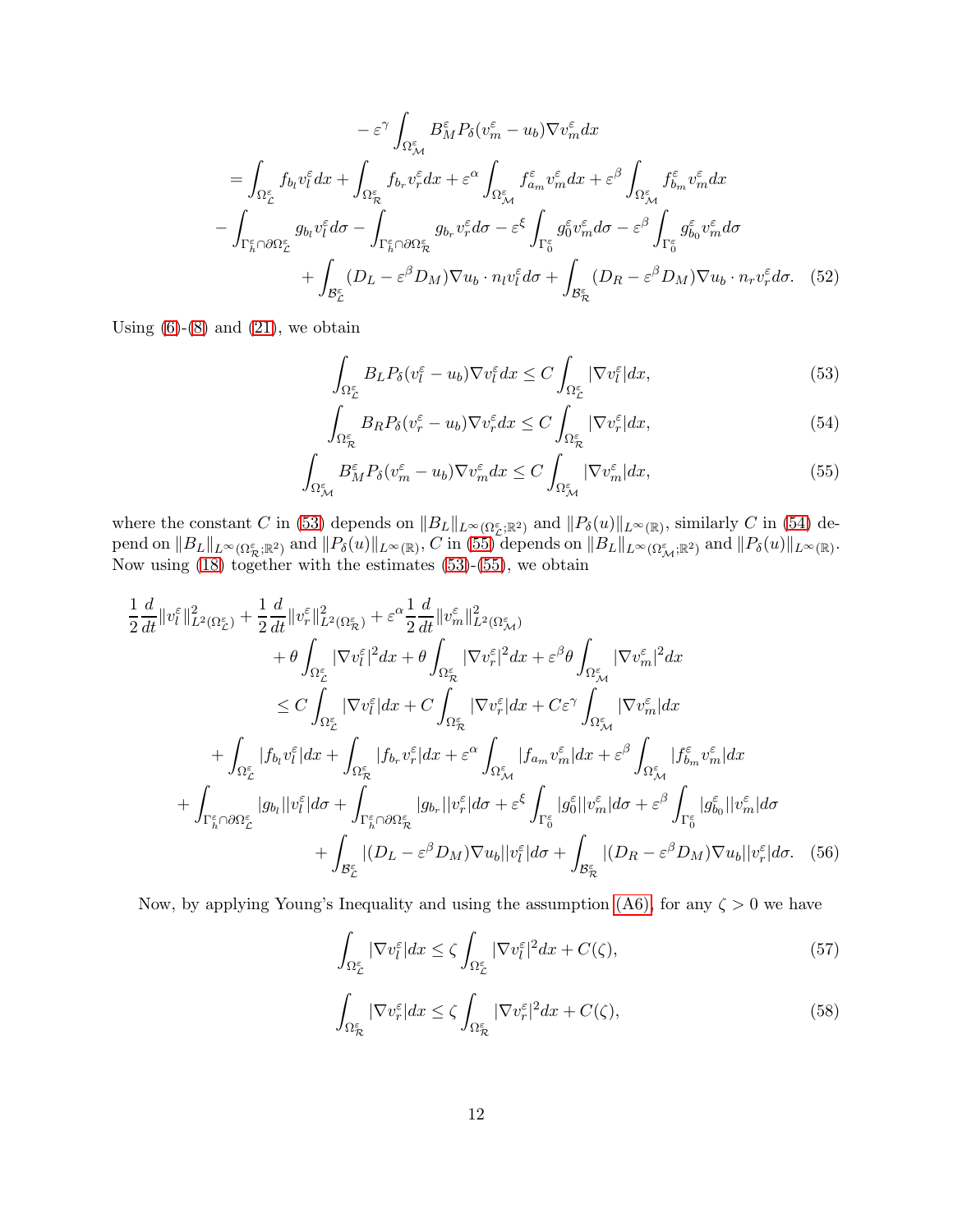$$
\varepsilon^{\gamma} \int_{\Omega_{\mathcal{M}}^{\varepsilon}} |\nabla v_{m}^{\varepsilon}| dx \leq \varepsilon^{\gamma} \zeta \int_{\Omega_{\mathcal{M}}^{\varepsilon}} |\nabla v_{m}^{\varepsilon}|^{2} dx + \varepsilon^{\gamma} C(\zeta) |\Omega_{\mathcal{M}}^{\varepsilon}|^{\frac{1}{2}} \n\leq \varepsilon^{\gamma} \zeta \int_{\Omega_{\mathcal{M}}^{\varepsilon}} |\nabla v_{m}^{\varepsilon}|^{2} dx + \varepsilon^{\gamma + \frac{1}{2}} \sqrt{2h} C(\zeta)
$$
\n(59)

 $\leq \varepsilon^{\gamma} \zeta$  $\Omega_{\mathcal{M}}^{\varepsilon}$  $|\nabla v_m^{\varepsilon}|^2 dx + C(\zeta),$  $|f_{b_l}v_l^{\varepsilon}|dx \leq \frac{1}{2}$ 2 Z  $|f_{b_l}|^2 dx + \frac{1}{2}$ 2 Z  $|v_l^{\varepsilon}|^2$  $(60)$ 

$$
\int_{\Omega_{\mathcal{L}}^{\varepsilon}} \int_{\Omega_{\mathcal{R}}^{\varepsilon}} |f_{b_r} v_r^{\varepsilon}| dx \le \frac{1}{2} \int_{\Omega_{\mathcal{R}}^{\varepsilon}} |f_{b_r}|^2 dx + \frac{1}{2} \int_{\Omega_{\mathcal{R}}^{\varepsilon}} |v_r^{\varepsilon}|^2 dx, \tag{61}
$$

$$
\varepsilon^{\alpha} \int_{\Omega_{\mathcal{M}}^{\varepsilon}} |f_{a_{m}} v_{m}^{\varepsilon}| dx \leq \frac{1}{2} \varepsilon^{\alpha} \int_{\Omega_{\mathcal{M}}^{\varepsilon}} |f_{a_{m}}|^{2} dx + \frac{1}{2} \varepsilon^{\alpha} \int_{\Omega_{\mathcal{M}}} |v_{m}^{\varepsilon}|^{2} dx, \tag{62}
$$

$$
\varepsilon^{\beta} \int_{\Omega_{\mathcal{M}}^{\varepsilon}} |f_{b_{m}}^{\varepsilon} v_{m}^{\varepsilon}| dx \leq \frac{1}{2} \varepsilon^{\beta} \int_{\Omega_{\mathcal{M}}^{\varepsilon}} |f_{b_{m}}^{\varepsilon}|^{2} dx + \frac{1}{2} \varepsilon^{\beta} \int_{\Omega_{\mathcal{M}}^{\varepsilon}} |v_{m}^{\varepsilon}|^{2} dx, \leq \frac{1}{2} \varepsilon^{\beta} \int_{\Omega_{\mathcal{M}}^{\varepsilon}} |f_{b_{m}}^{\varepsilon}|^{2} dx + \frac{1}{2} \varepsilon^{\alpha} \int_{\Omega_{\mathcal{M}}^{\varepsilon}} |v_{m}^{\varepsilon}|^{2} dx.
$$
\n(63)

Using Cauchy Schwarz's inequality, [\(41\)](#page-9-4) and Young's Inequality, we have

Z

<span id="page-12-0"></span>
$$
\int_{\Gamma_h^{\varepsilon} \cap \partial \Omega_{\mathcal{L}}^{\varepsilon}} |g_{b_l}| |v_l^{\varepsilon}| d\sigma \leq \|g_{b_l}\|_{L^2(\Gamma_h^{\varepsilon} \cap \partial \Omega_{\mathcal{L}}^{\varepsilon})} \|v_l^{\varepsilon}\|_{L^2(\Gamma_h^{\varepsilon} \cap \partial \Omega_{\mathcal{L}}^{\varepsilon})} \leq C \|g_{b_l}\|_{L^2(\Gamma_h^{\varepsilon} \cap \partial \Omega_{\mathcal{L}}^{\varepsilon})} \|\nabla v_l^{\varepsilon}\|_{L^2(\Omega_{\mathcal{L}}^{\varepsilon})} \leq C(\zeta) \|g_{b_l}\|_{L^2(\Gamma_h^{\varepsilon} \cap \partial \Omega_{\mathcal{L}}^{\varepsilon})}^2 + C\zeta \|\nabla v_l^{\varepsilon}\|_{L^2(\Omega_{\mathcal{L}}^{\varepsilon})}^2.
$$
\n
$$
(64)
$$

By similar argument as for [\(64\)](#page-12-0), we get

$$
\int_{\Gamma_h^{\varepsilon} \cap \partial \Omega_{\mathcal{R}}^{\varepsilon}} |g_{b_r}| |v_r^{\varepsilon}| d\sigma \le C(\zeta) \|g_{b_r}\|_{L^2(\Gamma_h^{\varepsilon} \cap \partial \Omega_{\mathcal{R}}^{\varepsilon})}^2 + C\zeta \|\nabla v_r^{\varepsilon}\|_{L^2(\Omega_{\mathcal{R}}^{\varepsilon})}^2. \tag{65}
$$

Using Cauchy Schwarz's inequality, Lemma [3,](#page-10-1) Young's inequality and [\(A6\),](#page-7-2) we get

<span id="page-12-1"></span>
$$
\varepsilon^{\beta} \int_{\Gamma_{0}^{\varepsilon}} |g_{b_{0}}^{\varepsilon}||v_{m}^{\varepsilon}| d\sigma \leq \varepsilon^{\beta} ||g_{b_{0}}^{\varepsilon}||_{L^{2}(\Gamma_{0}^{\varepsilon})} ||v_{m}^{\varepsilon}||_{L^{2}(\Omega_{\mathcal{M}}^{\varepsilon})} \n\leq C\varepsilon^{\beta-\frac{1}{2}} ||g_{b_{0}}^{\varepsilon}||_{L^{2}(\Gamma_{0}^{\varepsilon})} ||v_{m}^{\varepsilon}||_{L^{2}(\Omega_{\mathcal{M}}^{\varepsilon})} \n+ C\varepsilon^{\beta+\frac{1}{2}} ||g_{b_{0}}^{\varepsilon}||_{L^{2}(\Gamma_{0}^{\varepsilon})} ||\nabla v_{m}^{\varepsilon}||_{L^{2}(\Omega_{\mathcal{M}}^{\varepsilon})} \n\leq C\varepsilon^{\beta-\frac{1}{2}} ||g_{b_{0}}^{\varepsilon}||_{L^{2}(\Gamma_{0}^{\varepsilon})}^{2} \qquad (66) \n+ \varepsilon^{\beta-\frac{1}{2}} C ||v_{m}^{\varepsilon}||_{L^{2}(\Omega_{\mathcal{M}}^{\varepsilon})}^{2} + C(\zeta)\varepsilon^{\beta+\frac{1}{2}} ||g_{b_{0}}^{\varepsilon}||_{L^{2}(\Gamma_{0}^{\varepsilon})}^{2} \n+ \zeta\varepsilon^{\beta+\frac{1}{2}} ||\nabla v_{m}^{\varepsilon}||_{L^{2}(\Omega_{\mathcal{M}}^{\varepsilon})}^{2} \n\leq C\varepsilon^{\beta-\frac{1}{2}} ||g_{b_{0}}^{\varepsilon}||_{L^{2}(\Gamma_{0}^{\varepsilon})}^{2} + \varepsilon^{\alpha} C ||v_{m}^{\varepsilon}||_{L^{2}(\Omega_{\mathcal{M}}^{\varepsilon})}^{2} \n+ C(\zeta)\varepsilon^{\beta+\frac{1}{2}} ||g_{b_{0}}^{\varepsilon}||_{L^{2}(\Gamma_{0}^{\varepsilon})}^{2} + \zeta\varepsilon^{\beta} ||\nabla v_{m}^{\varepsilon}||_{L^{2}(\Omega_{\mathcal{M}}^{\varepsilon})}^{2},
$$
\n(66)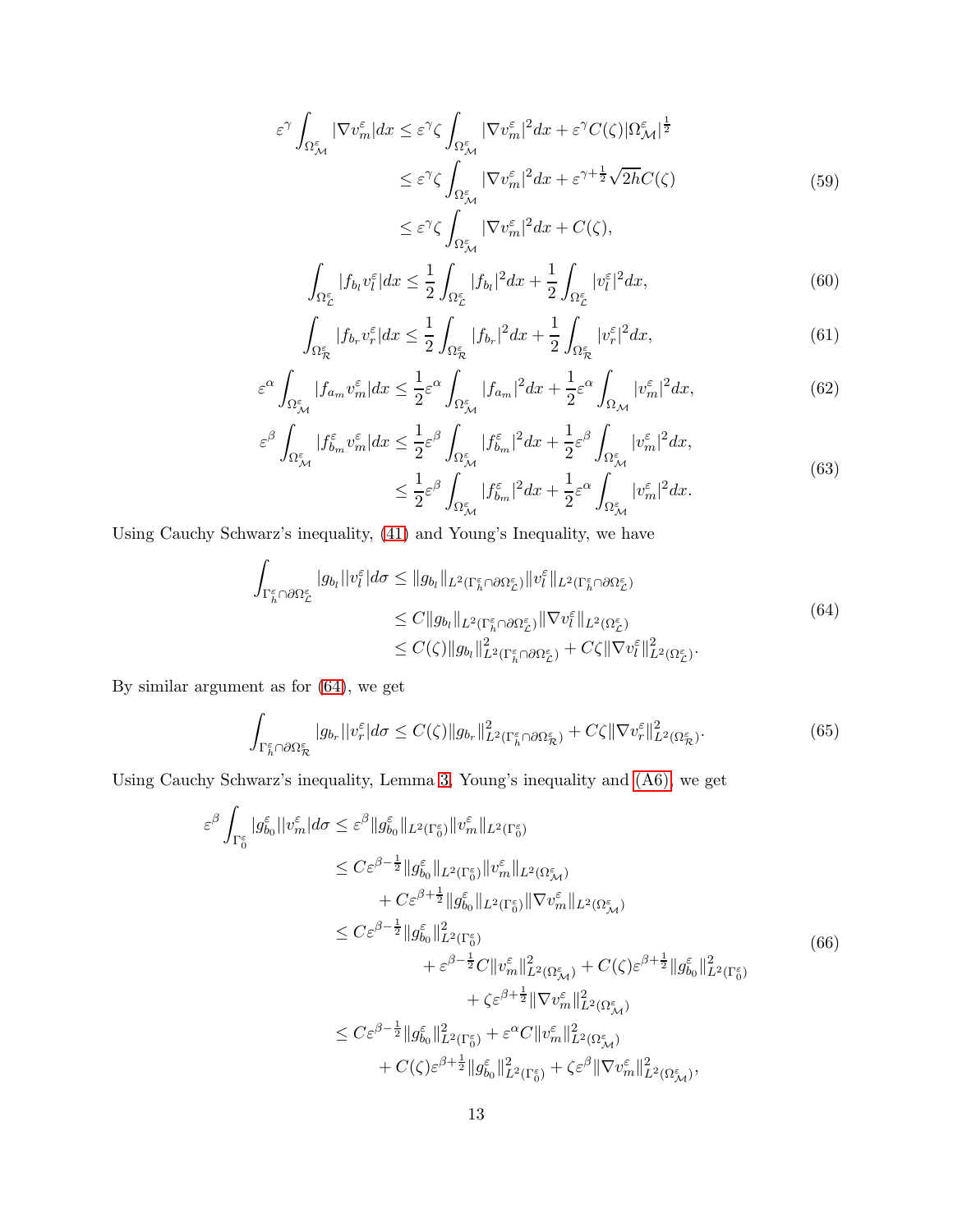similarly,

$$
\varepsilon^{\xi} \int_{\Gamma_0^{\varepsilon}} |g_0^{\varepsilon}||v_m^{\varepsilon}| d\sigma \leq \varepsilon^{\xi - \frac{1}{2}} C \|g_0^{\varepsilon}\|_{L^2(\Gamma_0^{\varepsilon})}^2 + \varepsilon^{\alpha} C \|v_m^{\varepsilon}\|_{L^2(\Omega_{\mathcal{M}}^{\varepsilon})}^2 + C(\zeta) \varepsilon^{\xi + \frac{1}{2}} \|g_0^{\varepsilon}\|_{L^2(\Gamma_0^{\varepsilon})}^2 + \zeta \varepsilon^{\beta} \|\nabla v_m^{\varepsilon}\|_{L^2(\Omega_{\mathcal{M}}^{\varepsilon})}^2 \tag{67}
$$

Using [\(19\)](#page-6-5), [\(A6\),](#page-7-2) Cauchy Schwarz's inequality, the trace inequality and Young's Inequality, we have

$$
\int_{\mathcal{B}_{\mathcal{L}}^{\varepsilon}} |(D_{L} - \varepsilon^{\beta} D_{M}) \nabla u_{b}||v_{l}^{\varepsilon}| d\sigma \leq C \int_{\mathcal{B}_{\mathcal{L}}^{\varepsilon}} |\nabla u_{b}||v_{l}^{\varepsilon}| d\sigma \leq C ||\nabla u_{b}||_{L^{2}(\mathcal{B}_{\mathcal{L}})} ||v_{l}^{\varepsilon}||_{L^{2}(\mathcal{B}_{\mathcal{L}})} \leq C ||\nabla u_{b}||_{L^{2}(\mathcal{B}_{\mathcal{L}})} ||\nabla v_{l}^{\varepsilon}||_{L^{2}(\Omega_{\mathcal{L}}^{\varepsilon})} \leq C (\zeta) + \zeta ||\nabla v_{l}^{\varepsilon}||_{L^{2}(\Omega_{\mathcal{L}}^{\varepsilon})},
$$
\n(68)

similarly,

<span id="page-13-0"></span>
$$
\int_{\mathcal{B}_{\mathcal{R}}^{\varepsilon}} |(D_R - \varepsilon^{\beta} D_M) \nabla u_b| |v_r^{\varepsilon}| d\sigma \le C(\zeta) + \zeta \| \nabla v_r^{\varepsilon} \|_{L^2(\Omega_{\mathcal{R}}^{\varepsilon})}^2.
$$
\n(69)

Now, we use assumption [\(A6\),](#page-7-2) [\(57\)](#page-11-3)-[\(69\)](#page-13-0) in [\(56\)](#page-11-4), and for  $\zeta$  small enough, we control the gradient terms appearing on the right-hand side using the analogous nonnegative terms on the left-hand side, thus we get

$$
\frac{1}{2}\frac{d}{dt}\|v_{l}^{\varepsilon}\|_{L^{2}(\Omega_{L}^{\varepsilon})}^{2} + \frac{1}{2}\frac{d}{dt}\|v_{r}^{\varepsilon}\|_{L^{2}(\Omega_{R}^{\varepsilon})}^{2} + \varepsilon^{\alpha}\frac{1}{2}\frac{d}{dt}\|v_{m}^{\varepsilon}\|_{L^{2}(\Omega_{\mathcal{M}}^{\varepsilon})}^{2}
$$
\n
$$
\leq C\left(1 + \|f_{b_{l}}\|_{L^{2}(\Omega_{\mathcal{L}}^{\varepsilon})}^{2} + \|f_{b_{r}}\|_{L^{2}(\Omega_{\mathcal{R}}^{\varepsilon})}^{2} + \varepsilon^{\alpha}\|f_{a_{m}}^{\varepsilon}\|_{L^{2}(\Omega_{\mathcal{M}}^{\varepsilon})}^{2} + \varepsilon^{\beta}\|f_{b_{m}}^{\varepsilon}\|_{L^{2}(\Omega_{\mathcal{M}}^{\varepsilon})}^{2}
$$
\n
$$
+ \|g_{b_{l}}\|_{L^{2}(\Gamma_{h}^{\varepsilon}\cap\partial\Omega_{\mathcal{L}}^{\varepsilon})}^{2} + \|g_{b_{r}}\|_{L^{2}(\Gamma_{h}^{\varepsilon}\cap\partial\Omega_{\mathcal{R}}^{\varepsilon})}^{2} + \varepsilon^{\beta-\frac{1}{2}}\|g_{b_{0}}^{\varepsilon}\|_{L^{2}(\Gamma_{0}^{\varepsilon})}^{2} + \varepsilon^{\xi-\frac{1}{2}}C\|g_{0}^{\varepsilon}\|_{L^{2}(\Gamma_{0}^{\varepsilon})}^{2}
$$
\n
$$
+ \|v_{l}^{\varepsilon}\|_{L^{2}(\Omega_{\mathcal{L}}^{\varepsilon})}^{2} + \|v_{r}^{\varepsilon}\|_{L^{2}(\Omega_{\mathcal{R}}^{\varepsilon})}^{2} + \varepsilon^{\alpha}\|v_{m}^{\varepsilon}\|_{L^{2}(\Omega_{\mathcal{M}}^{\varepsilon})}^{2} \tag{70}
$$

By using  $(A3)$ ,  $(A4)$  in  $(70)$  and using Gronwall's inequality with  $(A5)$ , we obtain

<span id="page-13-1"></span>
$$
||v_l^{\varepsilon}||_{L^2(\Omega_L^{\varepsilon})}^2 + ||v_r^{\varepsilon}||_{L^2(\Omega_R^{\varepsilon})}^2 + \varepsilon^{\alpha} ||v_m^{\varepsilon}||_{L^2(\Omega_M^{\varepsilon})}^2 \leq C. \tag{71}
$$

Hence we have finished the proof of the estimate [\(48\)](#page-10-0).

From  $(56)-(69)$  $(56)-(69)$  and  $(A6)$ , we have

$$
\begin{aligned}\frac{1}{2}\frac{d}{dt}\|v^{\varepsilon}_{l}\|^{2}_{L^{2}(\Omega^{\varepsilon}_{\mathcal{L}})}&+\frac{1}{2}\frac{d}{dt}\|v^{\varepsilon}_{r}\|^{2}_{L^{2}(\Omega^{\varepsilon}_{\mathcal{R}})}+\varepsilon^{\alpha}\frac{1}{2}\frac{d}{dt}\|v^{\varepsilon}_{m}\|^{2}_{L^{2}(\Omega^{\varepsilon}_{\mathcal{M}})}\\&+\theta\int_{\Omega^{\varepsilon}_{\mathcal{L}}}|\nabla v^{\varepsilon}_{l}|^{2}dx+\theta\int_{\Omega^{\varepsilon}_{\mathcal{R}}}|\nabla v^{\varepsilon}_{r}|^{2}dx+\varepsilon^{\beta}\theta\int_{\Omega^{\varepsilon}_{\mathcal{M}}}|\nabla v_{m}|^{2}dx\\&\leq C(C(\zeta)+\|f_{b_{l}}\|^{2}_{L^{2}(\Omega^{\varepsilon}_{\mathcal{L}})}+\|f_{b_{r}}\|^{2}_{L^{2}(\Omega^{\varepsilon}_{\mathcal{R}})}+\varepsilon^{\alpha}\|f^{\varepsilon}_{a_{m}}\|^{2}_{L^{2}(\Omega^{\varepsilon}_{\mathcal{M}})}+\varepsilon^{\beta}\|f^{\varepsilon}_{b_{m}}\|^{2}_{L^{2}(\Omega^{\varepsilon}_{\mathcal{M}})}\\&+C(\zeta)\|g_{b_{l}}\|^{2}_{L^{2}(\Gamma^{\varepsilon}_{\hbar}\cap\partial\Omega_{\mathcal{L}})}+C(\zeta)\|g_{b_{r}}\|^{2}_{L^{2}(\Gamma^{\varepsilon}_{\hbar}\cap\partial\Omega_{\mathcal{R}})}+\varepsilon^{\beta-\frac{1}{2}}\|g^{\varepsilon}_{b_{0}}\|^{2}_{L^{2}(\Gamma^{\varepsilon}_{0})}\\&+C(\zeta)\varepsilon^{\beta+\frac{1}{2}}\|g_{b_{0}}\|^{2}_{L^{2}(\Gamma^{\varepsilon}_{0})}+\varepsilon^{\xi-\frac{1}{2}}\|g^{\varepsilon}_{0}\|^{2}_{L^{2}(\Gamma^{\varepsilon}_{0})}+C(\zeta)\varepsilon^{\xi+\frac{1}{2}}\|g^{\varepsilon}_{0}\|^{2}_{L^{2}(\Gamma^{\varepsilon}_{0})}\end{aligned}
$$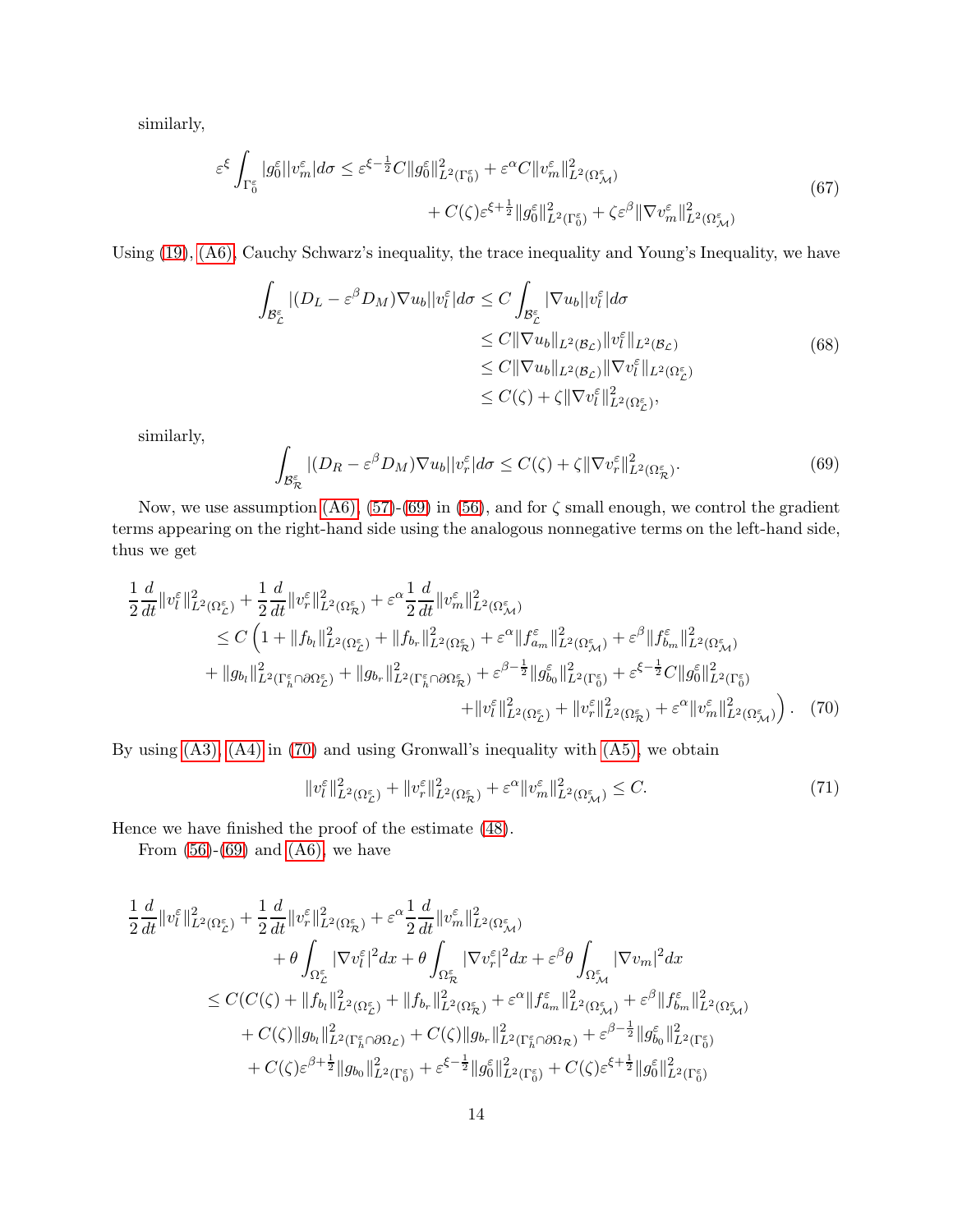<span id="page-14-0"></span>
$$
+ \|v_{l}^{\varepsilon}\|_{L^{2}(\Omega_{\mathcal{L}}^{\varepsilon})}^{2} + \|v_{r}^{\varepsilon}\|_{L^{2}(\Omega_{\mathcal{R}}^{\varepsilon})}^{2} + \varepsilon^{\alpha} \|v_{m}^{\varepsilon}\|_{L^{2}(\Omega_{\mathcal{M}}^{\varepsilon})}^{2}
$$
  
+  $\zeta \int_{\Omega_{\mathcal{L}}^{\varepsilon}} |\nabla v_{l}^{\varepsilon}|^{2} dx + \zeta \int_{\Omega_{\mathcal{R}}^{\varepsilon}} |\nabla v_{r}^{\varepsilon}|^{2} dx + \varepsilon^{\beta} \zeta \int_{\Omega_{\mathcal{M}}^{\varepsilon}} |\nabla v_{m}|^{2} dx). \tag{72}$ 

Integrating [\(72\)](#page-14-0) from 0 to T and using [\(48\)](#page-10-0) together with [\(A3\)](#page-6-6)[-\(A6\)](#page-7-2) and for  $\zeta$  small enough, we obtain

$$
\|\nabla v_l^{\varepsilon}\|_{L^2(0,T;L^2(\Omega_{\mathcal{L}}^{\varepsilon}))}^2 + \|\nabla v_r^{\varepsilon}\|_{L^2(0,T;L^2(\Omega_{\mathcal{R}}^{\varepsilon}))}^2 + \varepsilon^{\beta} \|\nabla v_m^{\varepsilon}\|_{L^2(0,T;L^2(\Omega_{\mathcal{M}}^{\varepsilon}))}^2 \leq C. \tag{73}
$$

Hence we proved estimate [\(49\)](#page-10-2).

By using the structure of  $P_\delta$  we know that there exists  $k \in \mathbb{R}$  such that  $P_\delta(k) = 0$ . Now using Mean Value Theorem and [\(48\)](#page-10-0) we have

<span id="page-14-1"></span>
$$
\|P_{\delta}(v_{l}^{\varepsilon} - u_{b})\|_{L^{2}(\Omega_{\mathcal{L}}^{\varepsilon})}^{2} = \|P_{\delta}(v_{l}^{\varepsilon} - u_{b}) - P_{\delta}(k)\|_{L^{2}(\Omega_{\mathcal{L}}^{\varepsilon})}^{2}
$$
  
\n
$$
\leq C \|v_{l}^{\varepsilon} - u_{b} - k\|_{L^{2}(\Omega_{\mathcal{L}}^{\varepsilon})}^{2}
$$
  
\n
$$
\leq C \left( \|v_{l}^{\varepsilon}\|_{L^{2}(\Omega_{\mathcal{L}}^{\varepsilon})}^{2} + \|u_{b} - k\|_{L^{2}(\Omega_{\mathcal{L}}^{\varepsilon})}^{2} \right).
$$
  
\n
$$
\leq C.
$$
\n(74)

Similarly we can prove

<span id="page-14-2"></span>
$$
||P_{\delta}(v_r^{\varepsilon} - u_b)||_{L^2(\Omega_{\mathcal{R}}^{\varepsilon})}^2 \le C. \tag{75}
$$

We have

<span id="page-14-3"></span>
$$
\varepsilon^{\gamma} \| P_{\delta} (v_m^{\varepsilon} - u_b) \|_{L^2(\Omega_M^{\varepsilon})}^2 = \varepsilon^{\gamma} \| P_{\delta} (v_m^{\varepsilon} - u_b) - P_{\delta}(k) \|_{L^2(\Omega_M^{\varepsilon})}^2
$$
  
\n
$$
\leq \varepsilon^{\gamma} C \| v_m^{\varepsilon} - u_b - k \|_{L^2(\Omega_M^{\varepsilon})}^2
$$
  
\n
$$
\leq \varepsilon^{\gamma} C \left( \| v_m^{\varepsilon} \|_{L^2(\Omega_M^{\varepsilon})}^2 + \| u_b - k \|_{L^2(\Omega_M^{\varepsilon})}^2 \right).
$$
  
\n
$$
\leq C \varepsilon^{\alpha} \| v_m^{\varepsilon} \|_{L^2(\Omega_M^{\varepsilon})}^2 + C \varepsilon^{\gamma} |\Omega_M^{\varepsilon}|
$$
  
\n
$$
\leq C + C \varepsilon^{\gamma} 2\varepsilon h
$$
  
\n
$$
\leq C + C \varepsilon^{\gamma+1}
$$
  
\n
$$
\leq C,
$$
  
\n(76)

where we used  $\varepsilon^{\gamma} \leq \varepsilon^{\alpha}$  and [\(48\)](#page-10-0). Now combining [\(74\)](#page-14-1), [\(75\)](#page-14-2) and [\(76\)](#page-14-3) we obtain [\(50\)](#page-10-3).

**Remark 2** from [\(76\)](#page-14-3) we can see that we can relax the assumption on  $\gamma$  stated in [\(A6\)](#page-7-2) by  $\gamma \in$  $[-1,\infty)$  for the estimate [\(50\)](#page-10-3)

To prove the estimate [\(51\)](#page-10-4), we approximate the weak solution of [\(39\)](#page-9-2) using Galerkin scheme and take  $(\partial_t v_l^{\varepsilon}, \partial_t v_m^{\varepsilon}, \partial_t v_r^{\varepsilon})$  as test function.

Let  $\{w_{l,k}^{\varepsilon}\}_{k=1}^{\infty}$  be an orthogonal basis of  $H^{1}(\Omega_{\mathcal{L}}^{\varepsilon};\Gamma_{\mathcal{L}})$  and orthonormal basis of  $L^{2}(\Omega_{\mathcal{L}}^{\varepsilon})$ . Similarly, we define  $\{w_{r,k}^{\varepsilon}\}_{k=1}^{\infty}$  and  $\{w_{m,k}^{\varepsilon}\}_{k=1}^{\infty}$  as basis of  $H^{1}(\Omega_{\mathcal{R}}^{\varepsilon};\Gamma_{\mathcal{R}})$  and  $H^{1}(\Omega_{\mathcal{M}}^{\varepsilon})$  respectively. Then the Galerkin scheme problem will be to find  $d_{l,1}^{\varepsilon}, d_{l,2}^{\varepsilon}, \cdots, d_{l,n}^{\varepsilon}, d_{m,1}^{\varepsilon}, d_{m,2}^{\varepsilon}$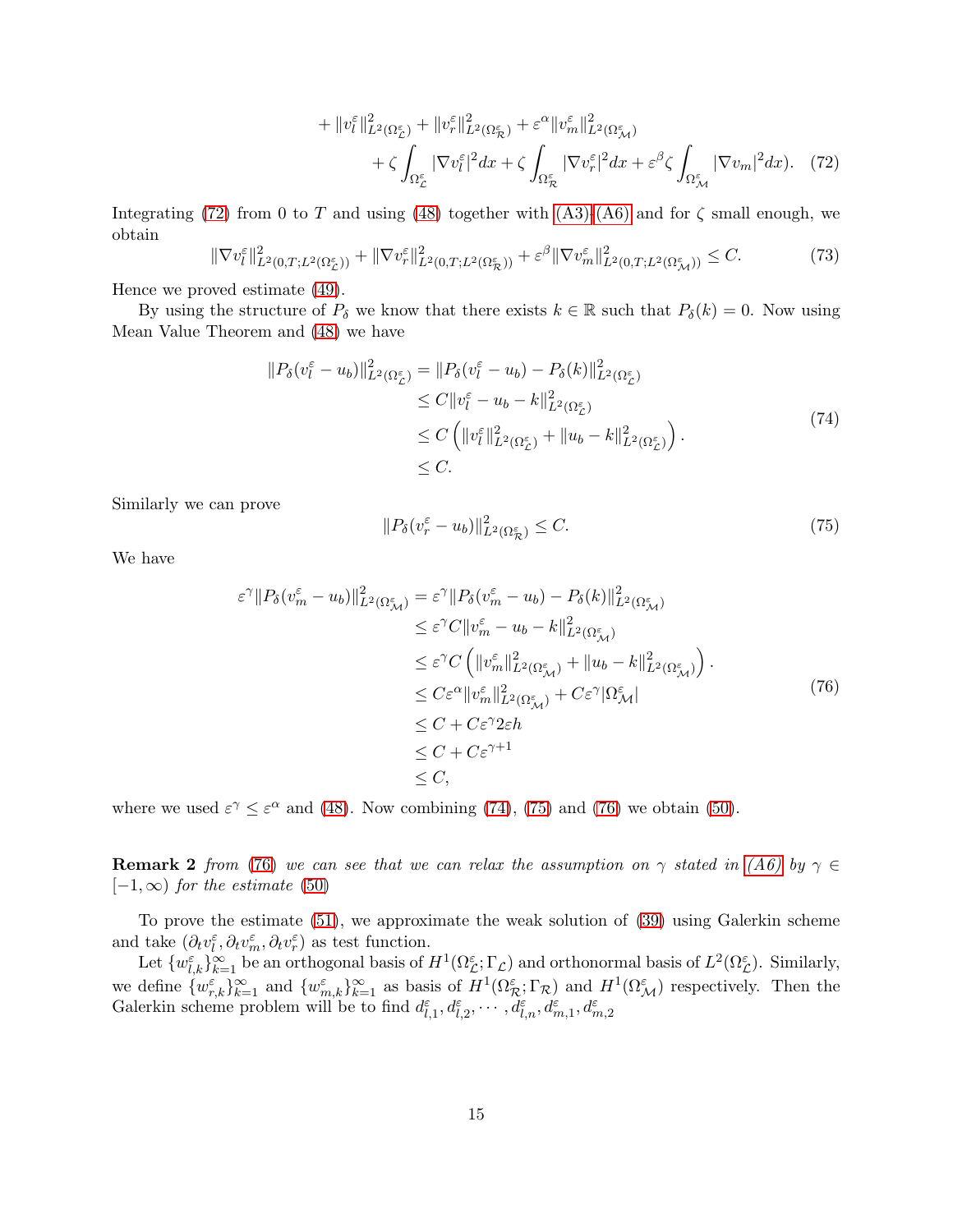$, \cdots, d_{m,n}^{\varepsilon}, d_{r,1}^{\varepsilon}, d_{r,2}^{\varepsilon}, \cdots, d_{r,n}^{\varepsilon} : [0,1] \to \mathbb{R}$  such that,

$$
v_{l,n}^{\varepsilon} = \sum_{k=0}^{n} d_{l,k}^{\varepsilon} w_{l,k}^{\varepsilon}
$$
  

$$
v_{m,n}^{\varepsilon} = \sum_{k=0}^{n} d_{m,k}^{\varepsilon} w_{m,k}^{\varepsilon}
$$
  

$$
v_{r,n}^{\varepsilon} = \sum_{k=0}^{n} d_{r,k}^{\varepsilon} w_{r,k}^{\varepsilon}
$$
 (77)

satisfying the weak formulation corresponding to [\(39\)](#page-9-2) with the initial condition [\(40\)](#page-9-3). The existence and uniqueness of such  $d_{l,1}^{\varepsilon}, d_{l,2}^{\varepsilon}, \cdots, d_{l,n}^{\varepsilon}, d_{m,1}^{\varepsilon}, d_{m,2}^{\varepsilon}, \cdots, d_{m,n}^{\varepsilon}, d_{r,1}^{\varepsilon}, d_{r,2}^{\varepsilon}, \cdots, d_{r,n}^{\varepsilon}$  follows by direct application of Picard-Lindelöf Theorm (see [\[13\]](#page-38-10)). Moreover  $d_{l,1}^{\varepsilon}, d_{l,2}^{\varepsilon}, \cdots, d_{l,n}^{\varepsilon}, d_{m,1}^{\varepsilon}, d_{m,2}^{\varepsilon}, \cdots, d_{m,n}^{\varepsilon}$  $d_{r,1}^{\varepsilon}, d_{r,2}^{\varepsilon}, \cdots, d_{r,n}^{\varepsilon}$  lie in  $C^1(0,T) \cap C[0,T]$  as a consequence of Picard-Lindelöf Theorem . So, we have

$$
\int_{\Omega_{\mathcal{L}}^{\varepsilon}} \partial_{t} v_{l,n}^{\varepsilon} w_{l,k}^{\varepsilon} dx + \int_{\Omega_{\mathcal{R}}^{\varepsilon}} \partial_{t} v_{r,n}^{\varepsilon} w_{r,k}^{\varepsilon} dx + \varepsilon^{\alpha} \int_{\Omega_{\mathcal{M}}^{\varepsilon}} \partial_{t} v_{m,n}^{\varepsilon} w_{m,k}^{\varepsilon} dx + \int_{\Omega_{\mathcal{R}}^{\varepsilon}} D_{R} \nabla v_{l,n}^{\varepsilon} \nabla w_{l,k}^{\varepsilon} dx + \varepsilon^{\beta} \int_{\Omega_{\mathcal{M}}^{\varepsilon}} D_{M}^{\varepsilon} \nabla v_{m,n}^{\varepsilon} \nabla w_{m,k}^{\varepsilon} dx \n- \int_{\Omega_{\mathcal{L}}^{\varepsilon}} B_{L} P_{\delta} (v_{l,n}^{\varepsilon} - u_{b}) \nabla w_{l,k}^{\varepsilon} dx - \int_{\Omega_{\mathcal{R}}^{\varepsilon}} B_{R} P_{\delta} (v_{r,n}^{\varepsilon} - u_{b}) \nabla w_{r,k}^{\varepsilon} dx \n- \varepsilon^{\gamma} \int_{\Omega_{\mathcal{L}}^{\varepsilon}} B_{M}^{\varepsilon} P_{\delta} (v_{m,n}^{\varepsilon} - u_{b}) \nabla w_{m,k}^{\varepsilon} dx \n- \int_{\Omega_{\mathcal{L}}^{\varepsilon}} f_{b_{1}} w_{l,k}^{\varepsilon} dx + \int_{\Omega_{\mathcal{R}}^{\varepsilon}} f_{b_{r}} w_{r,k}^{\varepsilon} dx + \varepsilon^{\alpha} \int_{\Omega_{\mathcal{M}}^{\varepsilon}} f_{a_{m}}^{\varepsilon} w_{m,k}^{\varepsilon} dx + \varepsilon^{\beta} \int_{\Omega_{\mathcal{M}}^{\varepsilon}} f_{b_{m}}^{\varepsilon} w_{m,k}^{\varepsilon} dx \n- \int_{\Gamma_{h}^{\varepsilon} \cap \partial \Omega_{\mathcal{L}}^{\varepsilon}} g_{b_{l}} w_{l,k}^{\varepsilon} d\sigma - \int_{\Gamma_{h}^{\varepsilon} \cap \partial \Omega_{\mathcal{R}}^{\varepsilon}} g_{b_{r}} w_{r,k}^{\
$$

for all  $k \in \{1, 2, \cdots, n\}.$ Now, multiplying [\(78\)](#page-15-0) with  $\mathbb{1}_{\Omega_{\mathcal{L}}^{\varepsilon}} \partial_t d_{l,k}^{\varepsilon}$ ,  $\mathbb{1}_{\Omega_{\mathcal{R}}^{\varepsilon}} \partial_t d_{r,k}^{\varepsilon}$ ,  $\mathbb{1}_{\Omega_{\mathcal{M}}^{\varepsilon}} \partial_t d_{m,k}^{\varepsilon}$  for  $k \in \{1, 2, \cdots, n\}$  and summing over  $k = 1, 2, \cdots, n$ , we get

<span id="page-15-0"></span>
$$
\begin{split} \int_{\Omega^{\varepsilon}_{\mathcal{L}}} \partial_t v^{\varepsilon}_{l,n} \partial_t v^{\varepsilon}_{l,n} dx + \int_{\Omega^{\varepsilon}_{\mathcal{R}}} \partial_t v^{\varepsilon}_{r,n} \partial_t v^{\varepsilon}_{r,n} dx + \varepsilon^{\alpha} \int_{\Omega^{\varepsilon}_{\mathcal{M}}} \partial_t v^{\varepsilon}_{m,n} \partial_t v^{\varepsilon}_{m,n} dx + \\ \int_{\Omega^{\varepsilon}_{\mathcal{L}}} D_L \nabla v^{\varepsilon}_{l,n} \nabla \partial_t v^{\varepsilon}_{l,n} dx + \int_{\Omega^{\varepsilon}_{\mathcal{R}}} D_R \nabla v^{\varepsilon}_{r,n} \nabla \partial_t v^{\varepsilon}_{r,n} dx + \varepsilon^{\beta} \int_{\Omega^{\varepsilon}_{\mathcal{M}}} D_k^{\varepsilon} \nabla v^{\varepsilon}_{m,n} \nabla \partial_t v^{\varepsilon}_{m,n} dx \\ - \int_{\Omega^{\varepsilon}_{\mathcal{L}}} B_L P_{\delta} (v^{\varepsilon}_{l,n} - u_b) \nabla \partial_t v^{\varepsilon}_{l,n} dx - \int_{\Omega^{\varepsilon}_{\mathcal{R}}} B_R P_{\delta} (v^{\varepsilon}_{r,n} - u_b) \nabla \partial_t v^{\varepsilon}_{r,n} dx \end{split}
$$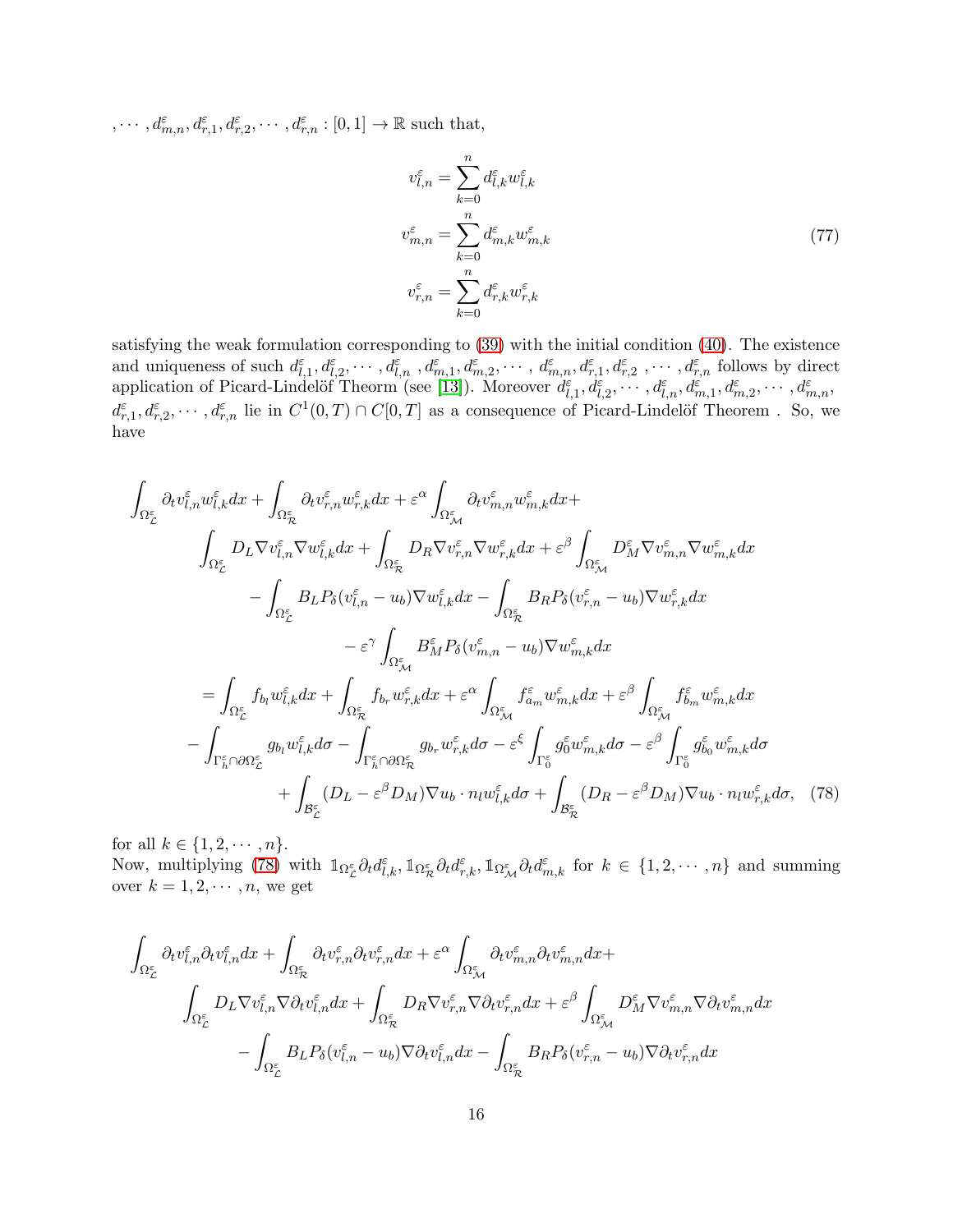$$
-\varepsilon^{\gamma} \int_{\Omega_{\mathcal{M}}^{\varepsilon}} B_{M}^{\varepsilon} P_{\delta}(v_{m,n}^{\varepsilon} - u_{b}) \nabla \partial_{t} v_{m,n}^{\varepsilon} dx \n= \int_{\Omega_{\mathcal{L}}^{\varepsilon}} f_{b_{l}} \partial_{t} v_{l,n}^{\varepsilon} dx + \int_{\Omega_{\mathcal{R}}^{\varepsilon}} f_{b_{r}} \partial_{t} v_{r,n}^{\varepsilon} dx + \varepsilon^{\alpha} \int_{\Omega_{\mathcal{M}}^{\varepsilon}} f_{a_{m}}^{\varepsilon} \partial_{t} v_{m,n}^{\varepsilon} dx \n+ \varepsilon^{\beta} \int_{\Omega_{\mathcal{M}}^{\varepsilon}} f_{b_{m}}^{\varepsilon} \partial_{t} v_{m,n}^{\varepsilon} dx \n- \int_{\Gamma_{h}^{\varepsilon} \cap \partial \Omega_{\mathcal{L}}^{\varepsilon}} g_{b_{l}} \partial_{t} v_{l,n}^{\varepsilon} d\sigma - \int_{\Gamma_{h}^{\varepsilon} \cap \partial \Omega_{\mathcal{R}}^{\varepsilon}} g_{b_{r}} \partial_{t} v_{r,n}^{\varepsilon} d\sigma - \varepsilon^{\xi} \int_{\Gamma_{0}^{\varepsilon}} g_{0}^{\varepsilon} \partial_{t} v_{m,n}^{\varepsilon} d\sigma \n+ \int_{\mathcal{B}_{\mathcal{L}}^{\varepsilon}} (D_{L} - \varepsilon^{\beta} D_{M}) \nabla u_{b} \cdot n_{l} \partial_{t} v_{l,n}^{\varepsilon} d\sigma + \int_{\mathcal{B}_{\mathcal{R}}^{\varepsilon}} (D_{R} - \varepsilon^{\beta} D_{M}) \nabla u_{b} \cdot n_{r} \partial_{t} v_{r,n}^{\varepsilon} d\sigma.
$$
 (79)

To derive the desired estimates, we use the following identities,

$$
\frac{1}{2}\frac{d}{dt}\int_{\Omega_{\mathcal{L}}^{\varepsilon}}D_{L}\nabla v_{l,n}^{\varepsilon}\nabla v_{l,n}^{\varepsilon}dx = \int_{\Omega_{\mathcal{L}}^{\varepsilon}}D_{L}\nabla v_{l,n}^{\varepsilon}\nabla\partial_{t}v_{l,n}^{\varepsilon}dx,\tag{80}
$$

$$
\frac{1}{2}\frac{d}{dt}\int_{\Omega_{\mathcal{R}}^{\varepsilon}}D_{R}\nabla v_{r,n}^{\varepsilon}\nabla v_{r,n}^{\varepsilon}dx = \int_{\Omega_{\mathcal{R}}^{\varepsilon}}D_{R}\nabla v_{r,n}^{\varepsilon}\nabla\partial_{t}v_{r,n}^{\varepsilon}dx,\tag{81}
$$

$$
\frac{\varepsilon^{\beta}}{2} \frac{d}{dt} \int_{\Omega_{\mathcal{M}}^{\varepsilon}} D_{M}^{\varepsilon} \nabla v_{m,n}^{\varepsilon} \nabla v_{m,n}^{\varepsilon} dx = \varepsilon^{\beta} \int_{\Omega_{\mathcal{M}}^{\varepsilon}} D_{M}^{\varepsilon} \nabla v_{m,n}^{\varepsilon} \nabla \partial_{t} v_{m}^{\varepsilon} dx, \tag{82}
$$

$$
\int_{\Omega_{\mathcal{L}}^{\varepsilon}} B_{L} P_{\delta}(v_{l,n}^{\varepsilon} - u_{b}) \nabla \partial_{t} v_{l,n}^{\varepsilon} dx = \frac{d}{dt} \int_{\Omega_{\mathcal{L}}^{\varepsilon}} B_{L} P_{\delta}(v_{l,n}^{\varepsilon} - u_{b}) \nabla v_{l,n}^{\varepsilon} dx \n- \int_{\Omega_{\mathcal{L}}^{\varepsilon}} B_{L} P_{\delta}'(v_{l,n}^{\varepsilon} - u_{b}) \partial_{t}(v_{l,n}^{\varepsilon} - u_{b}) \nabla v_{l,n}^{\varepsilon} dx, \quad (83)
$$

$$
\int_{\Omega_{\mathcal{R}}^{\varepsilon}} B_R P_{\delta}(v_{r,n}^{\varepsilon} - u_b) \nabla \partial_t v_{r,n}^{\varepsilon} dx = \frac{d}{dt} \int_{\Omega_{\mathcal{R}}^{\varepsilon}} B_R P_{\delta}(v_{r,n}^{\varepsilon} - u_b) \nabla v_{r,n}^{\varepsilon} dx \n- \int_{\Omega_{\mathcal{R}}^{\varepsilon}} B_R P_{\delta}'(v_{r,n}^{\varepsilon} - u_b) \partial_t (v_{r,n}^{\varepsilon} - u_b) \nabla v_{r,n}^{\varepsilon} dx,
$$
\n(84)

$$
\varepsilon^{\gamma} \int_{\Omega_{\mathcal{M}}^{\varepsilon}} B_{M} P_{\delta}(v_{m,n}^{\varepsilon} - u_{b}) \nabla \partial_{t} v_{m,n}^{\varepsilon} dx = \varepsilon^{\gamma} \frac{d}{dt} \int_{\Omega_{\mathcal{M}}^{\varepsilon}} B_{M} P_{\delta}(v_{m,n}^{\varepsilon} - u_{b}) \nabla v_{m,n}^{\varepsilon} dx \n- \varepsilon^{\gamma} \int_{\Omega_{\mathcal{M}}^{\varepsilon}} B_{M} P_{\delta}'(v_{m,n}^{\varepsilon} - u_{b}) \partial_{t}(v_{m,n}^{\varepsilon} - u_{b}) \nabla v_{m,n}^{\varepsilon} dx, \quad (85)
$$

$$
\int_{\Gamma_h^{\varepsilon} \cap \partial \Omega_{\mathcal{L}}^{\varepsilon}} g_{b_l} \partial_t v_{l,n}^{\varepsilon} d\sigma = \frac{d}{dt} \int_{\Gamma_h^{\varepsilon} \cap \partial \Omega_{\mathcal{L}}^{\varepsilon}} g_{b_l} v_{l,n}^{\varepsilon} d\sigma - \int_{\Gamma_h^{\varepsilon} \cap \partial \Omega_{\mathcal{L}}^{\varepsilon}} \partial_t g_{b_l} v_{l,n}^{\varepsilon} d\sigma \tag{86}
$$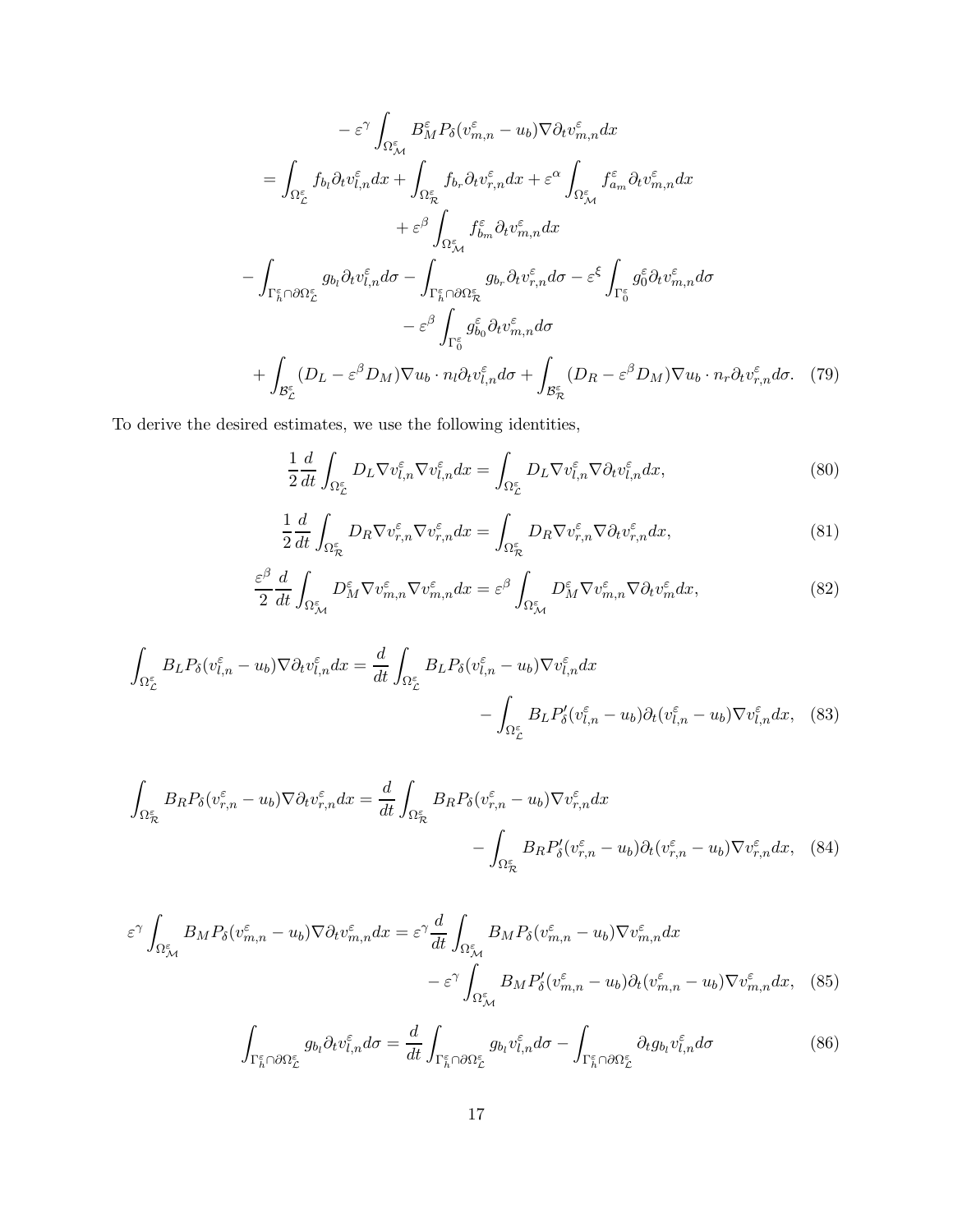$$
\int_{\Gamma_h^{\varepsilon} \cap \partial \Omega_{\mathcal{R}}^{\varepsilon}} g_{b_r} \partial_t v_{r,n}^{\varepsilon} d\sigma = \frac{d}{dt} \int_{\Gamma_h^{\varepsilon} \cap \partial \Omega_{\mathcal{R}}^{\varepsilon}} g_{b_r} v_{r,n}^{\varepsilon} d\sigma - \int_{\Gamma_h^{\varepsilon} \cap \partial \Omega_{\mathcal{R}}^{\varepsilon}} \partial_t g_{b_r} v_{r,n}^{\varepsilon} d\sigma \tag{87}
$$

$$
\varepsilon^{\xi} \int_{\Gamma_0^{\varepsilon}} g_0^{\varepsilon} \partial_t v_{m,n}^{\varepsilon} d\sigma = \varepsilon^{\xi} \frac{d}{dt} \int_{\Gamma_0^{\varepsilon}} g_0^{\varepsilon} v_{m,n}^{\varepsilon} d\sigma - \varepsilon^{\xi} \int_{\Gamma_0^{\varepsilon}} \partial_t g_0^{\varepsilon} v_{m,n}^{\varepsilon} d\sigma \tag{88}
$$

$$
\varepsilon^{\beta} \int_{\Gamma_0^{\varepsilon}} g_{b_0}^{\varepsilon} \partial_t v_{m,n}^{\varepsilon} d\sigma = \frac{d}{dt} \varepsilon^{\beta} \int_{\Gamma_0^{\varepsilon}} g_{b_0}^{\varepsilon} v_{m,n}^{\varepsilon} d\sigma - \varepsilon^{\beta} \int_{\Gamma_0^{\varepsilon}} \partial_t g_{b_0}^{\varepsilon} v_{m,n}^{\varepsilon} d\sigma. \tag{89}
$$

We obtain

$$
\|\partial_t v_{l,n}^{\varepsilon}\|_{L^2(\Omega_L^{\varepsilon})}^2 + \|\partial_t v_{r,n}^{\varepsilon}\|_{L^2(\Omega_M^{\varepsilon})}^2 + \varepsilon^{\alpha}\|\partial_t v_{m,n}^{\varepsilon}\|_{L^2(\Omega_M^{\varepsilon})}^2 + \frac{1}{2} \frac{d}{dt} \int_{\Omega_L^{\varepsilon}} D_R \nabla v_{r,n}^{\varepsilon} \nabla v_{r,n}^{\varepsilon} dx
$$
  
\n
$$
+ \frac{\varepsilon^{\beta}}{2} \frac{d}{dt} \int_{\Omega_L^{\varepsilon}} D_L \nabla v_{l,n}^{\varepsilon} \nabla v_{m,n}^{\varepsilon} dx + \frac{1}{2} \frac{d}{dt} \int_{\Omega_L^{\varepsilon}} D_R \nabla v_{r,n}^{\varepsilon} dx
$$
  
\n
$$
+ \frac{\varepsilon^{\beta}}{2} \frac{d}{dt} \int_{\Omega_M^{\varepsilon}} D_L P_{\delta}(v_{l,n}^{\varepsilon} - u_b) \nabla v_{l,n}^{\varepsilon} dx + \frac{d}{dt} \int_{\Omega_L^{\varepsilon}} B_R P_{\delta}(v_{r,n}^{\varepsilon} - u_b) \nabla v_{r,n}^{\varepsilon} dx
$$
  
\n
$$
+ \varepsilon^{\gamma} \frac{d}{dt} \int_{\Omega_L^{\varepsilon}} B_L P_{\delta}(v_{l,n}^{\varepsilon} - u_b) \partial_t (v_{l,n}^{\varepsilon} - u_b) \nabla v_{l,n}^{\varepsilon} dx
$$
  
\n
$$
- \int_{\Omega_L^{\varepsilon}} B_L P_{\delta}(v_{r,n}^{\varepsilon} - u_b) \partial_t (v_{r,n}^{\varepsilon} - u_b) \nabla v_{r,n}^{\varepsilon} dx
$$
  
\n
$$
- \varepsilon^{\gamma} \int_{\Omega_M^{\varepsilon}} B_M P_{\delta}(v_{r,n}^{\varepsilon} - u_b) \partial_t (v_{r,n}^{\varepsilon} - u_b) \nabla v_{r,n}^{\varepsilon} dx
$$
  
\n
$$
+ \int_{\Omega_L^{\varepsilon}} f_{b_l} \partial_t v_{l,n}^{\varepsilon} dx + \int_{\Omega_R^{\varepsilon}} f_{b_r
$$

Now, integrating  $(90)$  from 0 to t, we get

<span id="page-17-0"></span>
$$
\|\partial_t v^{\varepsilon}_{l,n}\|^2_{L^2(0,t;L^2(\Omega^{\varepsilon}_{{\mathcal L}}))} + \|\partial_t v^{\varepsilon}_{r,n}\|^2_{L^2(0,t;L^2(\Omega^{\varepsilon}_{{\mathcal R}}))} + \varepsilon^{\alpha}\|\partial_t v^{\varepsilon}_{m,n}\|^2_{L^2(0,t;L^2(\Omega^{\varepsilon}_{{\mathcal M}}))}
$$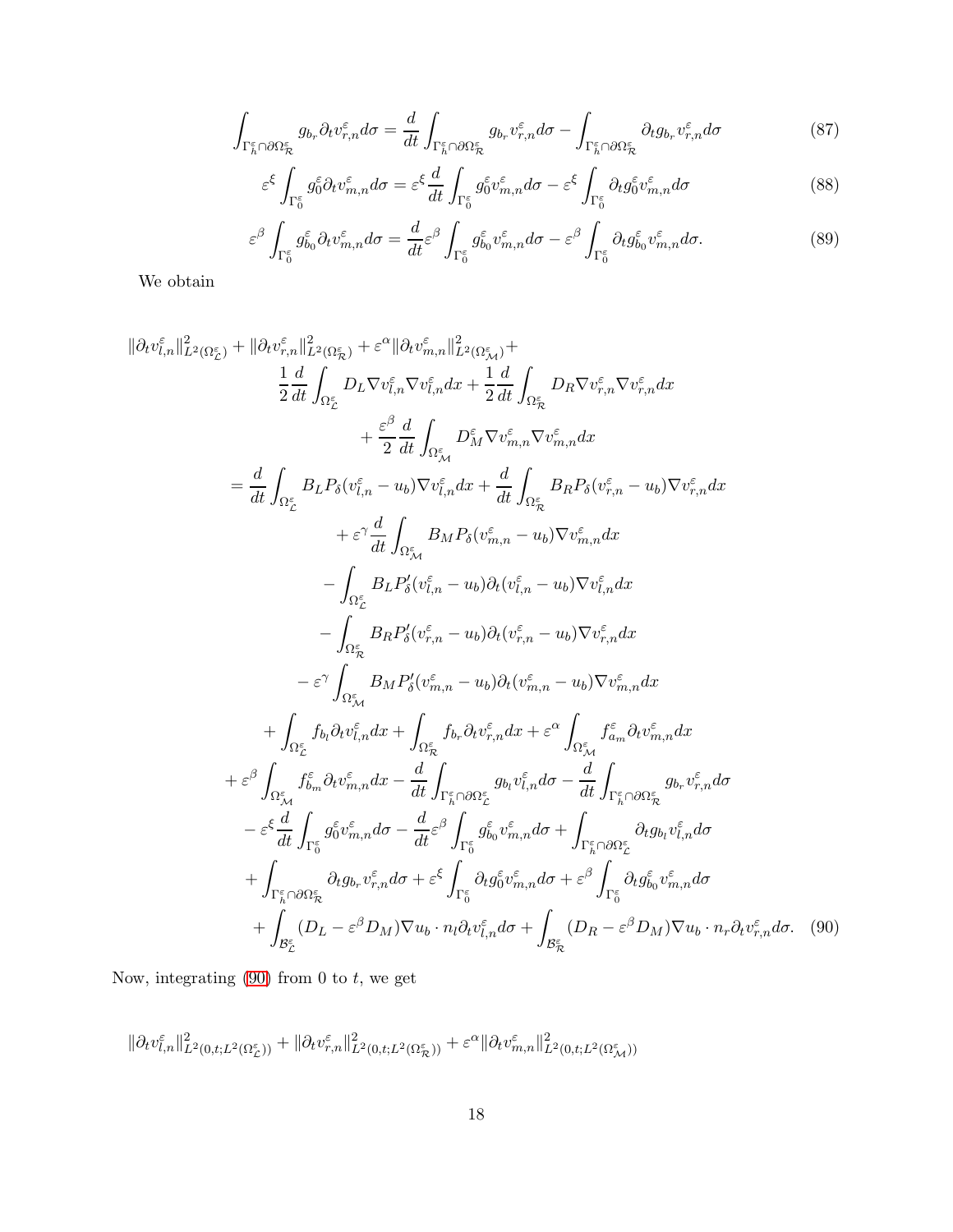<span id="page-18-0"></span>
$$
+\frac{1}{2}\int_{\Omega_{\tilde{L}}}D_{\tilde{L}}\nabla v_{\tilde{L},n}^{F}\nabla v_{\tilde{L},n}^{F}dx + \frac{1}{2}\int_{\Omega_{\tilde{R}_{\tilde{R}}}D_{\tilde{R}}\nabla v_{\tilde{r},n}^{E}\nabla v_{\tilde{r},n}^{E}dx \n+ \frac{\varepsilon^{\beta}}{2}\int_{\Omega_{\tilde{R}}^{E}}B_{\tilde{R}}P_{\delta}(v_{\tilde{L},n}^{E}-u_{b})\nabla v_{\tilde{L},n}^{E}dx \n= \int_{\Omega_{\tilde{L}}^{E}}B_{L}P_{\delta}(v_{\tilde{L},n}^{E}-u_{b})\nabla v_{\tilde{L},n}^{E}dx + \int_{\Omega_{\tilde{R}}^{E}}B_{R}P_{\delta}(v_{\tilde{r},n}^{E}-u_{b})\nabla v_{\tilde{r},n}^{E}dx \n+ \varepsilon^{\gamma}\int_{\Omega_{\tilde{R}}^{E}}B_{M}P_{\delta}(v_{\tilde{R},n}^{E}-u_{b})\nabla v_{\tilde{R},n}^{E}dx + \int_{\Omega_{\tilde{L}}^{E}}B_{L}P_{\delta}^{E}(v_{\tilde{L},n}^{E}-u_{b})\partial_{t}(v_{\tilde{L},n}^{E}-u_{b})\nabla v_{\tilde{L},n}^{E}dx dt \n- \int_{0}^{t}\int_{\Omega_{\tilde{R}}^{E}}B_{R}P_{\delta}^{E}(v_{\tilde{r},n}^{E}-u_{b})\partial_{t}(v_{\tilde{r},n}^{E}-u_{b})\nabla v_{\tilde{r},n}^{E}dx dt \n+ \int_{0}^{t}\int_{\Omega_{\tilde{R}}^{E}}b_{\tilde{R}}b_{\tilde{R}}P_{\delta}(v_{\tilde{R},n}^{E}-u_{b})\nabla v_{\tilde{R},n}^{E}dx dt \n+ \varepsilon^{\beta}\int_{0}^{t}\int_{\Omega_{\tilde{R}}^{E}}B_{M}P_{\delta}^{E}(v_{\tilde{R},n}^{E}-u_{b})\nabla v_{\tilde{R},n}^{E}dx dt \n+ \vare
$$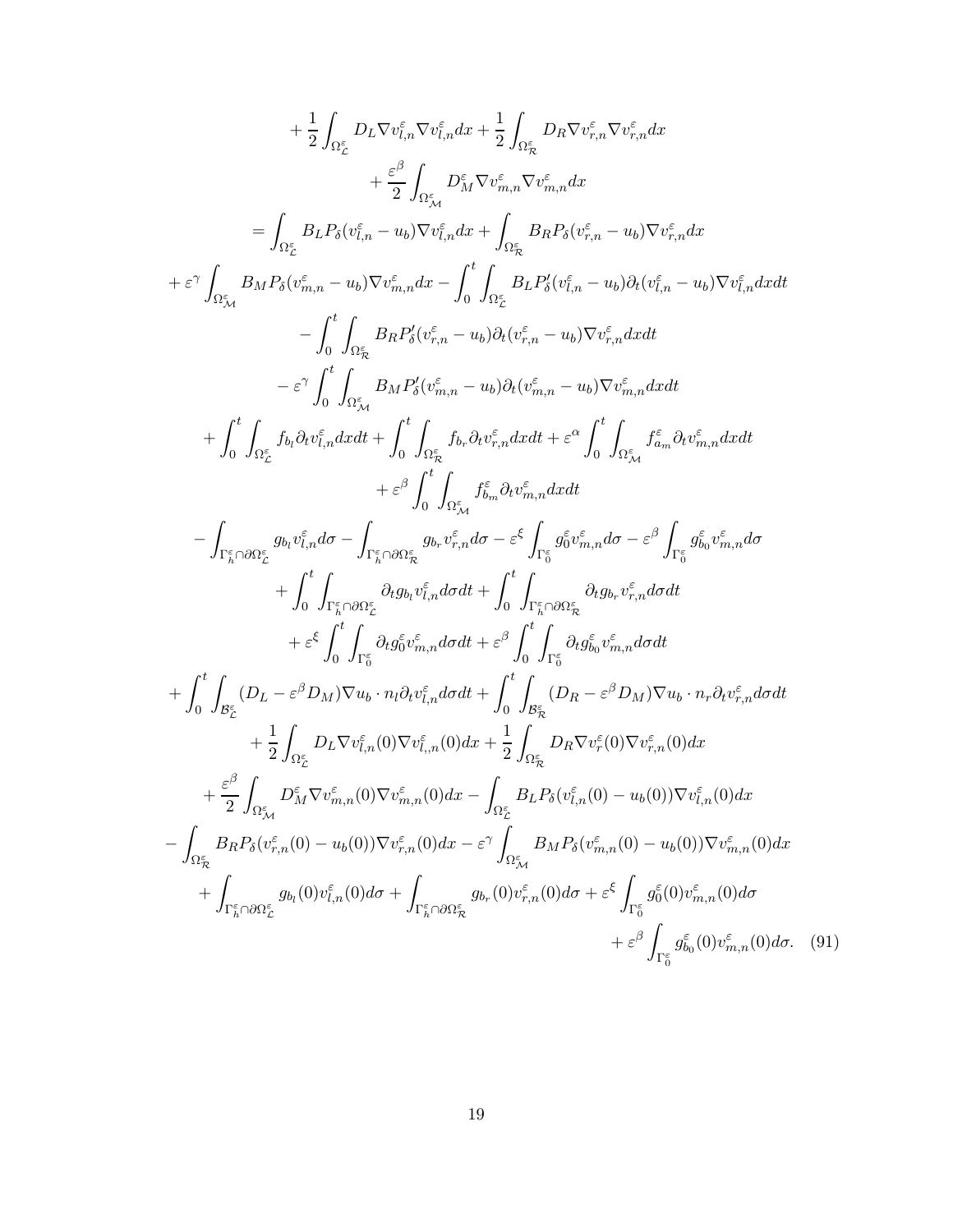By [\(21\)](#page-6-3), Cauchy-Schwarz's inequality, [\(50\)](#page-10-3) and Young's inequality, we obtain

$$
\int_{\Omega_{\mathcal{L}}^{\varepsilon}} |B_{L} P_{\delta} (v_{l,n}^{\varepsilon} - u_{b}) \nabla v_{l,n}^{\varepsilon}| dx \leq C \int_{\Omega_{\mathcal{L}}^{\varepsilon}} |P_{\delta} (v_{l,n}^{\varepsilon} - u_{b})| |\nabla v_{l,n}^{\varepsilon}| dx \n\leq C \| P_{\delta} (v_{l,n}^{\varepsilon} - u_{b}) \|_{L^{2}(\Omega_{\mathcal{L}^{\varepsilon}})} \| \nabla v_{l,n}^{\varepsilon} \|_{L^{2}(\Omega_{\mathcal{L}^{\varepsilon}})} \n\leq C \| P_{\delta} (v_{l}^{\varepsilon} - u_{b}) \|_{L^{2}(\Omega_{\mathcal{L}^{\varepsilon}})}^{2} + C \| \nabla v_{l,n}^{\varepsilon} \|_{L^{2}(\Omega_{\mathcal{L}^{\varepsilon}})}^{2} \n\leq C + C \| \nabla v_{l,n}^{\varepsilon} \|_{L^{2}(\Omega_{\mathcal{L}^{\varepsilon}})}^{2}.
$$
\n(92)

Similarly it holds

$$
\int_{\Omega_{\mathcal{R}}^{\varepsilon}} |B_{L} P_{\delta}(v_{r,n}^{\varepsilon} - u_{b}) \nabla v_{r,n}^{\varepsilon}| dx \leq C + C \| \nabla v_{r,n}^{\varepsilon} \|_{L^{2}(\Omega_{\mathcal{R}^{\varepsilon}})}^{2},
$$
\n(93)

and

<span id="page-19-0"></span>
$$
\varepsilon^{\gamma} \int_{\Omega_{\mathcal{M}}^{\varepsilon}} |B_M P_{\delta}(v_{m,n}^{\varepsilon} - u_b) \nabla v_{m,n}^{\varepsilon}| dx \leq C + C \varepsilon^{\beta} \| \nabla v_{m,n}^{\varepsilon} \|_{L^2(\Omega_{\mathcal{M}}^{\varepsilon})}^2, \tag{94}
$$

for [\(94\)](#page-19-0) we used the assumption [\(A6\).](#page-7-2) Using Cauchy Schwarz's inequality, for  $\eta > 0$  and  $C(\eta) > 0$ 

$$
\int_0^t \int_{\Omega_{\mathcal{L}}^{\varepsilon}} |f_{b_l} \partial_t v_{l,n}^{\varepsilon}| dx dt \le C(\eta) \|f_{b_l}\|_{L^2(0,t;L^2(\Omega_{\mathcal{L}}^{\varepsilon}))}^2 + \eta \|\partial_t v_{l,n}^{\varepsilon}\|_{L^2(0,t;L^2(\Omega_{\mathcal{L}}^{\varepsilon}))}^2, \tag{95}
$$

$$
\int_0^t \int_{\Omega_R^\varepsilon} |f_{b_r} \partial_t v_{r,n}^\varepsilon| dx dt \le C(\eta) \|f_{b_r}\|_{L^2(0,t;L^2(\Omega_R^\varepsilon))}^2 + \eta \| \partial_t v_{r,n}^\varepsilon \|_{L^2(0,t;L^2(\Omega_R^\varepsilon))}^2, \tag{96}
$$

$$
\varepsilon^{\alpha} \int_{0}^{t} \int_{\Omega_{\mathcal{M}}^{\varepsilon}} |f_{a_{m}} \partial_{t} v_{m,n}^{\varepsilon}| dx dt \leq \varepsilon^{\alpha} C(\eta) \|f_{a_{m}}\|_{L^{2}(0,t;L^{2}(\Omega_{\mathcal{M}}^{\varepsilon}))}^{2} + \varepsilon^{\alpha} \eta \|\partial_{t} v_{m,n}^{\varepsilon}\|_{L^{2}(0,t;L^{2}(\Omega_{\mathcal{M}}^{\varepsilon}))}^{2},
$$
\n(97)

$$
\varepsilon^{\beta} \int_{0}^{t} \int_{\Omega_{\mathcal{M}}^{\varepsilon}} |f_{b_{m}}^{\varepsilon} \partial_{t} v_{m}^{\varepsilon}| dx dt \leq \varepsilon^{\beta} C(\eta) \|f_{b_{m}}^{\varepsilon}\|_{L^{2}(0,t;L^{2}(\Omega_{\mathcal{M}}^{\varepsilon}))}^{2} + \varepsilon^{\alpha} \eta \|\partial_{t} v_{m,n}^{\varepsilon}\|_{L^{2}(0,t;L^{2}(\Omega_{\mathcal{M}}^{\varepsilon}))}^{2}.
$$
 (98)

Using the regularity and the structure of  $P_{\delta}(\cdot)$  together with Cauchy-Schwarz's inequality, Young's inequality,  $(21)$ ,  $(49)$  and  $(A7)$ , we see that

$$
\int_{0}^{t} \int_{\Omega_{\mathcal{L}}^{\varepsilon}} |B_{L} P'_{\delta}(v_{l,n}^{\varepsilon} - u_{b}) \partial_{t} (v_{l,n}^{\varepsilon} - u_{b}) \nabla v_{l,n}^{\varepsilon}| dx dt \n\leq C \int_{0}^{t} \int_{\Omega_{\mathcal{L}}^{\varepsilon}} |\partial_{t} (v_{l,n}^{\varepsilon} - u_{b}) \nabla v_{l,n}^{\varepsilon}| dx dt \n\leq C ||\partial_{t} v_{l,n}^{\varepsilon}||_{L^{2}(0,t;L^{2}(\Omega_{\mathcal{L}}^{\varepsilon}))} ||\nabla v_{l,n}^{\varepsilon}||_{L^{2}(0,t;L^{2}(\Omega_{\mathcal{L}}^{\varepsilon}))} \n+ C ||\partial_{t} u_{b} ||_{L^{2}(0,t;L^{2}(\Omega_{\mathcal{L}}^{\varepsilon}))} ||\nabla v_{l,n}^{\varepsilon}||_{L^{2}(0,t;L^{2}(\Omega_{\mathcal{L}}^{\varepsilon}))} \n\leq C \eta ||\partial_{t} v_{l,n}^{\varepsilon}||_{L^{2}(0,t;L^{2}(\Omega_{\mathcal{L}}^{\varepsilon}))}^{2} + C(\eta) ||\nabla v_{l,n}^{\varepsilon}||_{L^{2}(0,t;L^{2}(\Omega_{\mathcal{L}}^{\varepsilon}))}^{2} \n+ C + C ||\nabla v_{l,n}^{\varepsilon}||_{L^{2}(0,t;L^{2}(\Omega_{\mathcal{L}}^{\varepsilon}))}^{2} \n\leq \eta C ||\partial_{t} v_{l,n}^{\varepsilon}||_{L^{2}(0,t;L^{2}(\Omega_{\mathcal{L}}^{\varepsilon}))}^{2} + C(\eta).
$$
\n(99)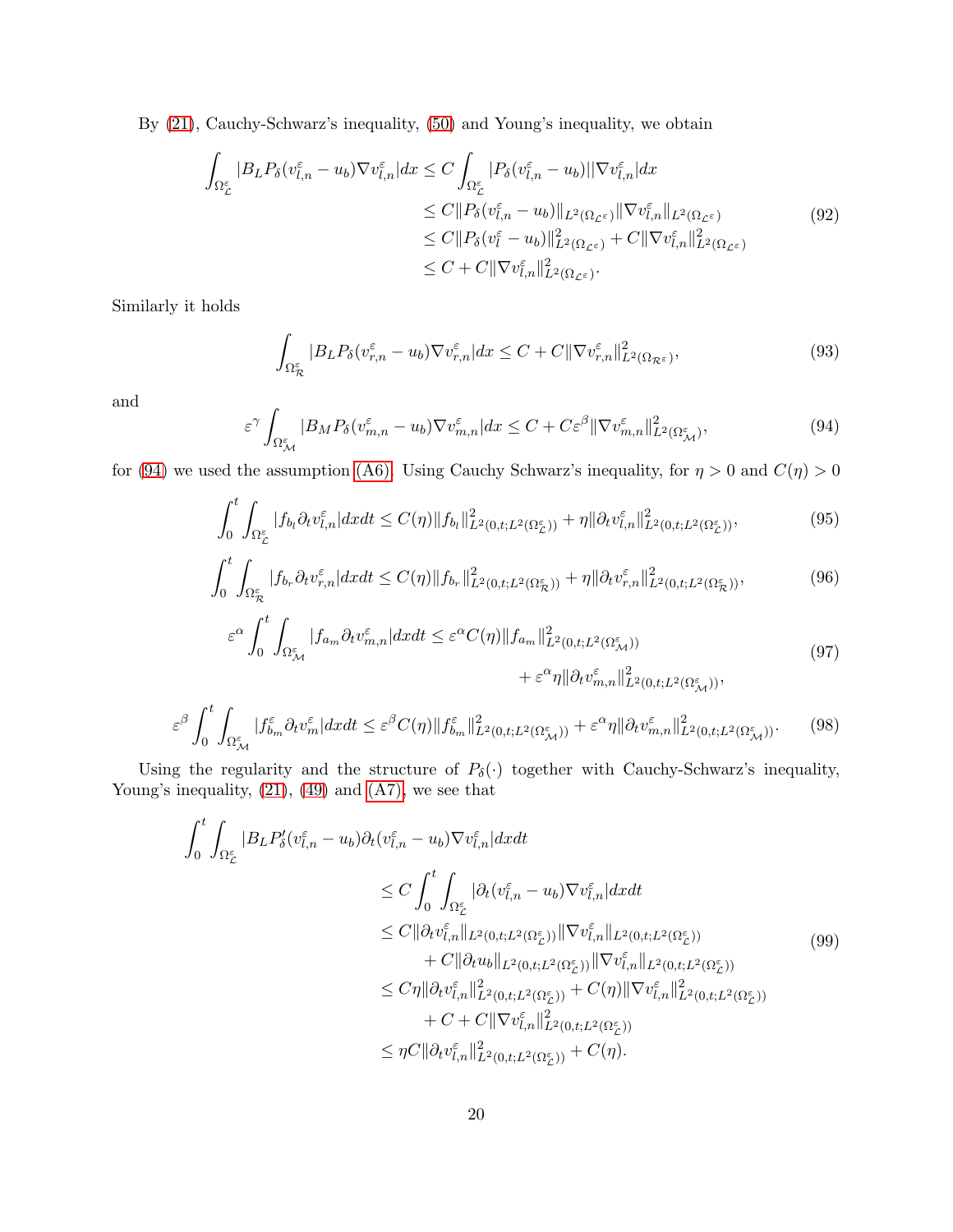Similarly, it holds

$$
\int_0^t \int_{\Omega_{\mathcal{R}}^{\varepsilon}} |B_R P_{\delta}'(v_{r,n}^{\varepsilon} - u_b) \partial_t (v_{r,n}^{\varepsilon} - u_b) \nabla v_{r,n}^{\varepsilon}| dx dt \n\leq C(\eta) + \eta C \| \partial_t v_{r,n}^{\varepsilon} \|_{L^2(0,t;L^2(\Omega_{\mathcal{R}}^{\varepsilon}))}^2,
$$
\n(100)

$$
\varepsilon^{\gamma} \int_{0}^{t} \int_{\Omega_{\mathcal{M}}^{\varepsilon}} |B_{M} P_{\delta}^{\prime}(v_{m,n}^{\varepsilon} - u_{b}) \partial_{t}(v_{m,n}^{\varepsilon} - u_{b}) \nabla v_{m,n}^{\varepsilon}| dx dt
$$
\n
$$
\leq C(\eta) + \eta C \varepsilon^{\gamma} \| \partial_{t} v_{m,n}^{\varepsilon} \|_{L^{2}(0,t;L^{2}(\Omega_{\mathcal{M}}^{\varepsilon}))}^{2}.
$$
\n(101)

Using (A4), [\(41\)](#page-9-4) and Young's inequality, we get

<span id="page-20-0"></span>
$$
\int_{\Gamma_h^{\varepsilon} \cap \partial \Omega_{\mathcal{L}}^{\varepsilon}} |g_{b_l} v_{l,n}^{\varepsilon}| d\sigma \leq \|g_{b_l}\|_{L^2(\Gamma_h^{\varepsilon} \cap \partial \Omega_{\mathcal{L}}^{\varepsilon})} \|v_{l,n}^{\varepsilon}\|_{L^2(\Gamma_h \cap \partial \Omega_{\mathcal{L}}^{\varepsilon})} \n\leq C \|g_{b_l}\|_{L^2(\Gamma_h^{\varepsilon} \cap \partial \Omega_{\mathcal{L}}^{\varepsilon})} \|\nabla v_{l,n}^{\varepsilon}\|_{L^2(\Omega_{\mathcal{L}}^{\varepsilon})} \n\leq C(t) + C \|\nabla v_{l,n}^{\varepsilon}\|_{L^2(\Omega_{\mathcal{L}}^{\varepsilon})}^2.
$$
\n(102)

Similarly, we have

<span id="page-20-1"></span>
$$
\int_{\Gamma_h^{\varepsilon} \cap \partial \Omega_{\mathcal{R}}^{\varepsilon}} |g_{b_r} v_{r,n}^{\varepsilon}| d\sigma \le C(t) + C \| \nabla v_{r,n}^{\varepsilon} \|_{L^2(\Omega_{\mathcal{R}}^{\varepsilon})}^2.
$$
\n(103)

Using similar arguments as those used in the proof of [\(66\)](#page-12-1), namely, Cauchy Schwarz's inequality, Lemma [3,](#page-10-1) Young's inequality and (A6), we get

<span id="page-20-2"></span>
$$
\varepsilon^{\xi} \int_{\Gamma_0^{\varepsilon}} |g_0^{\varepsilon} v_{m,n}^{\varepsilon}| d\sigma \leq \varepsilon^{\xi - \frac{1}{2}} C \|g_0^{\varepsilon}\|_{L^2(\Gamma_0^{\varepsilon})}^2 + \varepsilon^{\alpha} C \|v_{m,n}^{\varepsilon}\|_{L^2(\Omega_{\mathcal{M}}^{\varepsilon})}^2 \n+ C\varepsilon^{\xi + \frac{1}{2}} \|g_0^{\varepsilon}\|_{L^2(\Gamma_0^{\varepsilon})}^2 + \varepsilon^{\beta} \|\nabla v_{m,n}^{\varepsilon}\|_{L^2(\Omega_{\mathcal{M}}^{\varepsilon})}^2 \n\leq C(t) + \varepsilon^{\beta} \|\nabla v_{m,n}^{\varepsilon}\|_{L^2(\Omega_{\mathcal{M}}^{\varepsilon})}^2.
$$
\n(104)

Similarly, we get

<span id="page-20-3"></span>
$$
\varepsilon^{\beta} \int_{\Gamma_0^{\varepsilon}} |g_{b_0} v_{m,n}^{\varepsilon}| d\sigma \le C(t) + \varepsilon^{\beta} \|\nabla v_{m,n}^{\varepsilon}\|_{L^2(\Omega_{\mathcal{M}}^{\varepsilon})}^2.
$$
 (105)

By using similar arguments as in [\(102\)](#page-20-0), [\(103\)](#page-20-1), [\(104\)](#page-20-2) and [\(105\)](#page-20-3) together with [\(49\)](#page-10-2), we get

$$
\int_0^t \int_{\Gamma_h^{\varepsilon} \cap \partial \Omega_{\mathcal{L}}^{\varepsilon}} |\partial_t g_{b_l} v_{l,n}^{\varepsilon}| d\sigma dt \le C,
$$
\n(106)

$$
\int_{0}^{t} \int_{\Gamma_h^{\varepsilon} \cap \partial \Omega_N^{\varepsilon}} |\partial_t g_{b_r} v_{r,n}^{\varepsilon}| d\sigma dt \le C,
$$
\n(107)

$$
\varepsilon^{\xi} \int_0^t \int_{\Gamma_0^{\varepsilon}} |\partial_t g_0^{\varepsilon} v_{m,n}^{\varepsilon}| d\sigma dt \le C,
$$
\n(108)

$$
\varepsilon^{\beta} \int_{0}^{t} \int_{\Gamma_{0}^{\varepsilon}} |\partial_{t} g_{b_{0}}^{\varepsilon} v_{m}^{\varepsilon}| d\sigma dt \le C.
$$
\n(109)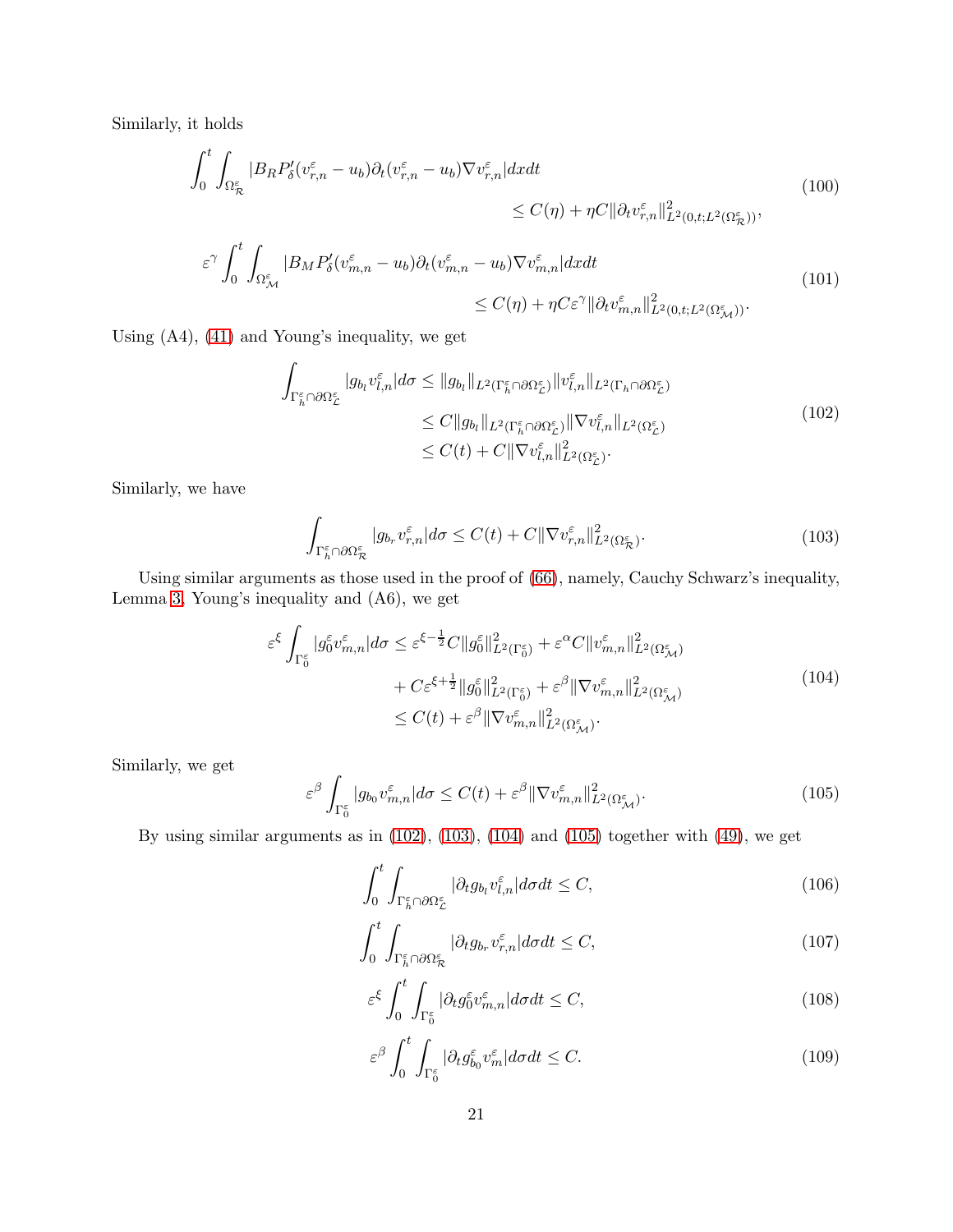Furthermore, we have

$$
\int_{0}^{t} \int_{\mathcal{B}_{\mathcal{L}}^{\varepsilon}} (D_{L} - \varepsilon^{\beta} D_{M}) \nabla u_{b} \cdot n_{l} \partial_{t} v_{l,n}^{\varepsilon} d\sigma dt = \int_{\mathcal{B}_{\mathcal{L}}^{\varepsilon}} (D_{L} - \varepsilon^{\beta} D_{M}) \nabla u_{b} \cdot n_{l} v_{l,n}^{\varepsilon} d\sigma \n- \int_{0}^{t} \int_{\mathcal{B}_{\mathcal{L}}^{\varepsilon}} (D_{L} - \varepsilon^{\beta} D_{M}) \nabla \partial_{t} u_{b} \cdot n_{l} v_{l,n}^{\varepsilon} d\sigma dt \qquad (110)\n- \int_{\mathcal{B}_{\mathcal{L}}^{\varepsilon}} (D_{L} - \varepsilon^{\beta} D_{M}) \nabla u_{b} (0) \cdot n_{l} v_{l,n}^{\varepsilon} (0) d\sigma,
$$

and

$$
\int_{0}^{t} \int_{\mathcal{B}_{\mathcal{R}}^{\varepsilon}} (D_{R} - \varepsilon^{\beta} D_{M}) \nabla u_{b} \cdot n_{r} \partial_{t} v_{r,n}^{\varepsilon} d\sigma dt = \int_{\mathcal{B}_{\mathcal{R}}^{\varepsilon}} (D_{R} - \varepsilon^{\beta} D_{M}) \nabla u_{b} \cdot n_{r} v_{r,n}^{\varepsilon} d\sigma \n- \int_{0}^{t} \int_{\mathcal{B}_{\mathcal{R}}^{\varepsilon}} (D_{R} - \varepsilon^{\beta} D_{M}) \nabla \partial_{t} u_{b} \cdot n_{r} v_{r,n}^{\varepsilon} d\sigma dt \qquad (111)
$$
\n
$$
- \int_{\mathcal{B}_{\mathcal{R}}^{\varepsilon}} (D_{R} - \varepsilon^{\beta} D_{M}) \nabla u_{b} (0) \cdot n_{r} v_{r,n}^{\varepsilon} (0) d\sigma.
$$

Now, using [\(19\)](#page-6-5), Cauchy-Schwarz's inequality, Young's inequality [\(A6\)](#page-7-2) and [\(45\)](#page-10-5), we get

<span id="page-21-0"></span>
$$
\int_{\mathcal{B}_{\mathcal{L}}^{\varepsilon}} |(D_{L} - \varepsilon^{\beta} D_{M}) \nabla u_{b} \cdot n_{l} v_{l,n}^{\varepsilon}| d\sigma \leq C \int_{\mathcal{B}_{\mathcal{L}}^{\varepsilon}} |\nabla u_{b}| |v_{l,n}^{\varepsilon}| d\sigma \leq C(t) + C ||\nabla v_{l,n}^{\varepsilon}||_{L^{2}(\Omega_{\mathcal{L}}^{\varepsilon})}^{2}
$$
\n(112)

<span id="page-21-1"></span>
$$
\int_{\mathcal{B}_{\mathcal{R}}^{\varepsilon}} |(D_R - \varepsilon^{\beta} D_M) \nabla u_b \cdot n_r v_{r,n}^{\varepsilon}| d\sigma \le C(t) + C \| \nabla v_{r,n}^{\varepsilon} \|_{L^2(\Omega_{\mathcal{R}}^{\varepsilon})}^2
$$
\n(113)

$$
\int_{0}^{t} \int_{\mathcal{B}_{\mathcal{L}}^{\varepsilon}} |(D_{L} - \varepsilon^{\beta} D_{M}) \nabla \partial_{t} u_{b} \cdot n_{l} v_{l,n}^{\varepsilon}| d\sigma dt
$$
\n
$$
\leq C \|\nabla \partial_{t} u_{b}\|_{L^{2}(0, t; L^{2}(\Omega_{\mathcal{L}}^{\varepsilon}))} \|\nabla v_{l,n}^{\varepsilon}\|_{L^{2}(0, t; L^{2}(\Omega_{\mathcal{L}}^{\varepsilon}))}
$$
\n
$$
\leq C \|\nabla \partial_{t} u_{b}\|_{L^{2}(0, t; L^{2}(\Omega_{\mathcal{L}}^{\varepsilon}))}^{2} + C \|\nabla v_{l,n}^{\varepsilon}\|_{L^{2}(0, t; L^{2}(\Omega_{\mathcal{L}}^{\varepsilon}))}^{2}
$$
\n
$$
\leq C,
$$
\n(114)

and

$$
\int_{0}^{t} \int_{\mathcal{B}_{\mathcal{R}}^{\varepsilon}} |(D_{R} - \varepsilon^{\beta} D_{M}) \nabla \partial_{t} u_{b} \cdot n_{r} v_{l,n}^{\varepsilon}| d\sigma dt \leq C.
$$
 (115)

Using [\(A4\)](#page-7-3) leads to

$$
\int_{\mathcal{B}^{\varepsilon}_{\mathcal{R}}} |(D_R - \varepsilon^{\beta} D_M) \nabla u_b(0) \cdot n_r v_{r,n}^{\varepsilon}(0) | d\sigma \le C \int_{\mathcal{B}^{\varepsilon}_{\mathcal{R}}} |\nabla u_b(0)| |h_{b_r,n}^{\varepsilon}| d\sigma
$$
\n
$$
\le C + C ||\nabla h_{b_r,n}^{\varepsilon}||_{L^2(\Omega^{\varepsilon}_{\mathcal{R}})}^2
$$
\n
$$
\le C,
$$
\n(116)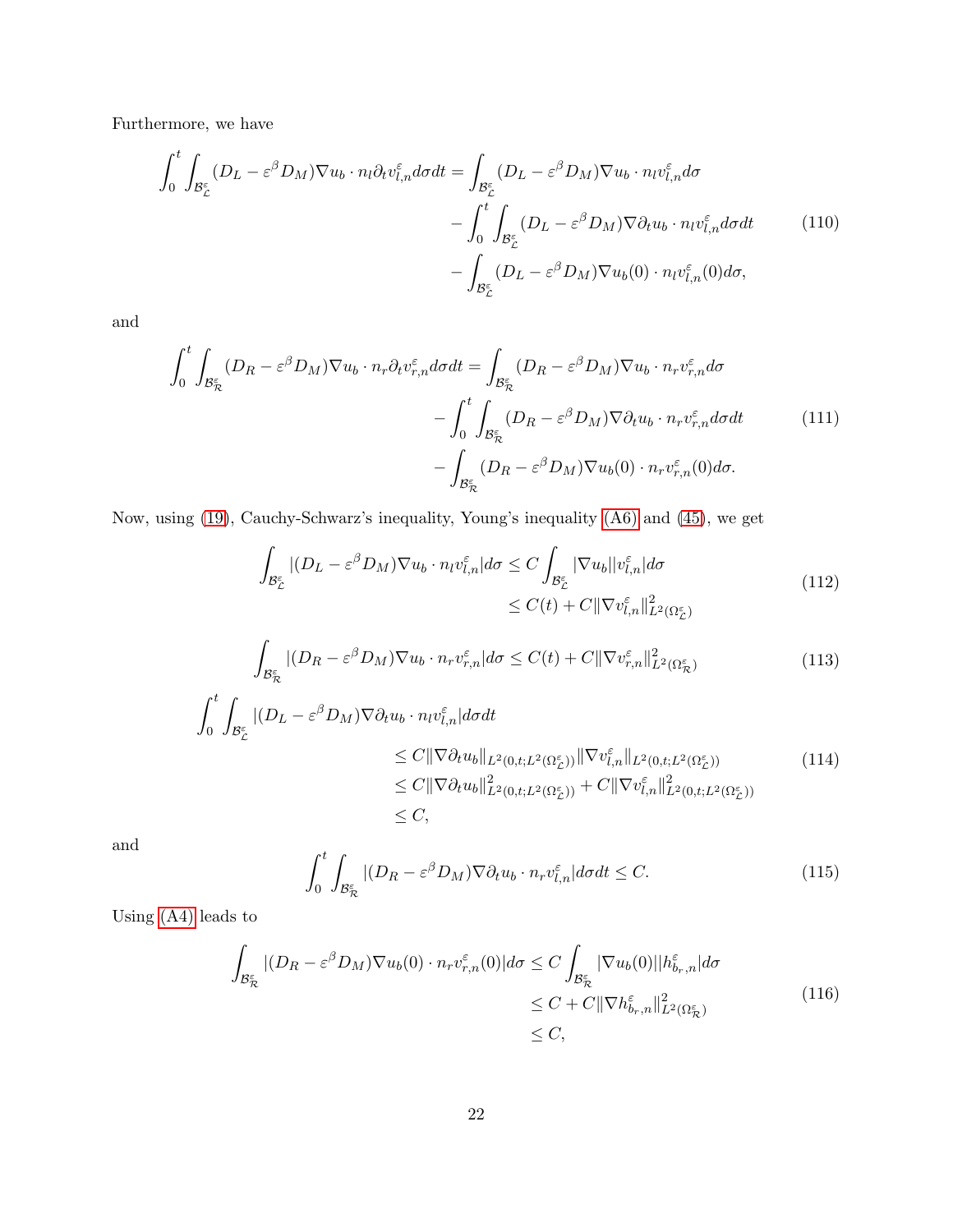where  $h^{\varepsilon}_{b_r,n} := \sum_{k=0}^n d^{\varepsilon}_{r,k}(0) w^{\varepsilon}_{r,k}$  and by using  $d^{\varepsilon}_{r,k}(0) = \int_{\Omega^{\varepsilon}_{\mathcal{L}}} h^{\varepsilon}_{b_r,n} w^{\varepsilon}_{l,k} dx$ , we get  $||h^{\varepsilon}_{b_r,n}||_{H^1(\Omega^{\varepsilon}_{\mathcal{R}})}^2 \leq ||h^{\varepsilon}_{b_r}||_{H^1(\Omega^{\varepsilon}_{\mathcal{R}})}^2,$ 

$$
\int_{\mathcal{B}_{\mathcal{L}}^{\varepsilon}} |(D_{L} - \varepsilon^{\beta} D_{M}) \nabla u_{b}(0) \cdot n_{l} v_{m,n}^{\varepsilon}(0)| d\sigma \leq C. \tag{117}
$$

Using  $(19)$ ,  $(A4)$  and  $(A6)$ , allow us to write

$$
\frac{1}{2} \int_{\Omega_{\mathcal{L}}^{\varepsilon}} |D_L \nabla v_{l,n}(0)^{\varepsilon} \nabla v_{l,n}^{\varepsilon}(0)| dx \le C \int_{\Omega_{\mathcal{L}}^{\varepsilon}} |\nabla h_{b_l,n}^{\varepsilon}| dx
$$
\n
$$
\le C,
$$
\n(118)

$$
\frac{1}{2} \int_{\Omega_R^{\varepsilon}} |D_R \nabla v_{r,n}(0)^\varepsilon \nabla v_{r,n}^\varepsilon(0)| dx \le C. \tag{119}
$$

Using the structure of  $P_\delta(\cdot)$ , there exist a  $k \in \mathbb{R}$  such that  $P_\delta(k) = 0$ . Now we use Mean Value Theorem, [\(21\)](#page-6-3), we get

$$
\frac{\varepsilon^{\beta}}{2} \int_{\Omega_{\mathcal{M}}^{\varepsilon}} D_{M}^{\varepsilon} \nabla v_{m,n}(0)^{\varepsilon} \nabla v_{m,n}^{\varepsilon}(0) dx \le C,
$$
\n(120)

$$
\int_{\Omega_{\mathcal{R}}^{\varepsilon}} |B_R P_{\delta}(v_{r,n}^{\varepsilon}(0) - u_b(0)) \nabla v_{r,n}^{\varepsilon}(0)| dx = \int_{\Omega_{\mathcal{R}}^{\varepsilon}} |B_L P_{\delta}(h_{b_r}^{\varepsilon} - u_b(0)) \nabla h_{b_r,n}^{\varepsilon}| dx
$$
\n
$$
\leq C \int_{\Omega_{\mathcal{R}}^{\varepsilon}} |h_{b_r}^{\varepsilon} - u_b(0) - k| |\nabla h_{b_r,n}^{\varepsilon}| dx \tag{121}
$$
\n
$$
\leq C,
$$

and

$$
\int_{\Omega_{\mathcal{L}}^{\varepsilon}} |B_L P_{\delta}(v_{l,n}^{\varepsilon}(0) - u_b(0)) \nabla v_{l,n}^{\varepsilon}(0)| dx \le C,
$$
\n(122)

$$
\varepsilon^{\gamma} \int_{\Omega_{\mathcal{M}}^{\varepsilon}} |B_M P_{\delta}(v_{m,n}^{\varepsilon}(0) - u_b(0)) \nabla v_{m,n}^{\varepsilon}(0)| dx \le C. \tag{123}
$$

By using similar arguments of [\(102\)](#page-20-0), [\(103\)](#page-20-1), [\(104\)](#page-20-2) and [\(105\)](#page-20-3) together with (A5), we get

$$
\int_{\Gamma_h^{\varepsilon} \cap \partial \Omega_L^{\varepsilon}} |g_{b_l}(0)v_{l,n}^{\varepsilon}(0)| d\sigma \le C,\tag{124}
$$

$$
\int_{\Gamma_h^{\varepsilon} \cap \partial \Omega_{\mathcal{R}}^{\varepsilon}} |g_{b_r}(0)v_{r,n}^{\varepsilon}(0)| d\sigma \le C,
$$
\n(125)

<span id="page-22-0"></span>
$$
\varepsilon^{\xi} \int_{\Gamma_0^{\varepsilon}} |g_0^{\varepsilon}(0)v_{m,n}^{\varepsilon}(0)| d\sigma \le C,
$$
\n(126)

$$
\varepsilon^{\beta} \int_{\Gamma_0^{\varepsilon}} |g_{b_0}(0)v_{m,n}^{\varepsilon}(0)| d\sigma \le C. \tag{127}
$$

Choosing  $\eta > 0$  small enough and using ellipticity condition together with [\(91\)](#page-18-0)-[\(127\)](#page-22-0), we obtain for  $t = T$  the bound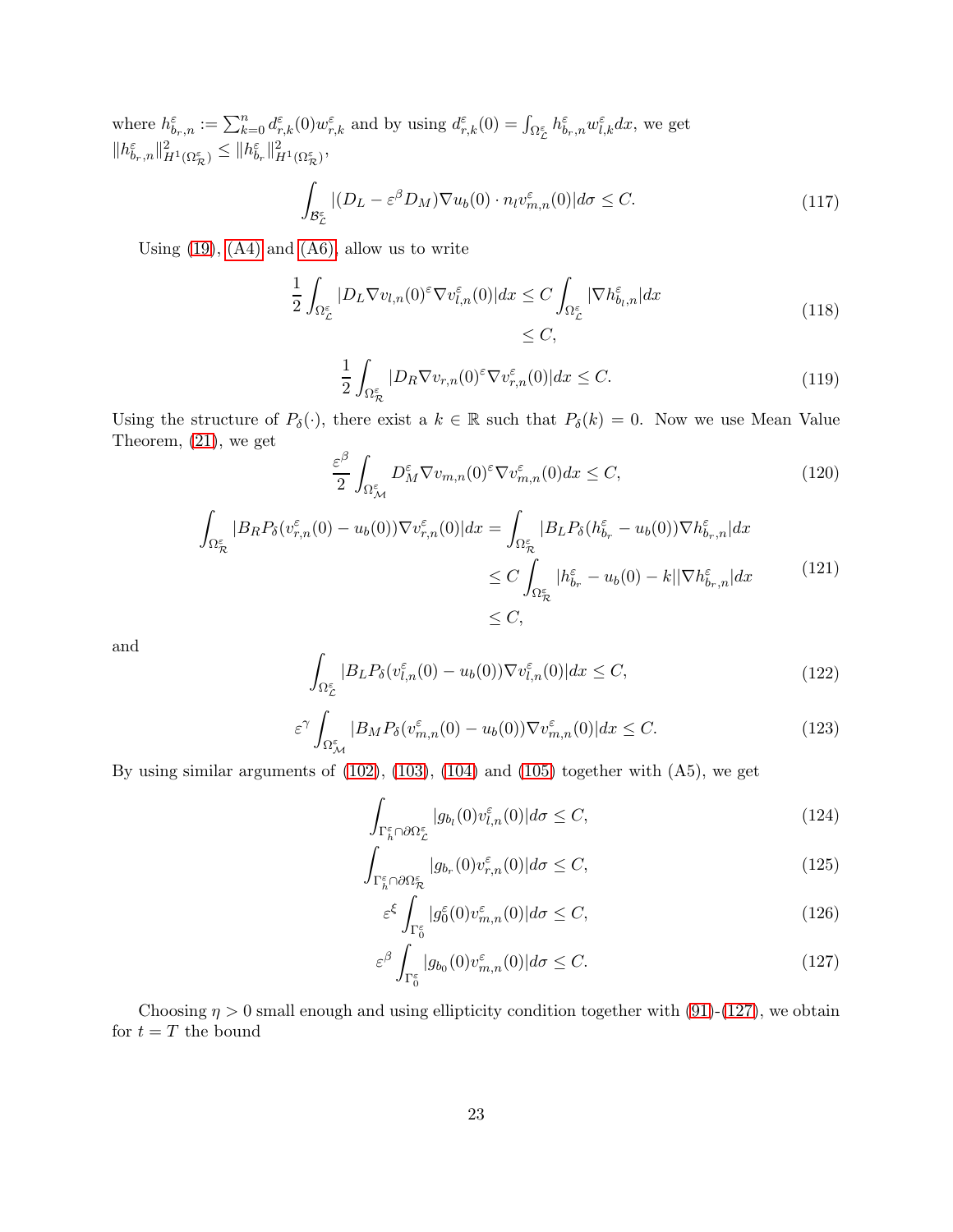$$
\|\partial_t v_{l,n}^{\varepsilon}\|_{L^2(0,T;L^2(\Omega_L^{\varepsilon}))}^2 + \|\partial_t v_{r,n}^{\varepsilon}\|_{L^2(0,T;L^2(\Omega_R^{\varepsilon}))}^2 + \varepsilon^{\alpha} \|\partial_t v_{m,n}^{\varepsilon}\|_{L^2(0,T;L^2(\Omega_M^{\varepsilon}))}^2
$$
  

$$
\leq C + C(t) + C \left( \|\nabla v_{l}^{\varepsilon}\|_{L^2(\Omega_L^{\varepsilon})}^2 + \|\nabla v_{r,n}^{\varepsilon}\|_{L^2(\Omega_R^{\varepsilon})}^2 + \varepsilon^{\beta} \|\nabla v_{m,n}^{\varepsilon}\|_{L^2(\Omega_M^{\varepsilon})}^2 \right). \tag{128}
$$

From [\(128\)](#page-23-0), we can observe that, the time dependent constant  $C(t)$  is a consequence of [\(103\)](#page-20-1), [\(104\)](#page-20-2), [\(112\)](#page-21-0) and [\(113\)](#page-21-1). So, by using [\(A3\)](#page-6-6) and [\(A4\)](#page-7-3) we get  $\int_0^T C(t) \leq C$ . Now, integrating [\(128\)](#page-23-0) again from 0 to  $T$  with respect to  $t$ , and using  $(49)$ , we get

$$
\|\partial_t v_{l,n}^{\varepsilon}\|_{L^2(0,T;L^2(\Omega_{\mathcal{L}}^{\varepsilon}))}^2 + \|\partial_t v_{r,n}^{\varepsilon}\|_{L^2(0,T;L^2(\Omega_{\mathcal{R}}^{\varepsilon}))}^2 + \varepsilon^{\alpha} \|\partial_t v_{m,n}^{\varepsilon}\|_{L^2(0,T;L^2(\Omega_{\mathcal{M}}^{\varepsilon}))}^2 \leq C. \tag{129}
$$

Now as an application of Aubin-Lions compactness lemma, we get

$$
\|\partial_t v_l^{\varepsilon}\|_{L^2(0,T;L^2(\Omega_L^{\varepsilon}))}^2 + \|\partial_t v_r^{\varepsilon}\|_{L^2(0,T;L^2(\Omega_R^{\varepsilon}))}^2 + \varepsilon^{\alpha} \|\partial_t v_m^{\varepsilon}\|_{L^2(0,T;L^2(\Omega_M^{\varepsilon}))}^2 \leq C. \tag{130}
$$

Hence we proved [\(51\)](#page-10-4)

### <span id="page-23-0"></span> $\Box$

#### 4.2 Extension to fixed domain

**Lemma 4** If  $v_m^{\varepsilon} \in H^1(\Omega_{\mathcal{M}}^{\varepsilon})$ , then there exists an extension of  $v_m^{\varepsilon}$  to  $H^1((-\varepsilon,\varepsilon) \times (0,h))$  denote as  $\tilde{v}_m^{\varepsilon}$  satisfying the following inequality

$$
\|\tilde{v}^m_{\varepsilon}\|_{H^1((-\varepsilon,\varepsilon)\times(0,h))} \le C \|v^m_{\varepsilon}\|_{H^1(\Omega^{\varepsilon}_{\mathcal{M}})}. \tag{131}
$$

Proof: By using Theorem 9.7 of [\[8\]](#page-38-11) we can easly obtain the extension result for standard cell Z with the inequality

<span id="page-23-1"></span>
$$
\|\tilde{v}^m_{\varepsilon}\|_{H^1(Y)} \le C \|v\|_{H^1(Z)},\tag{132}
$$

for some constant C. Now, using [\(132\)](#page-23-1), we have

$$
\|\tilde{v}^m_{\varepsilon}\|_{H^1((-\varepsilon,\varepsilon)\times(0,h))} = \int_{(-\varepsilon,\varepsilon)\times(0,h)} |\tilde{v}^m_{\varepsilon}|^2 + |\nabla \tilde{v}^m_{\varepsilon}|^2 dx \tag{133}
$$

$$
=\sum_{0}^{h/\varepsilon}\int_{ke_2+\varepsilon Y}|\tilde{v}^m_{\varepsilon}|^2+|\nabla\tilde{v}^m_{\varepsilon}|^2dx\qquad(134)
$$

$$
= \sum_{0}^{h/\varepsilon} \varepsilon^{2} \int_{ke_{2}+Y} |\tilde{v}^{m}_{\varepsilon}(\varepsilon x)|^{2} + \varepsilon^{2} |\nabla \tilde{v}^{m}_{\varepsilon}(\varepsilon x)|^{2} dx \qquad (135)
$$

$$
\leq C \sum_{0}^{n/\varepsilon} \varepsilon^2 \int_{k\varepsilon_2 + Z} |v_{\varepsilon}^m(\varepsilon x)|^2 + \varepsilon^2 |\nabla v_{\varepsilon}^m(\varepsilon x)|^2 dx \tag{136}
$$

$$
= C \sum_{0}^{h/\varepsilon} \int_{ke_2 + \varepsilon Z_k} |v_{\varepsilon}^m|^2 + |\nabla v_{\varepsilon}^m|^2 dx \tag{137}
$$

$$
= C \|v_{\varepsilon}^{m}\|_{H^{1}(\Omega_{\mathcal{M}}^{\varepsilon})}.
$$
\n(138)

 $\Box$ 

To prove the above result we used a similar technique as used in [\[1\]](#page-38-12).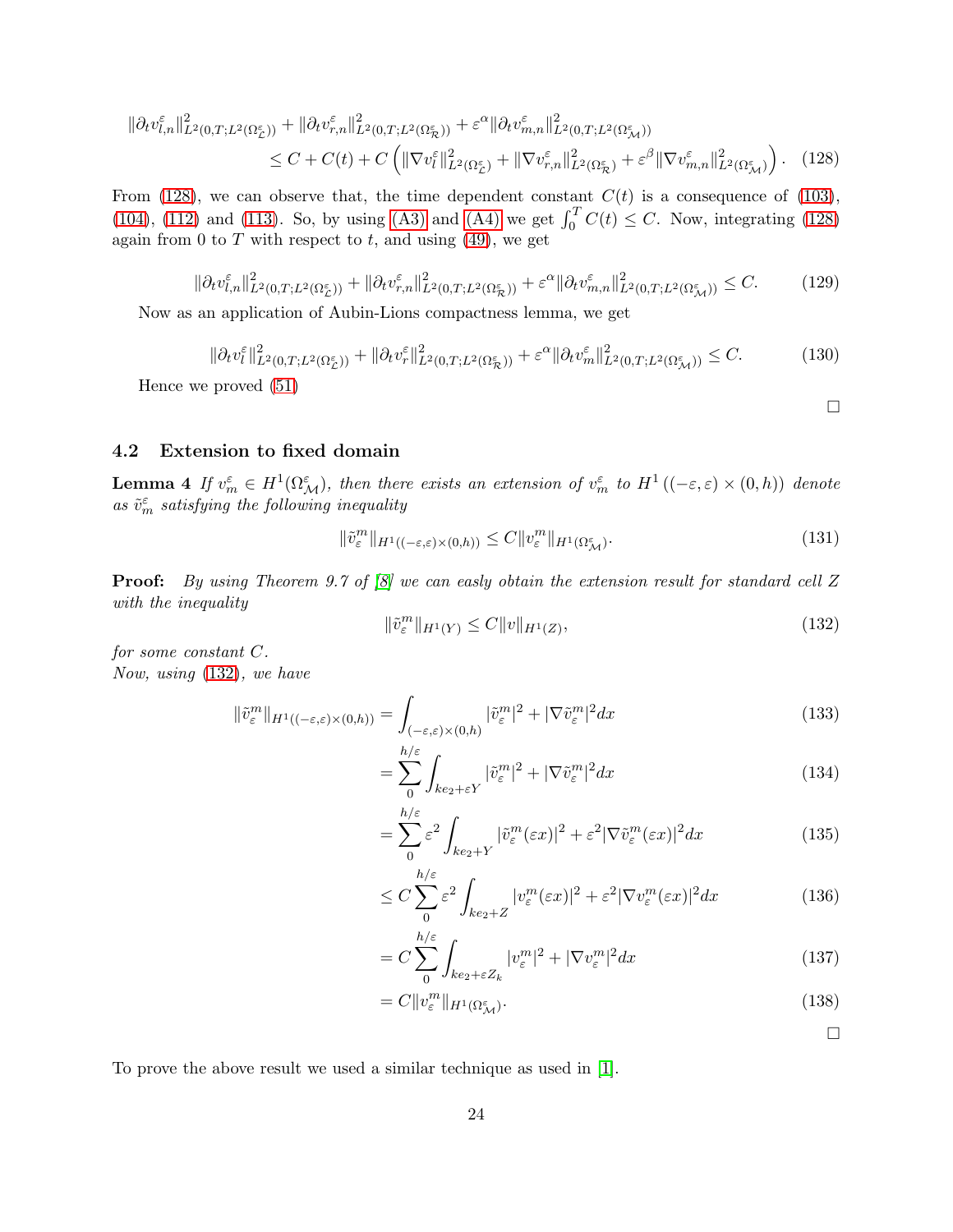#### 4.3 Two scale convergence for thin layer

Here we use Theorem [2](#page-10-6) and obtain two scale limit of  $v_m^{\varepsilon}$  as  $\varepsilon \to 0$  for the layer. We use two scale limit for layer definition similar to definition defined in [\[29\]](#page-39-4) which is motivated from [\[24\]](#page-39-3).

**Definition 4.1** We define sequence of functions  $v_{\varepsilon}^m \in L^2((0,T) \times \Omega_{\mathcal{M}}^{\varepsilon})$  two-scale converges to  $v_0(t, \bar{x}, y) \in L^2((0, T) \times \Sigma \times Z), \text{ If}$ 

$$
\lim_{\varepsilon \to 0} \frac{1}{\varepsilon} \int_0^T \int_{\Omega_{\mathcal{M}}^{\varepsilon}} v_{\varepsilon}(t, x) \psi(t, \bar{x}, \frac{x}{\varepsilon}) dx dt = \int_0^T \int_{\Sigma} \int_Z v_0(t, \bar{x}, y) \psi(t, \bar{x}, y) dy dx dt, \tag{139}
$$

for all  $\psi \in L^2((0,T) \times Z; C_{\#}(\overline{Z}))$ , where  $\Sigma := \{(0,x_2) \in \Omega : x_2 \in (0,h)\}\$  and we denote the two-scale convergence of  $v_m^{\varepsilon}$  to  $v_m^0$  as  $v_m^{\varepsilon} \stackrel{2-s}{\longrightarrow} v_m^0$ .

**Definition 4.2** We define sequence of functions  $v_{\varepsilon}^m \in L^2((0,T) \times \Gamma_0^{\varepsilon})$  two-scale converges to  $v_0(t, \bar{x}, y) \in L^2((0, T) \times \Sigma \times \partial Y_0)$ , If

$$
\lim_{\varepsilon \to 0} \frac{1}{\varepsilon} \int_0^T \int_{\Gamma_0^{\varepsilon}} v_{\varepsilon}(t, x) \psi(t, \bar{x}, \frac{x}{\varepsilon}) d\sigma_x dt = \int_0^T \int_{\Sigma} \int_{\partial Y_0} v_0(t, \bar{x}, y) \psi(t, \bar{x}, y) d\sigma_y d\bar{x} dt \tag{140}
$$

for all  $\psi \in L^2((0,T) \times \Sigma; C_{\#}(\overline{\partial Y_0})).$ 

<span id="page-24-0"></span>**Theorem 3** For any sequence  $v_{\varepsilon}^m \in L^2((0,T) \times \Omega_{\mathcal{M}}^{\varepsilon})$  with the condition

$$
\frac{1}{\varepsilon} \|v_{\varepsilon}^{m}\|_{L^{2}((0,T)\times\Omega_{\mathcal{M}}^{\varepsilon})}^{2} \leq C,
$$
\n(141)

for a constant C, we can find a subsequence, again denoted as  $v_\varepsilon^m$ , such that  $v_\varepsilon^m$  two-scale converges to  $v_0^m \in L^2((0,T) \times \Sigma \times Z)$ .

<span id="page-24-1"></span>**Theorem 4** For any sequence  $v_{\varepsilon}^m \in L^2(\Gamma_0^{\varepsilon} \times (0,T))$  with the condition

<span id="page-24-5"></span>
$$
||v_{\varepsilon}^{m}||_{L^{2}\left(\Gamma_{0}^{\varepsilon}\times(0,T)\right)}^{2} \leq C,\tag{142}
$$

for a constant C, we can find a subsequence, again denoted as  $v_\varepsilon^m$ , such that  $v_\varepsilon^m$  two-scale converges to  $v_0^m \in L^2(\Sigma \times \partial Y_0 \times (0,T)).$ 

Proof: For proof of Theorem [3](#page-24-0) and Theorem [4,](#page-24-1) refer proof of Theorem 4.4 of [\[7\]](#page-38-7) and Proposition  $4.2 \text{ of } [29]$  $4.2 \text{ of } [29]$ .

**Theorem 5** Let  $(v_l^{\varepsilon}, v_m^{\varepsilon}, v_r^{\varepsilon})$  be the weak solution of [\(39\)](#page-9-2), then there exist  $(v_l^0, v_r^0) \in (L^2(0,T; H^1(\Omega_{\mathcal{L}})), L^2(0,T; H^1(\Omega_{\mathcal{R}})))$  such that

<span id="page-24-4"></span><span id="page-24-3"></span><span id="page-24-2"></span>
$$
\mathbb{1}_{\Omega_{\mathcal{L}}^{\varepsilon}}v_{l}^{\varepsilon} \to v_{l}^{0} \qquad \qquad on \qquad L^{2}((0,T) \times \Omega_{\mathcal{L}}), \qquad (143)
$$

$$
\mathbb{1}_{\Omega_{\mathcal{R}}^{\varepsilon}}v_r^{\varepsilon} \to v_r^0 \qquad \qquad on \qquad L^2((0,T) \times \Omega_{\mathcal{R}}), \qquad (144)
$$

$$
\mathbb{1}_{\Omega_{\mathcal{L}}^{\varepsilon}}v_{l}^{\varepsilon}(t,x_{1},-\varepsilon)\to v_{l}^{0}(t,x_{1},0) \qquad \text{on} \qquad L^{2}((0,T)\times\Omega_{\mathcal{L}}), \qquad (145)
$$

$$
\mathbb{1}_{\Omega^{\varepsilon}_{\mathcal{R}}} v_r^{\varepsilon}(t, x_1, \varepsilon) \to v_r^0(t, x_1, 0) \qquad \qquad on \qquad L^2((0, T) \times \Omega_{\mathcal{R}}), \tag{146}
$$

$$
\mathbb{1}_{\Omega_{\mathcal{L}}^{\varepsilon}} \nabla v_l^{\varepsilon} \stackrel{w}{\longrightarrow} \nabla v_l^0 \qquad \qquad on \qquad L^2((0,T) \times \Omega_{\mathcal{L}}), \tag{147}
$$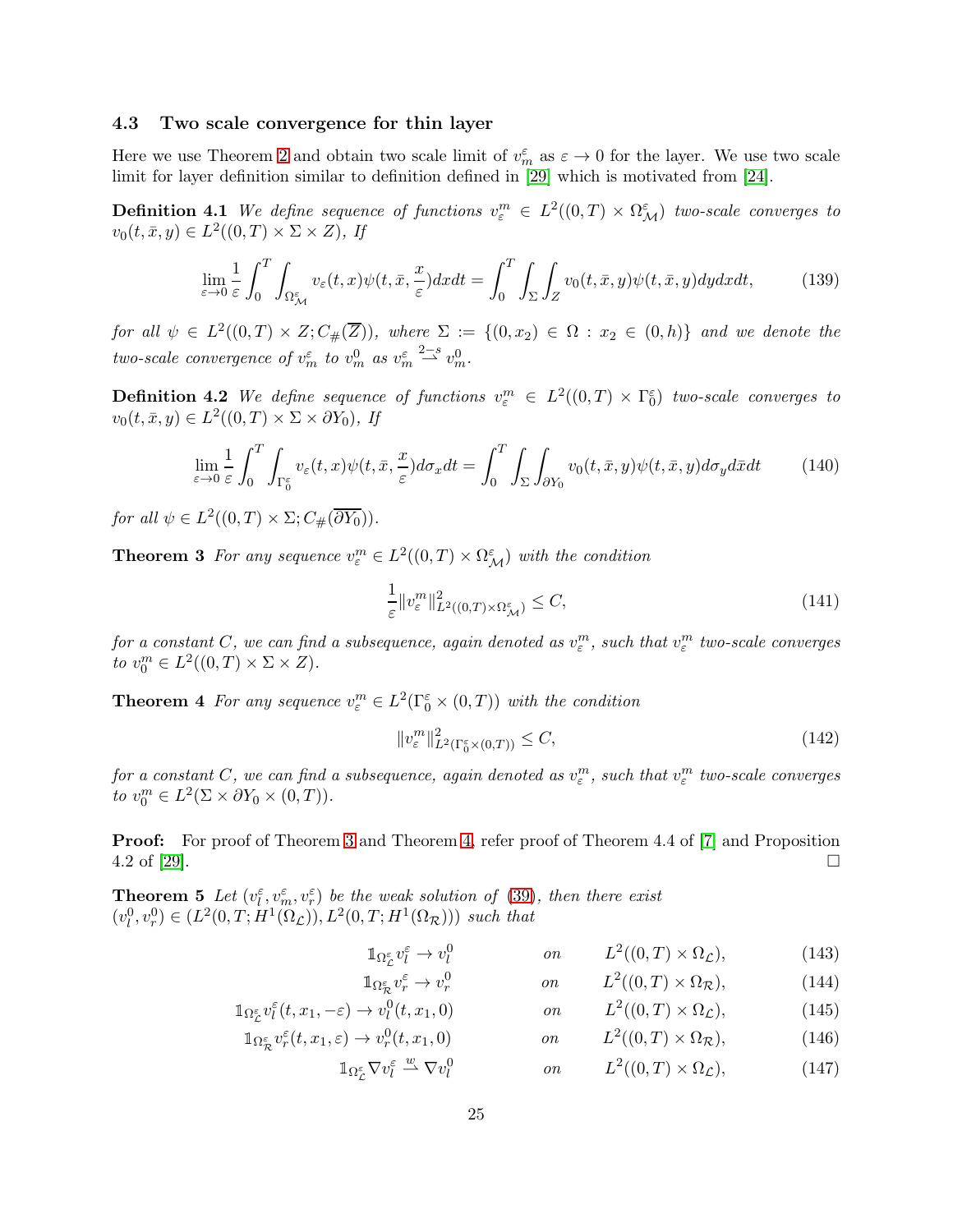<span id="page-25-10"></span><span id="page-25-9"></span><span id="page-25-4"></span><span id="page-25-1"></span><span id="page-25-0"></span>
$$
\mathbb{1}_{\Omega_{\mathcal{R}}^{\varepsilon}} \nabla v_r^{\varepsilon} \stackrel{w}{\rightharpoonup} \nabla v_r^0 \qquad \qquad on \qquad L^2((0,T) \times \Omega_{\mathcal{R}}), \tag{148}
$$

$$
\mathbb{1}_{\Omega_{\mathcal{L}}^{\varepsilon}} \partial_t v_l^{\varepsilon} \stackrel{w}{\longrightarrow} \partial_t v_l^0 \qquad \qquad on \qquad L^2(0, T; L^2(\Omega_{\mathcal{L}})), \qquad \qquad (149)
$$

$$
\mathbb{1}_{\Omega^{\varepsilon}_{\mathcal{R}}}\partial_t v_r^{\varepsilon} \stackrel{w}{\rightharpoonup} \partial_t v_r^0 \qquad \qquad on \qquad L^2(0, T; L^2(\Omega_{\mathcal{R}})), \qquad (150)
$$

$$
\mathbb{1}_{\Omega_{\mathcal{L}}^{\varepsilon}} P_{\delta}(v_{l}^{\varepsilon} - u_{b}) \to P_{\delta}(v_{l}^{0} - u_{b}) \qquad \qquad on \qquad L^{2}((0, T) \times \Omega_{\mathcal{L}}), \tag{151}
$$

$$
\mathbb{1}_{\Omega_{\mathcal{R}}^{\varepsilon}} P_{\delta}(v_r^{\varepsilon} - u_b) \to P_{\delta}(v_r^0 - u_b) \qquad \qquad on \qquad L^2((0, T) \times \Omega_{\mathcal{R}}), \tag{152}
$$

 $as \; \varepsilon \to 0.$ 

**Proof:** Proof of convergence  $(143)$ ,  $(144)$ ,  $(147)$  $(-150)$  is application of

Lemma [2,](#page-10-7) Lemma [1](#page-9-7) Theorem [2](#page-10-6) and Lions-Aubin's compactness lemma (see [\[5\]](#page-38-13)). For details of the proof see Proposition 2.1 in [\[29\]](#page-39-4). To prove convergence result [\(151\)](#page-25-1) we use the following estimate

<span id="page-25-2"></span>
$$
\|1_{\Omega_{\mathcal{L}}^{\varepsilon}} P_{\delta}(v_{l}^{\varepsilon} - u_{b}) - P_{\delta}(v_{l}^{0} - u_{b})\|_{L^{2}(0,T;L^{2}(\Omega_{\mathcal{L}}))}
$$
\n
$$
= \|1_{\Omega_{\mathcal{L}}^{\varepsilon}} P_{\delta}(v_{l}^{\varepsilon} - u_{b}) - 1_{\Omega_{\mathcal{L}}^{\varepsilon}} P_{\delta}(v_{l}^{0} - u_{b})\|_{L^{2}(0,T;L^{2}(\Omega_{\mathcal{L}}))}
$$
\n
$$
\leq \|1_{\Omega_{\mathcal{L}}^{\varepsilon}} P_{\delta}(v_{l}^{\varepsilon} - u_{b}) - 1_{\Omega_{\mathcal{L}}^{\varepsilon}} P_{\delta}(v_{l}^{0} - u_{b})\|_{L^{2}(0,T;L^{2}(\Omega_{\mathcal{L}}))}
$$
\n
$$
\leq \|1_{\Omega_{\mathcal{L}}^{\varepsilon}} P_{\delta}(v_{l}^{\varepsilon} - u_{b}) - 1_{\Omega_{\mathcal{L}}^{\varepsilon}} P_{\delta}(v_{l}^{0} - u_{b})\|_{L^{2}(0,T;L^{2}(\Omega_{\mathcal{L}}))}
$$
\n
$$
\leq C \|\mathbb{1}_{\Omega_{\mathcal{L}}^{\varepsilon}}(v_{l}^{\varepsilon} - v_{l}^{0})\|_{L^{2}(0,T;L^{2}(\Omega_{\mathcal{L}}))}
$$
\n
$$
+ \|\mathbb{1}_{\Omega_{\mathcal{L}}\setminus\Omega_{\mathcal{L}}^{\varepsilon}} P_{\delta}(v_{l}^{0} - u_{b})\|_{L^{2}(0,T;L^{2}(\Omega_{\mathcal{L}}))},
$$
\n(153)

to get the inequality [\(153\)](#page-25-2) we used the structure of  $P_\delta$  operator, Mean Value Theorem and Minkowski's inequality. As a consequence of Monotone Convergence Theorem, we have

<span id="page-25-3"></span>
$$
\|\mathbb{1}_{\Omega_{\mathcal{L}}\backslash\Omega_{\mathcal{L}}^{\varepsilon}}P_{\delta}(v_{l}^{0}-u_{b})\|_{L^{2}(0,T;L^{2}(\Omega_{\mathcal{L}}))}\to 0\tag{154}
$$

as  $\varepsilon \to 0$ . Now, using [\(143\)](#page-24-2), [\(153\)](#page-25-2) and [\(154\)](#page-25-3) as  $\varepsilon \to 0$  we can conclude  $\mathbb{1}_{\Omega_{\mathcal{L}}^{\varepsilon}} P_{\delta}(v_{l}^{\varepsilon} - u_{b}) \to P_{\delta}(v_{l}^{0} - u_{b})$ strongly in  $L^2((0,T) \times \Omega_{\mathcal{L}})$  as  $\varepsilon \to 0$ . Similarly we can prove [\(152\)](#page-25-4).  $\Box$ 

**Theorem 6** Let  $(v_l^{\varepsilon}, v_m^{\varepsilon}, v_r^{\varepsilon})$  be a weak solution of [\(39\)](#page-9-2). Then there exists  $v_m^0 \in L^2((0,T) \times$  $(\Sigma; H^1_{\#}(\mathbb{Z}))$  such that upto a subsequence, it holds

<span id="page-25-8"></span><span id="page-25-6"></span><span id="page-25-5"></span>
$$
v_m^{\varepsilon} \stackrel{2-s}{\longrightarrow} v_m^0,\tag{155}
$$

$$
\partial_t v_m^{\varepsilon} \stackrel{2-s}{\rightharpoonup} \partial_t v_m^0,\tag{156}
$$

$$
\varepsilon \nabla v_m^{\varepsilon} \stackrel{2-s}{\rightharpoonup} \nabla_y v_m^0,\tag{157}
$$

$$
\varepsilon P_{\delta}(v_m^{\varepsilon} - u_b) \stackrel{2-s}{\rightharpoonup} 0,\tag{158}
$$

 $as \varepsilon \to 0.$ 

Proof: To prove [\(155\)](#page-25-5) and [\(157\)](#page-25-6) we use Theorem [2](#page-10-6) and Theorem [3.](#page-24-0) For details we refer Proposition 2.1 and Proposition 2.2 of [\[29\]](#page-39-4). Using Theorem [2](#page-10-6) we have

<span id="page-25-7"></span>
$$
\frac{1}{\varepsilon} \| P_\delta(v_m^\varepsilon - u_b) \|_{L^2(\Omega_M^\varepsilon)}^2 \le C. \tag{159}
$$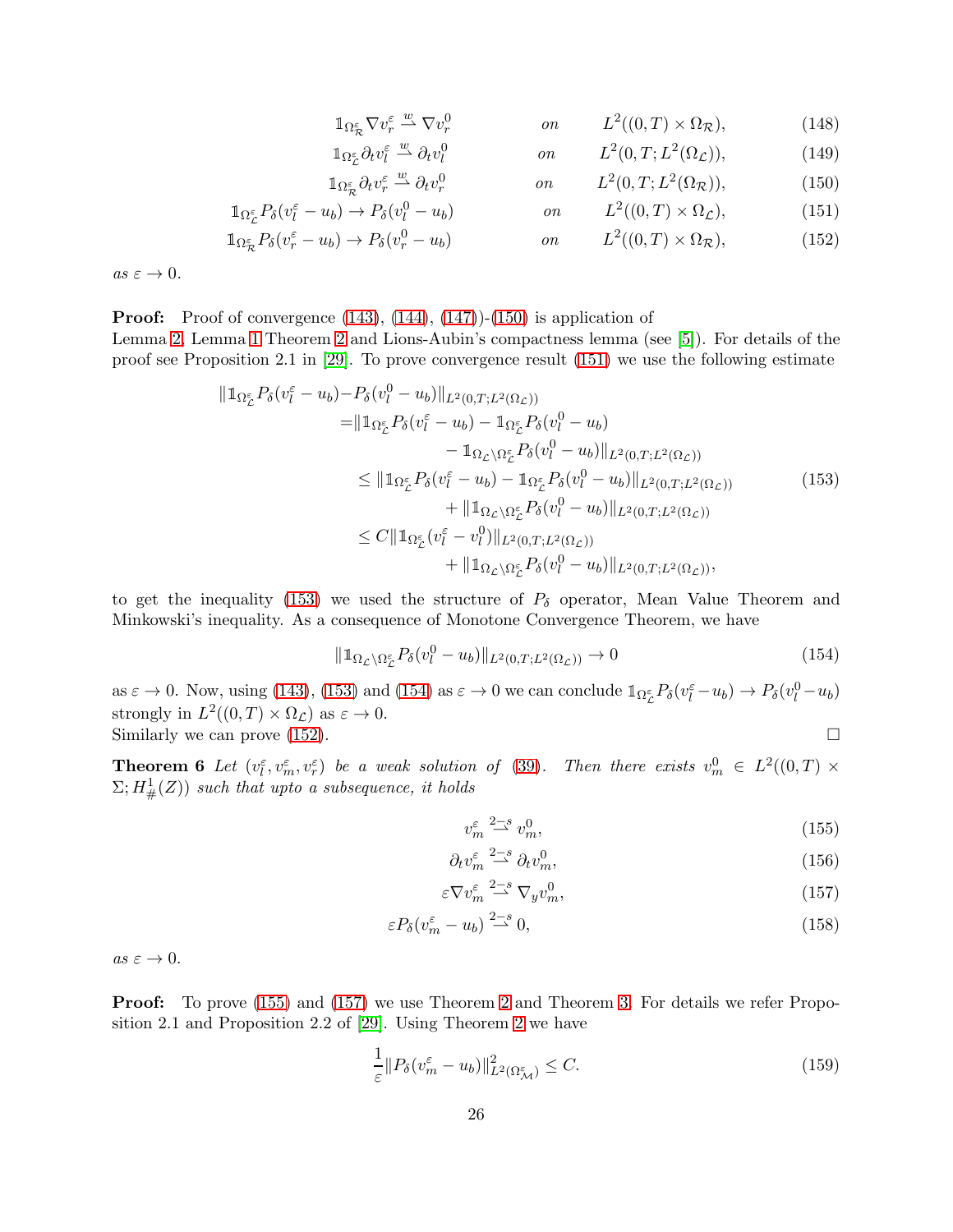Now using Theorem [3](#page-24-0) for [\(159\)](#page-25-7), we have

$$
P_{\delta}(v_m^{\varepsilon} - u_b) \stackrel{2-s}{\rightharpoonup} w,\tag{160}
$$

where  $w \in L^2((0,T) \times \Sigma \times Z)$ . Consequently, we get  $\varepsilon P_\delta(v_m^\varepsilon - u_b) \stackrel{2-s}{\rightharpoonup} 0$ .

# <span id="page-26-1"></span>5 Macroscopic model

In this section we derive upscaled equations and effective transmission conditions and coefficients for a variable selection of scalings depending on the small parameter  $\varepsilon$ ; see Table [1.](#page-26-2)

| $-0.00101$ $-0.00001$ $-0.00000$ $-0.00001$ |                                          |  |                                                   |                                                   |
|---------------------------------------------|------------------------------------------|--|---------------------------------------------------|---------------------------------------------------|
| Scaling options for infinitely thin layer   |                                          |  | Scaling options for finitely thin layer           |                                                   |
| Choice S1                                   | Choice S <sub>2</sub>                    |  | Choice S3                                         | Choice S4                                         |
| $\alpha = -1$                               | $\alpha = -1$                            |  | $\alpha \in (-1, \infty)$<br>$\beta - \alpha = 2$ | $\alpha \in (-1, \infty)$                         |
| $\beta=1$                                   | $\beta \in (0,1)$                        |  |                                                   | $\beta - \alpha \in (1, \infty) \backslash \{2\}$ |
| $\gamma \geq 1$                             | $\gamma \geq \beta$                      |  | $\gamma - \alpha \geq 1$                          | $\gamma - \alpha \geq 1$                          |
|                                             | $\xi \ge \min\{\beta - \frac{1}{2}, 0\}$ |  | $\xi - \alpha \geq 1$                             | $\xi - \alpha \geq 1$                             |

<span id="page-26-2"></span>Table 1: List of discussed scalings.

In Fig. [3](#page-26-0) and Fig. [4,](#page-27-0) we sketch the basic thin layers geometries we are handling here.



<span id="page-26-0"></span>Figure 3: Schematic representation of the macroscopic model for infinitely thin layer.

#### <span id="page-26-3"></span>5.1 Macroscopic model for infinitely thin layer

**Theorem 7** Assume  $(A1)-(A7)$ . Then for scaling choice S1,

$$
(v_l^{\varepsilon}, v_m^{\varepsilon}, v_r^{\varepsilon}) \in L^2(0, T; V_{\varepsilon}) \cap H^1(0, T; L^2(\Omega_{\mathcal{L}}^{\varepsilon}) \times L^2(\Omega_{\mathcal{M}}^{\varepsilon}) \times L^2(\Omega_{\mathcal{R}}^{\varepsilon})),
$$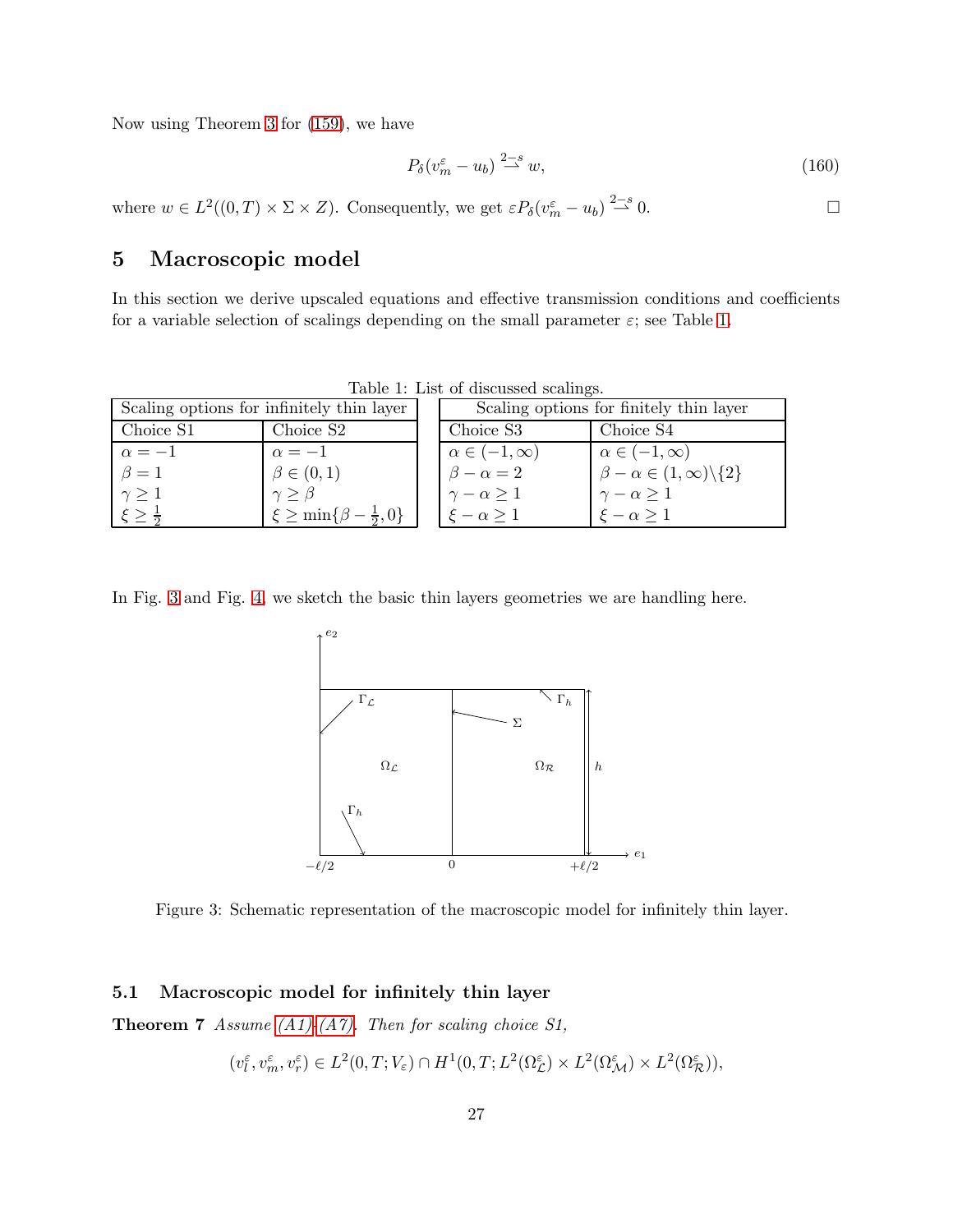

<span id="page-27-0"></span>Figure 4: Schematic representation of the macroscopic model for finitely thin layer.

satisfying  $(P_{\varepsilon})$  in the sense of Definition 2.1 converges to

<span id="page-27-1"></span>
$$
(v_l^0, v_m^0, v_r^0) \in (L^2(0,T;H^1(\Omega_{\mathcal{L}})), L^2((0,T) \times \Sigma; H^1_{\#}(Z)), L^2(0,T;H^1(\Omega_{\mathcal{R}})))
$$

which satisfies the identity

$$
\int_{0}^{T} \int_{\Omega_{\mathcal{L}}} \partial_{t}v_{l}^{0} \phi_{1} dxdt + \int_{0}^{T} \int_{\Omega_{\mathcal{L}}} D_{L} \nabla v_{l}^{0} \nabla \phi_{1} dxdt \n- \int_{0}^{T} \int_{\Omega_{\mathcal{L}}} D_{L} B_{L} P_{\delta}(v_{l}^{0} - u_{b}) \nabla \phi_{1} dxdt \n+ \int_{0}^{T} \int_{\Omega_{\mathcal{R}}} \partial_{t}v_{r}^{0} \phi_{3} dxdt + \int_{0}^{T} \int_{\Omega_{\mathcal{R}}} D_{R} \nabla v_{l}^{0} \nabla \phi_{1} dxdt \n- \int_{0}^{T} \int_{\Omega_{\mathcal{R}}} B_{R} P_{\delta}(v_{r}^{0} - u_{b}) \phi_{3} dxdt \n+ \int_{0}^{T} \int_{\Sigma} \int_{Z} \partial_{t}v_{m}^{0}(t, \bar{x}, y) \phi_{2}(t, \bar{x}, y) dyd\bar{x}dt \n+ \int_{0}^{T} \int_{\Sigma} \int_{Z} D_{M}(y) \nabla_{y}v_{m}^{0}(t, \bar{x}, y) \nabla_{y} \phi_{2}(t, \bar{x}, y) dyd\bar{x}dt \n= \int_{0}^{t} \int_{\Omega_{\mathcal{L}}} f_{b_{l}} \phi_{1} dxdt - \int_{0}^{t} \int_{\Gamma_{h} \cap \partial \Omega_{\mathcal{L}}} g_{b_{l}} \phi_{1} d\sigma dt + \int_{0}^{t} \int_{\Omega_{\mathcal{R}}} f_{b_{r}} \phi_{3} dxdt \n- \int_{0}^{T} \int_{\Gamma_{h} \cap \partial \Omega_{\mathcal{R}}} g_{b_{r}} \phi_{3} d\sigma dt + \int_{0}^{T} \int_{\Sigma} \int_{Z} f_{a_{0}}(t, \bar{x}, y) \phi_{2}(t, \bar{x}, y) dyd\bar{x}dt \n- \int_{0}^{T} \int_{\Sigma} \int_{Z} D_{L} \nabla_{\bar{x}} u_{b}(t, \bar{x}, 0) \cdot n_{l} \phi_{2}(t, \bar{x}, \bar{y}, -1) dyd\bar{x}dt \n- \int_{0}^{T} \int_{\Sigma} \int_{Z
$$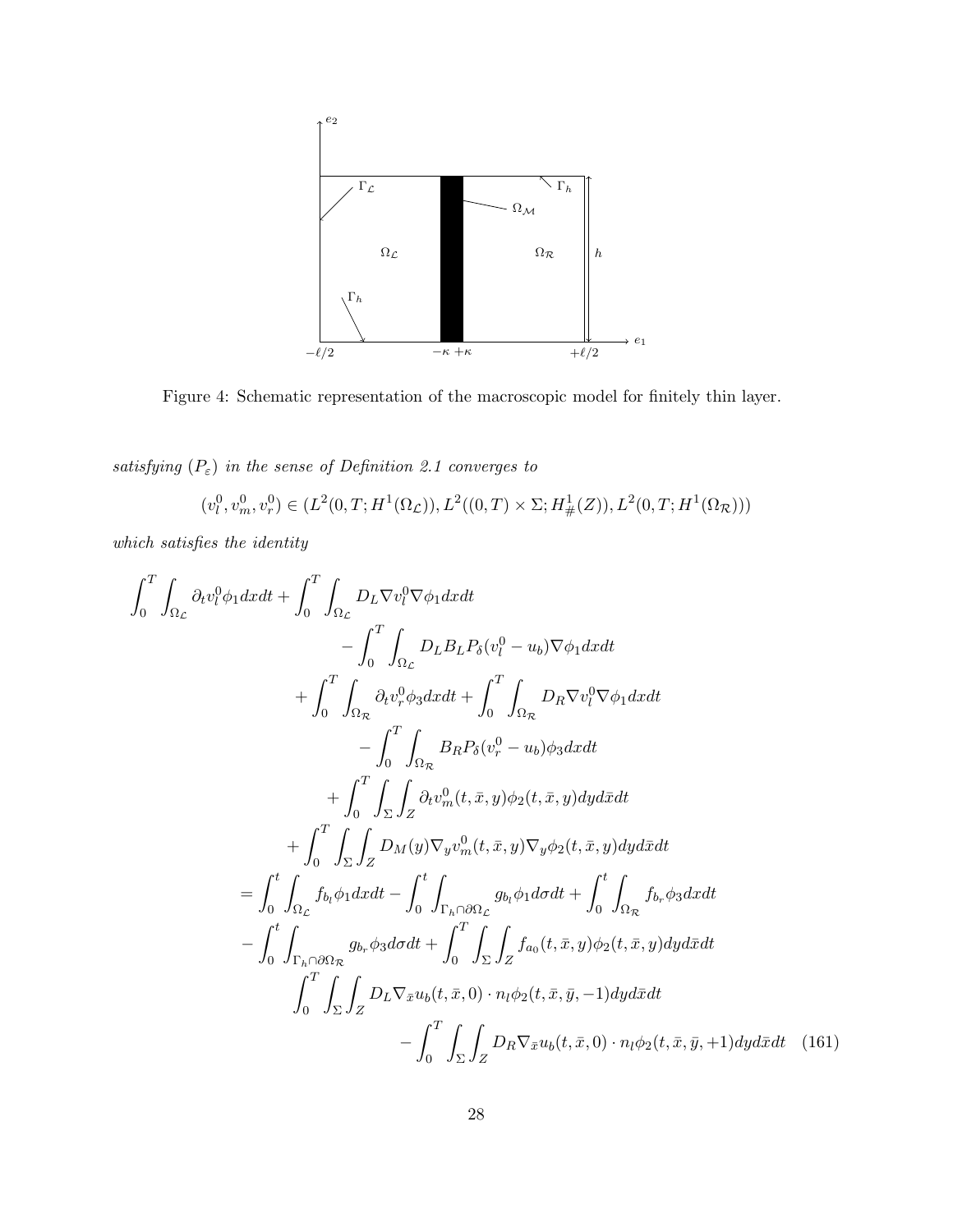for all  $(\phi_1, \phi_3) \in L^2((0,T); H^1(\Omega_{\mathcal{L}}; \Gamma_{\mathcal{L}})) \times L^2((0,T); H^1(\Omega_{\mathcal{R}}; \Gamma_{\mathcal{R}}))$  and  $\phi_2 \in L^2((0,T) \times \Sigma \times Z)$ , along with the initial condition

<span id="page-28-0"></span>
$$
v_l^0(0, x) = h_{b_l}^0(x) \text{ for all } x \in \overline{\Omega}_{\mathcal{L}}^{\varepsilon},
$$
  
\n
$$
v_r^0(0, x) = h_{b_r}^0(x) \text{ for all } x \in \overline{\Omega}_{\mathcal{R}}^{\varepsilon},
$$
  
\n
$$
v_m^0(0, \bar{x}, y) = h_{b_m}^0(\bar{x}, y) \text{ for all } (\bar{x}, y) \in \Sigma \times \overline{Z},
$$
\n(162)

where the limit function  $(v_l^0, v_m^0, v_r^0)$  are given in Theorem [5](#page-24-5) and Theorem [6.](#page-25-8)

**Proof:** We integrate the weak formulation  $(39)$  from 0 to  $T$  and choose

$$
(\phi_1, \phi_3) \in L^2((0, T); H^1(\Omega_{\mathcal{L}}^{\varepsilon}; \Gamma_{\mathcal{L}})) \times L^2((0, T); H^1(\Omega_{\mathcal{R}}^{\varepsilon}; \Gamma_{\mathcal{R}}))
$$

and

 $\phi_2 = \psi^\varepsilon(t,x) := \psi(t,\bar{x},\frac{x}{\varepsilon})$  $(\mathcal{L}^{\underline{x}}) \in L^2((0,T) \times \Sigma; C^{\infty}_{\#}(Z))$  with  $\phi_1 = \psi^{\varepsilon}$  on  $\mathcal{B}_{\mathcal{L}}^{\varepsilon}$ ,  $\phi_3 = \psi^{\varepsilon}$  on  $\mathcal{B}_{\mathcal{R}}^{\varepsilon}$ , we get

$$
\int_{0}^{T} \int_{\Omega_{\xi_{c}}^{x}} \partial_{t}v_{\ell}^{z} \phi_{1} dxdt + \int_{0}^{T} \int_{\Omega_{\xi_{c}}^{x}} D_{L} \nabla v_{\ell}^{z} \nabla \phi_{1} dxdt - \int_{0}^{T} \int_{\Omega_{\xi_{c}}^{x}} B_{L} P_{\delta}(v_{\ell}^{z} - u_{b}) \nabla \phi_{1} dxdt \n+ \int_{0}^{T} \int_{\Omega_{\xi_{R}}^{z}} \partial_{t}v_{\tau}^{z} \phi_{3} dxdt + \int_{0}^{T} \int_{\Omega_{\xi_{R}}^{z}} D_{R} \nabla v_{\tau}^{z} \nabla \phi_{3} dxdt - \int_{0}^{T} \int_{\Omega_{\xi_{R}}^{z}} B_{R} P_{\delta}(v_{r}^{z} - u_{b}) \nabla \phi_{3} dxdt \n+ \varepsilon^{\alpha} \int_{0}^{T} \int_{\Omega_{\xi_{M}}^{z}} D_{\xi_{M}}^{z} (\frac{x}{\varepsilon}) \nabla v_{m}^{z} \left( \nabla_{x} \psi(t, \bar{x}, \frac{x}{\varepsilon}) + \frac{1}{\varepsilon} \nabla_{y} \psi(t, \bar{x}, \frac{x}{\varepsilon}) \right) dxdt \n- \varepsilon^{\gamma} \int_{0}^{T} \int_{\Omega_{\xi_{M}}^{z}} B_{M}^{z} (\frac{x}{\varepsilon}) P_{\delta}(v_{m}^{z} - u_{b}) \left( \nabla_{x} \psi(t, \bar{x}, \frac{x}{\varepsilon}) + \frac{1}{\varepsilon} \nabla_{y} \psi(t, \bar{x}, \frac{x}{\varepsilon}) \right) dxdt \n- \int_{0}^{T} \int_{\Omega_{\xi_{c}}^{z}} f_{b_{l}} \phi_{1} dxdt - \int_{0}^{T} \int_{\Gamma_{h} \cap \partial \Omega_{\xi}^{z}} g_{b_{l}} \phi_{1} d\sigma dt + \int_{0}^{T} \int_{\Omega_{\xi_{R}}^{z}} f_{b_{r}} \phi_{3} dxdt \n+ \varepsilon^{\alpha} \int_{0}^{T} \int_{\Omega_{\xi_{M}}^{z}} f_{\delta_{m}}^{z} \psi(t, \bar{x}, \frac{x}{\varepsilon}) dxdt + \varepsilon^{\beta
$$

Now, using [\(143\)](#page-24-2), [\(147\)](#page-24-4), [\(149\)](#page-25-9) and [\(151\)](#page-25-1) for  $\varepsilon \to 0$ , we obtain

$$
\int_0^T \int_{\Omega_{\mathcal{L}}^{\varepsilon}} \partial_t v_l^{\varepsilon} \phi_1 dxdt + \int_0^T \int_{\Omega_{\mathcal{L}}^{\varepsilon}} D_L \nabla v_l^{\varepsilon} \nabla \phi_1 dxdt
$$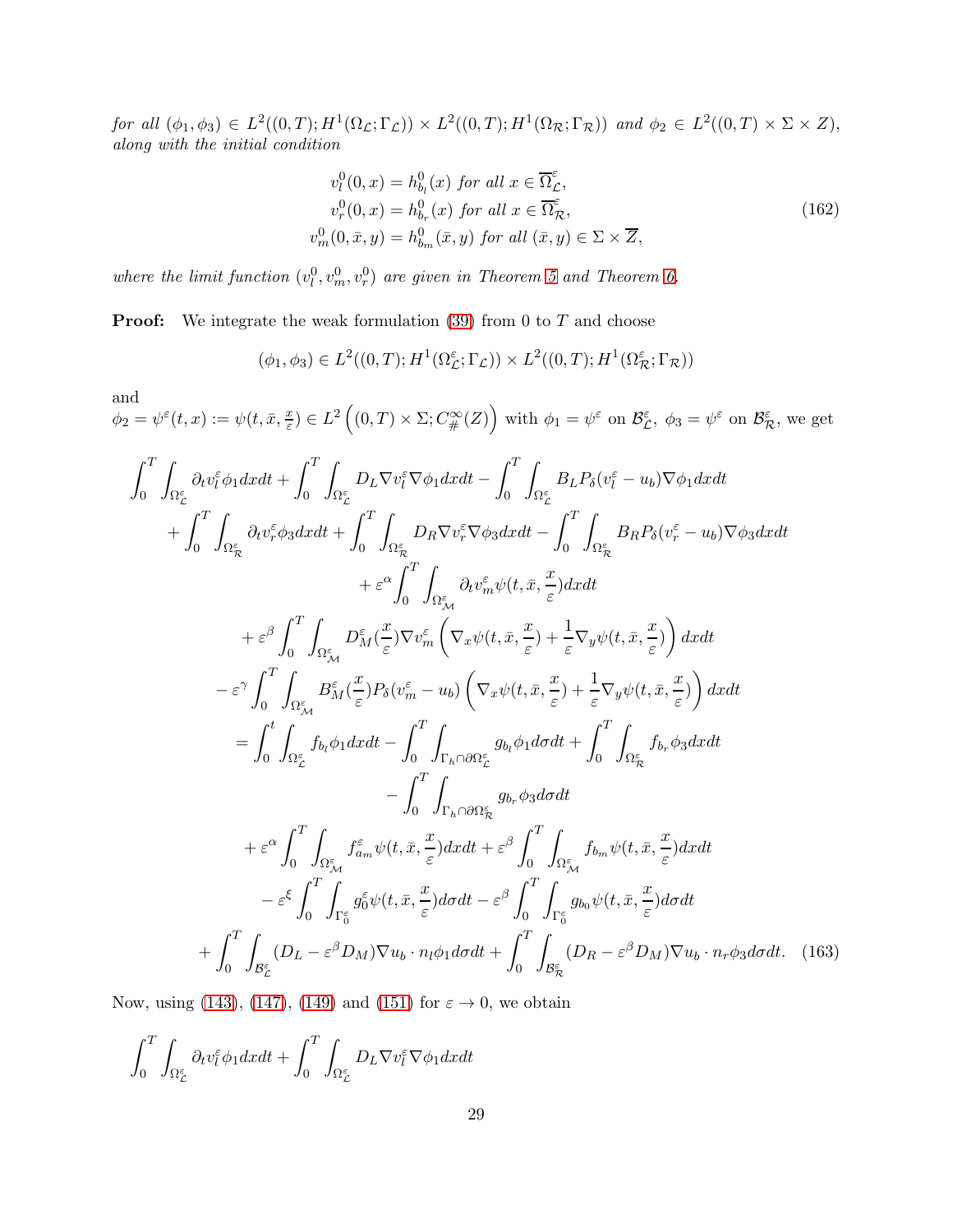$$
-\int_{0}^{T} \int_{\Omega_{\mathcal{L}}^{e}} B_{L} P_{\delta} (v_{l}^{\varepsilon} - u_{b}) \nabla \phi_{1} dx dt - \int_{0}^{T} \int_{\Omega_{\mathcal{L}}^{e}} f_{b_{l}} \phi_{1} dx dt + \int_{0}^{T} \int_{\Gamma_{h} \cap \partial \Omega_{\mathcal{L}}^{e}} g_{b_{l}} \phi_{1} d\sigma dt
$$

$$
= \int_{0}^{T} \int_{\Omega_{\mathcal{L}}} \partial_{t} v_{l}^{0} \phi_{1} dx dt + \int_{0}^{T} \int_{\Omega_{\mathcal{L}}} D_{L} \nabla v_{l}^{0} \nabla \phi_{1} dx dt
$$

$$
- \int_{0}^{T} \int_{\Omega_{\mathcal{L}}} D_{L} B_{L} P_{\delta} (v_{l}^{0} - u_{b}) \nabla \phi_{1} dx dt + \int_{0}^{T} \int_{\Gamma_{h} \cap \partial \Omega_{\mathcal{L}}} g_{b_{l}} \phi_{1} d\sigma dt. \quad (164)
$$

Similarly, using [\(144\)](#page-24-3), [\(148\)](#page-25-10), [\(150\)](#page-25-0) and [\(152\)](#page-25-4) for  $\varepsilon \to 0,$  we get

$$
\int_{0}^{T} \int_{\Omega_{\mathcal{R}}^{\varepsilon}} \partial_{t} v_{r}^{\varepsilon} \phi_{3} dxdt + \int_{0}^{T} \int_{\Omega_{\mathcal{R}}^{\varepsilon}} D_{R} \nabla v_{r}^{\varepsilon} \nabla \phi_{3} dxdt - \int_{0}^{T} \int_{\Omega_{\mathcal{R}}^{\varepsilon}} B_{R} P_{\delta} (v_{r}^{\varepsilon} - u_{b}) \nabla \phi_{r} dxdt \n- \int_{0}^{T} \int_{\Omega_{\mathcal{R}}^{\varepsilon}} f_{b_{r}} \phi_{3} dxdt + \int_{0}^{T} \int_{\Gamma_{h} \cap \partial \Omega_{\mathcal{R}}^{\varepsilon}} g_{b_{r}} \phi_{3} d\sigma dt \n= \int_{0}^{T} \int_{\Omega_{\mathcal{R}}} \partial_{t} v_{r}^{0} \phi_{3} dxdt + \int_{0}^{T} \int_{\Omega_{\mathcal{R}}} D_{R} \nabla v_{r}^{0} \nabla \phi_{3} dxdt \n- \int_{0}^{T} \int_{\Omega_{\mathcal{L}}} D_{R} B_{R} P_{\delta} (v_{r}^{0} - u_{b}) \nabla \phi_{3} dxdt \n- \int_{0}^{T} \int_{\Omega_{\mathcal{R}}} f_{b_{l}} \phi_{3} dxdt + \int_{0}^{T} \int_{\Gamma_{h} \cap \partial \Omega_{\mathcal{R}}} g_{b_{l}} \phi_{3} d\sigma dt. (165)
$$

Now for  $\alpha = -1, \beta = 1, \gamma \ge 1, \xi \ge \frac{1}{2}$  $\frac{1}{2}$  and  $\varepsilon \to 0$ , we use Theorem 6 and obtain

$$
\frac{1}{\varepsilon} \int_0^T \int_{\Omega_{\mathcal{M}}^{\varepsilon}} \partial_t v_m^{\varepsilon} \psi(t, \bar{x}, \frac{x}{\varepsilon}) dx dt \to \int_0^T \int_{\Sigma} \int_Z \partial_t v_m^0(t, \bar{x}, y) \psi(t, \bar{x}, y) dy d\bar{x} dt,
$$
\n(166)

<span id="page-29-0"></span>
$$
\frac{1}{\varepsilon} \int_0^T \int_{\Omega_M^{\varepsilon}} D_M^{\varepsilon}(\frac{x}{\varepsilon}) \varepsilon^2 \nabla v_m^{\varepsilon} \nabla_x \psi(t, \bar{x}, \frac{x}{\varepsilon}) dx dt \to 0, \tag{167}
$$

$$
\frac{1}{\varepsilon} \int_0^T \int_{\Omega_{\mathcal{M}}^{\varepsilon}} D_{\mathcal{M}}^{\varepsilon}(\frac{x}{\varepsilon}) \varepsilon \nabla v_m^{\varepsilon} \nabla_y \psi(t, \bar{x}, \frac{x}{\varepsilon}) dx dt \n\to \int_0^T \int_{\Sigma} \int_Z D_M(y) \nabla_y v_m^0(t, \bar{x}, y) \nabla_y \psi(t, \bar{x}, y) dy d\bar{x} dt, (168)
$$

$$
\varepsilon^{1+\gamma} \int_0^T \int_{\Omega_{\mathcal{M}}^{\varepsilon}} B_M^{\varepsilon}(\frac{x}{\varepsilon}) P_{\delta}(v_m^{\varepsilon} - u_b) \nabla_x \psi(t, \bar{x}, \frac{x}{\varepsilon}) dx dt \to 0, \tag{169}
$$

$$
\varepsilon^{\gamma} \int_{0}^{T} \int_{\Omega_{\mathcal{M}}^{\varepsilon}} B_{M}^{\varepsilon}(\frac{x}{\varepsilon}) P_{\delta}(v_{m}^{\varepsilon} - u_{b}) \nabla_{y} \psi(t, \bar{x}, \frac{x}{\varepsilon}) dx dt \to 0.
$$
 (170)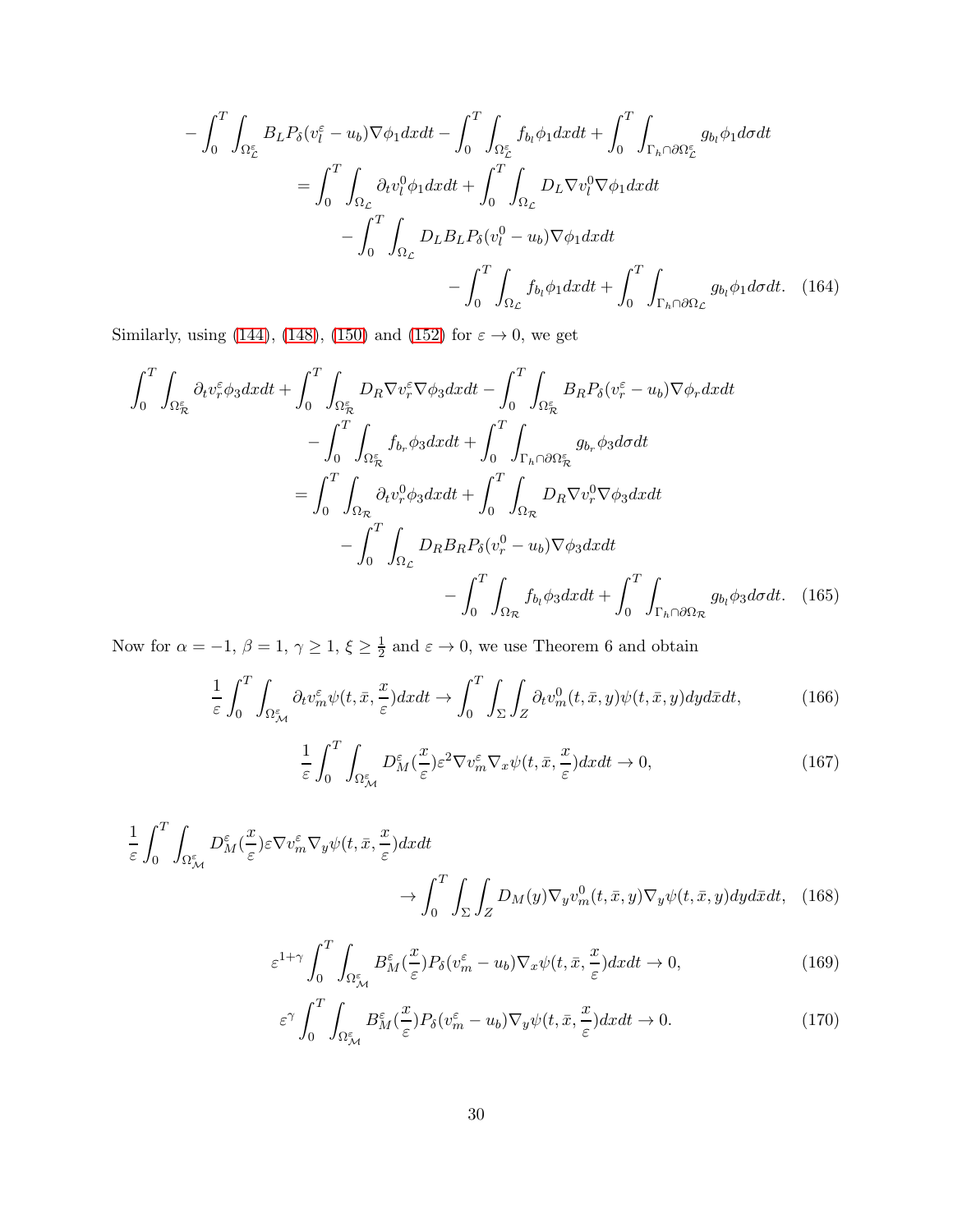Using [\(23\)](#page-7-5), we have

$$
\frac{1}{\varepsilon} \int_0^T \int_{\Omega_{\mathcal{M}}^{\varepsilon}} f_{a_m}^{\varepsilon} \psi(t, \bar{x}, \frac{x}{\varepsilon}) dx dt \to \int_0^T \int_{\Sigma} \int_Z f_{a_0}(t, \bar{x}, y) \psi(t, \bar{x}, y) dy d\bar{x} dt,
$$
\n(171)

$$
\varepsilon \int_{0}^{T} \int_{\Omega_{\mathcal{M}}^{\varepsilon}} f_{b_{m}} \psi(t, \bar{x}, \frac{x}{\varepsilon}) dx dt = \varepsilon \int_{0}^{T} \int_{\Omega_{\mathcal{M}}^{\varepsilon}} -\text{div}(D_{M}(\frac{x}{\varepsilon}) \nabla u_{b}) \psi(t, \bar{x}, \frac{x}{\varepsilon}) dx dt \n= \varepsilon \int_{0}^{T} \int_{\Omega_{\mathcal{M}}^{\varepsilon}} D_{M}(\frac{x}{\varepsilon}) \nabla u_{b} \left( \nabla_{x} \psi(t, \bar{x}, \frac{x}{\varepsilon}) + \frac{1}{\varepsilon} \nabla_{y} \psi(t, \bar{x}, \frac{x}{\varepsilon}) \right) dx dt \n= \varepsilon \int_{0}^{T} \int_{\Omega_{\mathcal{M}}^{\varepsilon}} \nabla u_{b} \left( D_{M}(\frac{x}{\varepsilon}) \right)^{t} \left( \nabla_{x} \psi(t, \bar{x}, \frac{x}{\varepsilon}) + \frac{1}{\varepsilon} \nabla_{y} \psi(t, \bar{x}, \frac{x}{\varepsilon}) \right) dx dt \n\to 0.
$$
\n(172)

Using [\(26\)](#page-7-6), we obtain

<span id="page-30-0"></span>
$$
\varepsilon^{\xi} \int_0^T \int_{\Gamma_0^{\varepsilon}} g_0^{\varepsilon} \psi(t, \bar{x}, \frac{x}{\varepsilon}) d\sigma dt \to 0, \tag{173}
$$

$$
\varepsilon \int_0^T \int_{\Gamma_0^{\varepsilon}} g_{b_0} \psi(t, \bar{x}, \frac{x}{\varepsilon}) d\sigma dt = \varepsilon \int_0^T \int_{\Gamma_0^{\varepsilon}} -\nabla u_b \left( D_M^{\varepsilon} (\frac{x}{\varepsilon}) \right)^t \psi(t, \bar{x}, \frac{x}{\varepsilon}) d\sigma dt
$$
\n
$$
\to 0.
$$
\n(174)

$$
\int_{\mathcal{B}_{\mathcal{L}}^{\varepsilon}} (D_{L} - \varepsilon D_{M}) \nabla u_{b} \cdot n_{l} \phi_{1} d\sigma + \int_{\mathcal{B}_{\mathcal{R}}^{\varepsilon}} (D_{R} - \varepsilon D_{M}) \nabla u_{b} \cdot n_{r} \phi_{3} d\sigma
$$
\n
$$
= \int_{\mathcal{B}_{\mathcal{L}}^{\varepsilon}} (D_{L} - \varepsilon D_{M}) \nabla u_{b} \cdot n_{l} \psi \sigma - \int_{\mathcal{B}_{\mathcal{R}}^{\varepsilon}} (D_{R} - \varepsilon^{\beta} D_{M}) \nabla u_{b} \cdot n_{l} \psi d\sigma. \quad (175)
$$

$$
\int_{0}^{T} \int_{\mathcal{B}_{\mathcal{L}}^{\varepsilon}} (D_{L} - \varepsilon D_{M}(\frac{x}{\varepsilon})) \nabla u_{b} \cdot n_{l} \psi(t, \bar{x}, \frac{x}{\varepsilon}) d\sigma dt \n- \int_{0}^{T} \int_{\mathcal{B}_{\mathcal{R}}^{\varepsilon}} (D_{R} - \varepsilon D_{M}(\frac{x}{\varepsilon})) \nabla u_{b} \cdot n_{l} \psi(t, \bar{x}, \frac{x}{\varepsilon}) d\sigma dt \n\rightarrow \int_{0}^{T} \int_{\Sigma} \int_{Z} D_{L} \nabla_{\bar{x}} u_{b}(t, \bar{x}, 0) \cdot n_{l} \psi(t, \bar{x}, \bar{y}, -1) d\bar{x} dt \n- \int_{0}^{T} \int_{\Sigma} \int_{Z} D_{R} \nabla_{\bar{x}} u_{b}(t, \bar{x}, 0) \cdot n_{l} \psi(t, \bar{x}, \bar{y}, +1) d\bar{x} dt.
$$
\n(176)

Combining [\(165\)](#page-29-0)-[\(175\)](#page-30-0) yields the desired result [\(161\)](#page-27-1).

For deriving initial conditions, first we choose  $\phi_1 \in C_c^{\infty}(\Omega_{\mathcal{L}})$  and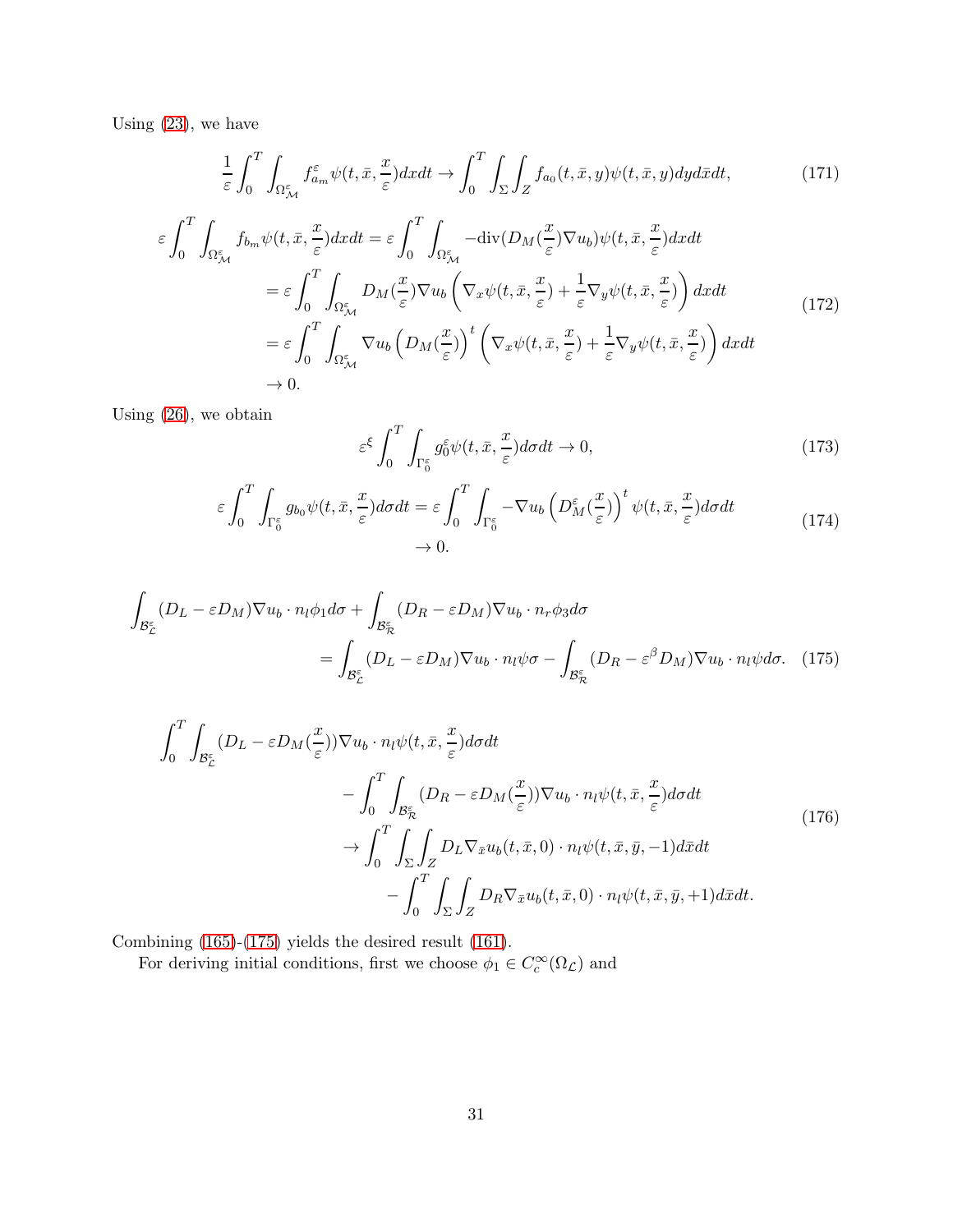$\Theta(t) \in C^{\infty}([0,T])$  with  $\Theta(T) = 0$ , then

<span id="page-31-0"></span>
$$
\int_{\Omega_{\mathcal{L}}} v_{l}^{0}(0,x)\phi_{1}(x)\Theta(0)dx = -\int_{0}^{T} \int_{\Omega_{\mathcal{L}}} \partial_{t}v_{l}^{0}(t,x)\phi_{1}(x)\Theta(t)dxdt \n- \int_{0}^{T} \int_{\Omega_{\mathcal{L}}} v_{l}^{0}(t,x)\phi_{1}(x)\partial_{t}\Theta(t)dxdt \n+ \int_{\Omega_{\mathcal{L}}} v_{l}^{0}(T,x)\phi_{1}(x)\Theta(T)dx \n= -\lim_{\varepsilon \to 0} \int_{0}^{T} \int_{\Omega_{\mathcal{L}}^{\varepsilon}} \partial_{t}v_{l}^{\varepsilon}(t,x)\phi_{1}(x)\Theta(t)dxdt \n- \lim_{\varepsilon \to 0} \int_{0}^{T} \int_{\Omega_{\mathcal{L}}^{\varepsilon}} v_{l}^{\varepsilon}(t,x)\phi_{1}(x)\partial_{t}\Theta(t)dxdt \n= \lim_{\varepsilon \to 0} \int_{\Omega_{\mathcal{L}}^{\varepsilon}} h_{b_{l}}^{\varepsilon}(x)\phi_{1}(x)\Theta(0)dx \n= \int_{\Omega_{\mathcal{L}}} h_{b_{l}}^{0}(x)\phi_{1}(x)\Theta(0)dx,
$$
\n(177)

here we used the assumption [\(28\)](#page-7-7).

Similarly, for  $\phi_3 \in C_c^{\infty}(\Omega_{\mathcal{R}})$  and using [\(29\)](#page-7-8), we get

<span id="page-31-3"></span><span id="page-31-1"></span>
$$
\int_{\Omega_{\mathcal{R}}} v_r^0(0, x)\phi_3(x)\Theta(0)dx = \int_{\Omega_{\mathcal{R}}} h_{b_r}^0(x)\phi_3(x)\Theta(0)dx,\tag{178}
$$

and for  $\psi \in C_c^{\infty}(\Sigma; C_{\#}^{\infty}(Z))$  and using [\(30\)](#page-7-9), we get

<span id="page-31-2"></span>
$$
\int_{\Sigma} \int_{Z} v_m^0(0, \bar{x}, y) \psi(\bar{x}, y) \Theta(0) d\bar{x}y = \int_{\Sigma} \int_{Z} h_{b_m}^0(\bar{x}, y) \psi(\bar{x}, y) \Theta(0) d\bar{x}y.
$$
 (179)

From [\(177\)](#page-31-0), [\(178\)](#page-31-1) and [\(179\)](#page-31-2) we get the desired result [\(162\)](#page-28-0).  $\Box$ 

**Theorem 8** Assume  $(A1)$ - $(A7)$ . Then for scaling choice S1, the limit functions  $(v_l^0, v_m^0, v_r^0)$  which are given in Theorem [5](#page-24-5) and Theorem [6](#page-25-8) satisfies the following boundary conditions

<span id="page-31-5"></span><span id="page-31-4"></span>
$$
v_l^0(t, \bar{x}, 0) = v_m^0(t, \bar{x}, y) \qquad \text{for a.e } (t, \bar{x}, y) \in (0, T) \times \Sigma \times Z_L \tag{180}
$$

$$
v_r^0(t, \bar{x}, 0) = v_m^0(t, \bar{x}, y) \qquad \text{for a.e } (t, \bar{x}, y) \in (0, T) \times \Sigma \times Z_R.
$$
 (181)

**Proof:** To prove Theorem [8,](#page-31-3) we use same technique of Theorem 4.2 of [\[19\]](#page-39-7). To prove [\(180\)](#page-31-4), we choose  $\psi \in C^{\infty}((0,T) \times \Sigma \times C_{\#}(\bar{Z}))$  such that  $\psi(t,x,\cdot)$  has compact support in  $Z_L \cup Z$  Now, using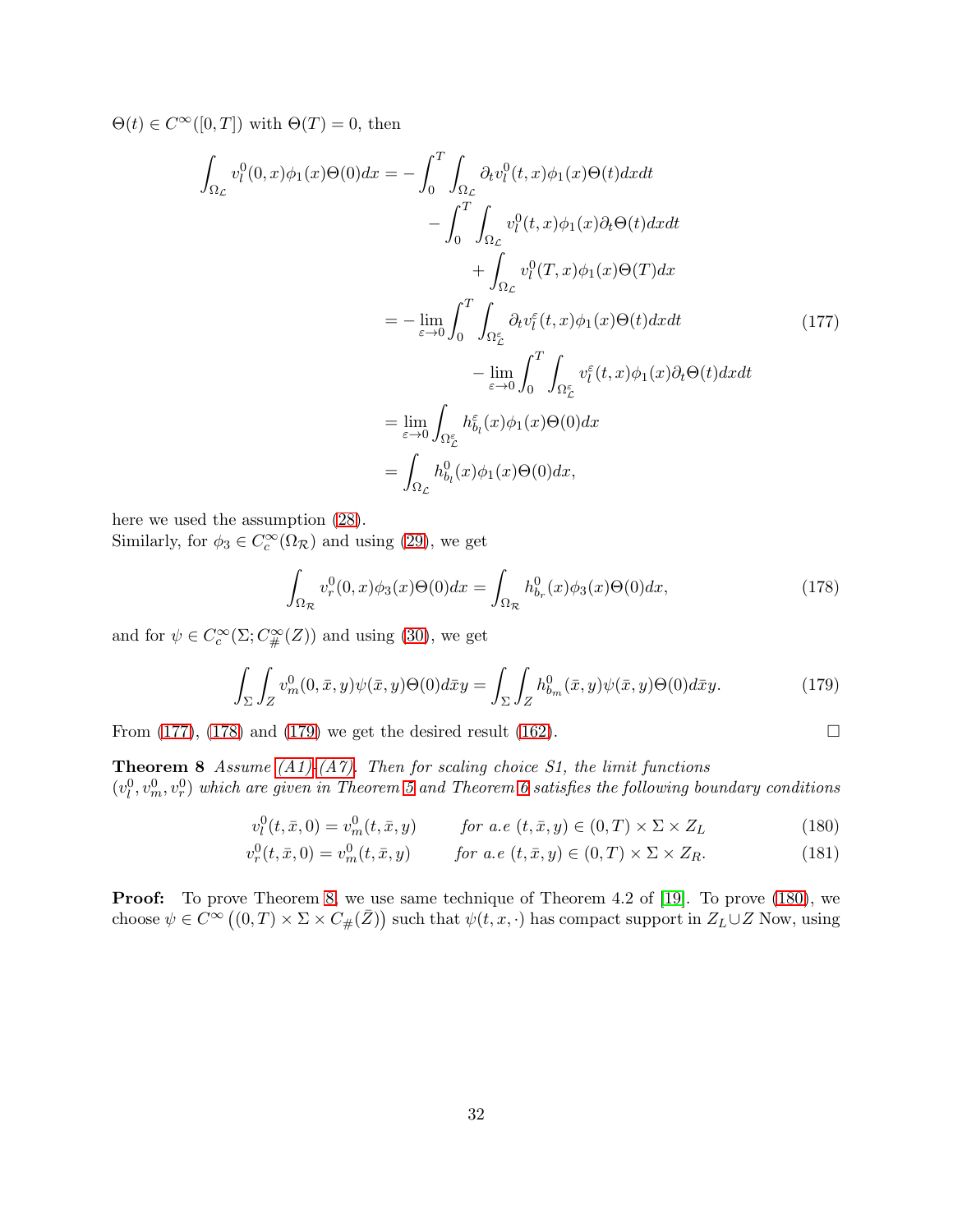integration by parts, Theorem 6 and [\(17\)](#page-6-1), we have

$$
\int_{0}^{T} \int_{\Sigma} \int_{Z} \nabla_{y} v_{m}^{0} \psi dy d\bar{x} dt = \lim_{\varepsilon \to 0} \frac{1}{\varepsilon} \int_{0}^{T} \int_{\Omega_{\varepsilon_{\mathcal{M}}}^{\varepsilon}} \varepsilon \nabla v_{m}^{\varepsilon} \psi(t, x, \frac{x}{\varepsilon}) dx dt \n= \lim_{\varepsilon \to 0} \left( \frac{-1}{\varepsilon} \int_{0}^{T} \int_{\Omega_{\varepsilon_{\mathcal{M}}}^{\varepsilon}} v_{m}^{\varepsilon} \left( \nabla_{y} \psi(t, \bar{x}, \frac{x}{\varepsilon}) + \varepsilon \nabla_{x} \phi(t, x, \frac{x}{\varepsilon}) \right) dx dt \n+ \int_{0}^{T} \int_{\Sigma} \int_{Z} v_{m}^{0} \nabla_{y} \psi dy d\bar{x} dt \n+ \lim_{\varepsilon \to 0} \int_{0}^{T} \int_{\Omega_{\varepsilon_{\mathcal{L}}}^{\varepsilon}} v_{\bar{t}}^{\varepsilon} \psi(t, x, \frac{x}{\varepsilon}) \cdot n d\sigma dt \n= - \int_{0}^{T} \int_{\Sigma} \int_{Z} v_{m}^{0} \nabla_{y} \psi dy d\bar{x} dt \n+ \int_{0}^{T} \int_{\Sigma} \int_{Z} v_{m}^{0} \nabla_{y} \psi dy d\bar{x} dt \n+ \int_{0}^{T} \int_{\Sigma} \int_{Z_{L}} v_{\bar{t}}^{0} \psi(t, \bar{x}, y) \cdot n d\sigma d\bar{x} dt \n+ \int_{0}^{T} \int_{\Sigma} \int_{Z} \nabla_{y} v_{m}^{0} \psi dy d\bar{x} dt - \int_{0}^{T} \int_{\Sigma} \int_{Z_{L}} v_{m}^{0} \psi(t, \bar{x}, y) \cdot n d\sigma d\bar{x} dt \n+ \int_{0}^{T} \int_{\Sigma} \int_{Z_{L}} v_{\bar{t}}^{0} \psi(t, \bar{x}, y) \cdot n d\sigma d\bar{x} dt.
$$
\n(182)

So, we obtain

$$
\int_0^T \int_{\Sigma} \int_{Z_L} v_m^0 \psi(t, \bar{x}, y) \cdot n d\sigma d\bar{x} dt = \int_0^T \int_{\Sigma} \int_{Z_L} v_l^0 \psi(t, \bar{x}, y) \cdot n d\sigma d\bar{x} dt.
$$
 (183)

which is equivalent to [\(180\)](#page-31-4). Similarly by choosing test function from  $C^{\infty}((0,T) \times \Sigma \times C_{\#}(\bar{Z}))$  such that  $\psi(t,x,\cdot)$  has compact support in  $Z_R \cup Z$  gives [\(181\)](#page-31-5).

**Theorem 9** Assume  $(A1)-(A7)$ . Then for scaling choice S1, the limit function  $(v_l^0, v_m^0, v_r^0)$  given in Theorem [5](#page-24-5) and Theorem [6](#page-25-8) is the weak solution of the following problem:

$$
v_l^0 \in L^2((0,T); H^1(\Omega_{\mathcal{L}})) \cap H^1((0,T); L^2(\Omega_{\mathcal{L}}))
$$
\n(184)

$$
v_m^0 \in L^2((0,T) \times \Sigma; H^1_{\#}(Z)) \cap H^1((0,T) \times \Sigma; L^2_{\#}(Z))
$$
\n(185)

$$
v_r^0 \in L^2((0,T); H^1(\Omega_\mathcal{R})) \cap H^1((0,T); L^2(\Omega_\mathcal{R})) \tag{186}
$$

satisfying

$$
\frac{\partial v_l^0}{\partial t} + \text{div}(-D_L \nabla v_l^0 + B_L P_\delta(v_l^0 - u_b)) = f_{b_l} \quad on (0, T) \times \Omega_{\mathcal{L}},
$$
  
\n
$$
\frac{\partial v_r^0}{\partial t} + \text{div}(-D_R \nabla v_r^0 + B_R P_\delta(v_r^0 - u_b)) = f_{b_r} \quad on (0, T) \times \Omega_{\mathcal{R}},
$$
  
\n
$$
v_l^0 = 0 \quad on (0, T) \times \Gamma_{\mathcal{L}}
$$
\n(188)

<span id="page-32-0"></span>
$$
v_t^0 = 0 \text{ on } (0, T) \times \Gamma_{\mathcal{R}} \tag{188}
$$

$$
v_r^0 = 0 \text{ on } (0, T) \times \Gamma_{\mathcal{R}}
$$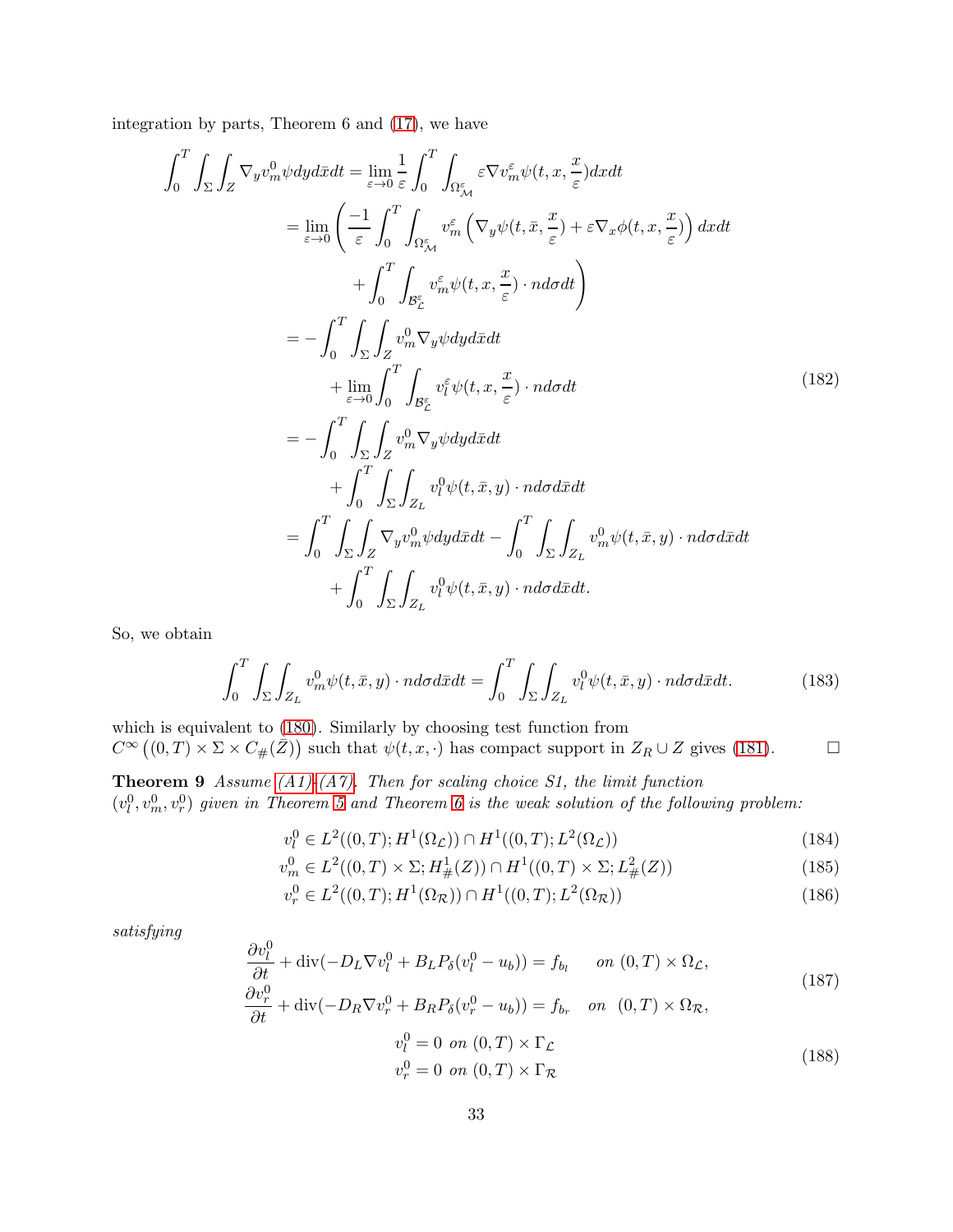$$
v_l^0(t, \bar{x}, 0) = v_m^0(t, \bar{x}, y) \text{ for a.e } (t, \bar{x}, y) \in (0, T) \times \Sigma \times Z_L,
$$
  

$$
v_r^0(t, \bar{x}, 0) = v_m^0(t, \bar{x}, y) \text{ for a.e } (t, \bar{x}, y) \in (0, T) \times \Sigma \times Z_R,
$$
 (189)

$$
(-DL\nabla vl0 + BLPδ(vl0 - ub)) \cdot nl = gbl on (\Gammah \cap \partial \OmegaL) \times (0, T),(-DR\nabla vr0 + BRPδ(vr0 - ub)) \cdot nr = gbr on (\Gammah \cap \partial \OmegaR) \times (0, T),
$$
\n(190)

$$
v_l^0(0, x) = h_{b_l}^0 \quad on \quad \overline{\Omega_{\mathcal{L}}}
$$
  

$$
v_r^0(0, x) = h_{b_r}^0 \quad on \quad \overline{\Omega_{\mathcal{R}}}
$$
 (191)

$$
(-D_{L}\nabla v_{l}^{0} + B_{L}P_{\delta}(v_{l}^{0} - u_{b}) + D_{R}\nabla v_{r}^{0} - B_{R}P_{\delta}(v_{r}^{0} - u_{b})) \cdot n_{l}
$$
  
= 
$$
\int_{Z_{L}} D_{M}\nabla_{y}v_{m}^{0} \cdot n_{l} + D_{L}\nabla_{\bar{x}}u_{b}(t, \bar{x}, 0) \cdot n_{l}
$$
  

$$
- \int_{Z_{R}} D_{M}\nabla_{y}v_{m}^{0} \cdot n_{l} + D_{R}\nabla_{\bar{x}}u_{b}(t, \bar{x}, 0) \cdot n_{l}
$$
  
on  $(0, T) \times Z$  (192)

and  $v_0^m$  solves the following cell problem

$$
\frac{\partial v_m^0}{\partial t} + \text{div}_y(-D_M \nabla_y v_m^0) = f_{a_0} \quad on \ (0, T) \times \Sigma \times Z,
$$
  

$$
(-D_M \nabla_y v_m^0) \cdot n = 0 \quad on \ (0, T) \times \Sigma \times (\partial Z \setminus (Z_L \cup Z_R))
$$
  

$$
v_l^0(0, x) = h_{b_l}^0 \quad on \ \Sigma \times Z.
$$
 (193)

**Proof:** The proof follows directly from Theorem [7](#page-26-3) and Theorem [8.](#page-31-3)

**Theorem 10** Assume [\(A1\)-](#page-6-0)[\(A7\).](#page-7-0) Then for scaling choice S2, the macroscopic equation for  $P_{\varepsilon}$ problem is:

$$
v_l^0 \in L^2((0,T); H^1(\Omega_{\mathcal{L}})) \cap H^1((0,T); L^2(\Omega_{\mathcal{L}}))
$$
\n(194)

$$
v_m^0 \in L^2((0,T);\Sigma)) \cap H^1((0,T);\Sigma)
$$
\n(195)

$$
v_r^0 \in L^2((0,T); H^1(\Omega_\mathcal{R})) \cap H^1((0,T); L^2(\Omega_\mathcal{R})) \tag{196}
$$

satisfying

$$
\frac{\partial v_l^0}{\partial t} + \text{div}(-D_L \nabla v_l^0 + B_L P_\delta(v_l^0 - u_b)) = f_{b_l} \qquad on \ (0, T) \times \Omega_{\mathcal{L}},
$$
  
\n
$$
\frac{\partial v_l^0}{\partial v_l^0} \qquad (197)
$$

$$
\frac{\partial v_r^{\circ}}{\partial t} + \text{div}(-D_R \nabla v_r^0 + B_R P_{\delta}(v_r^0 - u_b)) = f_{b_r} \quad on \quad (0, T) \times \Omega_{\mathcal{R}},
$$

$$
v_l^0 = 0 \text{ on } (0, T) \times \Gamma_{\mathcal{L}}
$$
  

$$
v_r^0 = 0 \text{ on } (0, T) \times \Gamma_{\mathcal{R}}
$$
 (198)

$$
v_l^0(t, \bar{x}, 0) = v_m^0(t, \bar{x}) \text{ for a.e } (t, \bar{x}) \in (0, T) \times \Sigma,
$$
  

$$
v_r^0(t, \bar{x}, 0) = v_m^0(t, \bar{x}) \text{ for a.e } (t, \bar{x}) \in (0, T) \times \Sigma,
$$
 (199)

$$
(-DL\nabla vl0 + BLP\delta(vl0 - ub)) \cdot nl = gbl on (\Gammah \cap \partial\OmegaL) \times (0, T),(-DR\nabla vr0 + BRP\delta(vr0 - ub)) \cdot nr = gbr on (\Gammah \cap \partial\OmegaR) \times (0, T),
$$
\n(200)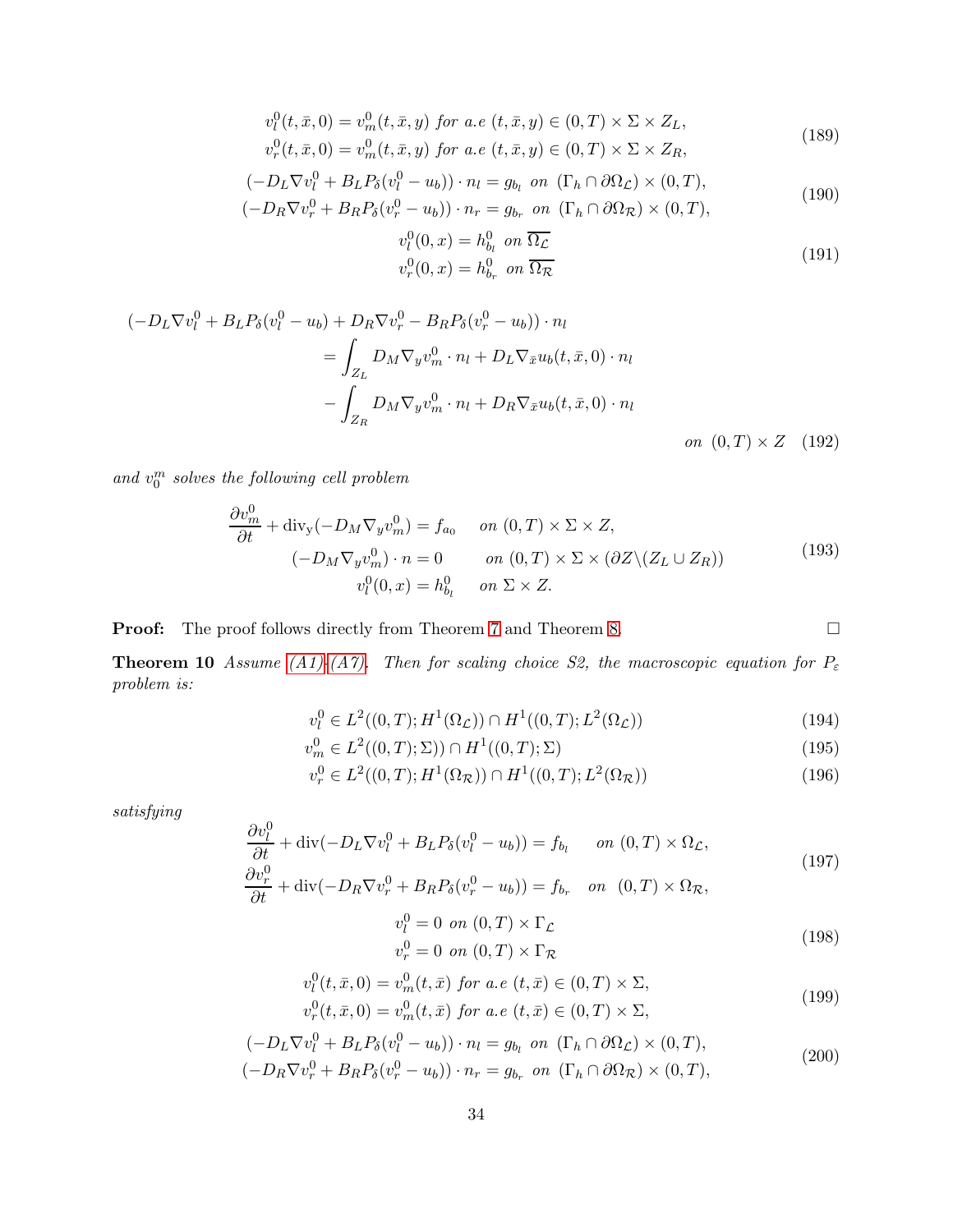$$
\begin{aligned} \left(-D_L \nabla v_l^0 + B_L P_\delta (v_l^0 - u_b) + D_R \nabla v_r^0 - B_R P_\delta (v_r^0 - u_b) \right) \cdot n_l \\ &= -|Z| \frac{\partial v_0^m}{\partial t} + \int_Z f_{a_0} dy + D_L \nabla_{\bar{x}} u_b(t, \bar{x}, 0) \cdot n_l - D_R \nabla_{\bar{x}} u_b(t, \bar{x}, 0) \cdot n_l, \\ &on \ (0, T) \times \Sigma \ (201) \end{aligned}
$$

$$
v_l^0(0, x) = h_{b_l}^0 \quad on \quad \overline{\Omega}_{\mathcal{L}} \tag{202}
$$

$$
v_r^0(0, x) = h_{b_r}^0 \quad \text{on } \overline{\Omega}_{\mathcal{R}} \tag{203}
$$

$$
v_m^0(0, x) = \frac{1}{|Z|} \int_Z h_{b_m}^0(\bar{x}, y) dy \text{ on } \overline{\Sigma}.
$$
 (204)

**Proof:** Proof is application of Theorem [5](#page-24-5) and Theorem [6](#page-25-8) and follows via similar technique of proof of Theorem [9](#page-32-0) and convergence results from [\[7\]](#page-38-7).

### 5.2 Macroscopic equation for finitely thin layer

<span id="page-34-0"></span>To derive macroscopic equation for finitely thin layer we use the following assumption [\(B1\),](#page-34-0) [\(B2\),](#page-34-1) and  $(B3)$  instead of  $(A3)$ ,  $(A4)$  and  $(A5)$ 

(B1) For the reaction rate, we assume 
$$
f_{b_l}, \partial_t f_{b_l} \in L^2(0, T; L^2(\Omega_{\mathcal{L}})),
$$
  
\n $f_{b_r}, \partial_t f_{b_r} \in L^2(0, T; L^2(\Omega_{\mathcal{R}})),$   $f_{b_m}^{\varepsilon}, \partial_t f_{b_m}^{\varepsilon} \in L^2(0, T; L^2(\Omega_{\mathcal{M}}^{\varepsilon}))$  and  
\n
$$
\varepsilon^{\alpha} \| f_{a_m}^{\varepsilon} \|_{L^2(0, T; L^2(\Omega_{\mathcal{M}}^{\varepsilon})} \leq C,
$$
\n(205)

for a.e.  $t \in (0, T)$ . Together we assume there exist  $f_{a_0} \in L^2((0, T) \times \Omega_M \times Z)$  such that

$$
f_{a_m}^{\varepsilon} \stackrel{2-s}{\rightharpoonup} f_{a_0}.\tag{206}
$$

<span id="page-34-1"></span>(B2)  $g_{b_l}, \partial_t g_{b_l} \in L^{\infty}(0,T; L^2(\Gamma_h \cap \partial \Omega_{\mathcal{L}})), g_{b_r}, \partial_t g_{b_r} \in L^{\infty}(0,T; L^2(\Gamma_h \cap \partial \Omega_{\mathcal{R}})),$  $g_{b_0}^{\varepsilon}, \partial_t g_{b_0}^{\varepsilon} \in L^{\infty}(0,T; L^2(\Gamma_0^{\varepsilon})), g_0^{\varepsilon}, \partial_t g_0^{\varepsilon} \in L^{\infty}(0,T; L^2(\Gamma_0^{\varepsilon}))$  and

$$
\varepsilon^{\xi - \frac{1}{2}} \|g_0^{\varepsilon}\|_{L^2(\Gamma_0^{\varepsilon})}^2 \le C,\tag{207}
$$

$$
\varepsilon^{\beta - \frac{1}{2}} \|g_{b_0}^{\varepsilon}\|_{L^2(\Gamma_0^{\varepsilon})}^2 \le C,\tag{208}
$$

for a.e.  $t \in (0, T)$ . Together we assume there exist  $g_0 \in L^2((0, T) \times \Omega_M \times \partial Y_0)$  such that

$$
g_0^{\varepsilon} \stackrel{2-s}{\longrightarrow} g_0. \tag{209}
$$

<span id="page-34-2"></span>(B3) For initial conditions, we assume  $h_{b_l}^{\varepsilon} \in H^1(\Omega_{\mathcal{L}}), h_{b_r}^{\varepsilon} \in H^1(\Omega_{\mathcal{R}}), h_{b_m}^{\varepsilon} \in H^1(\Omega_{\mathcal{M}}^{\varepsilon})$  with

$$
||h_{b_l}^{\varepsilon}||_{L^2(\Omega_{\mathcal{L}}^{\varepsilon})}^2 + ||h_{b_r}^{\varepsilon}||_{L^2(\Omega_{\mathcal{R}}^{\varepsilon})}^2 + \varepsilon^{\alpha}||h_{b_m}^{\varepsilon}||_{L^2(\Omega_{\mathcal{M}}^{\varepsilon})}^2 \leq C,
$$
\n(210)

and

$$
\mathbb{1}_{\Omega_{\mathcal{L}}^{\varepsilon}} h_{b_l}^{\varepsilon} \to h_{b_l}^0 \qquad \text{on} \qquad L^2((0,T) \times \Omega_{\mathcal{L}}), \tag{211}
$$

$$
\mathbb{1}_{\Omega_{\mathcal{R}}^{\varepsilon}} h_{b_r}^{\varepsilon} \to h_{b_r}^0 \qquad \text{on} \qquad L^2((0,T) \times \Omega_{\mathcal{R}}), \tag{212}
$$

$$
h_{b_m}^{\varepsilon} \stackrel{2-s}{\rightharpoonup} h_{b_r}^0. \tag{213}
$$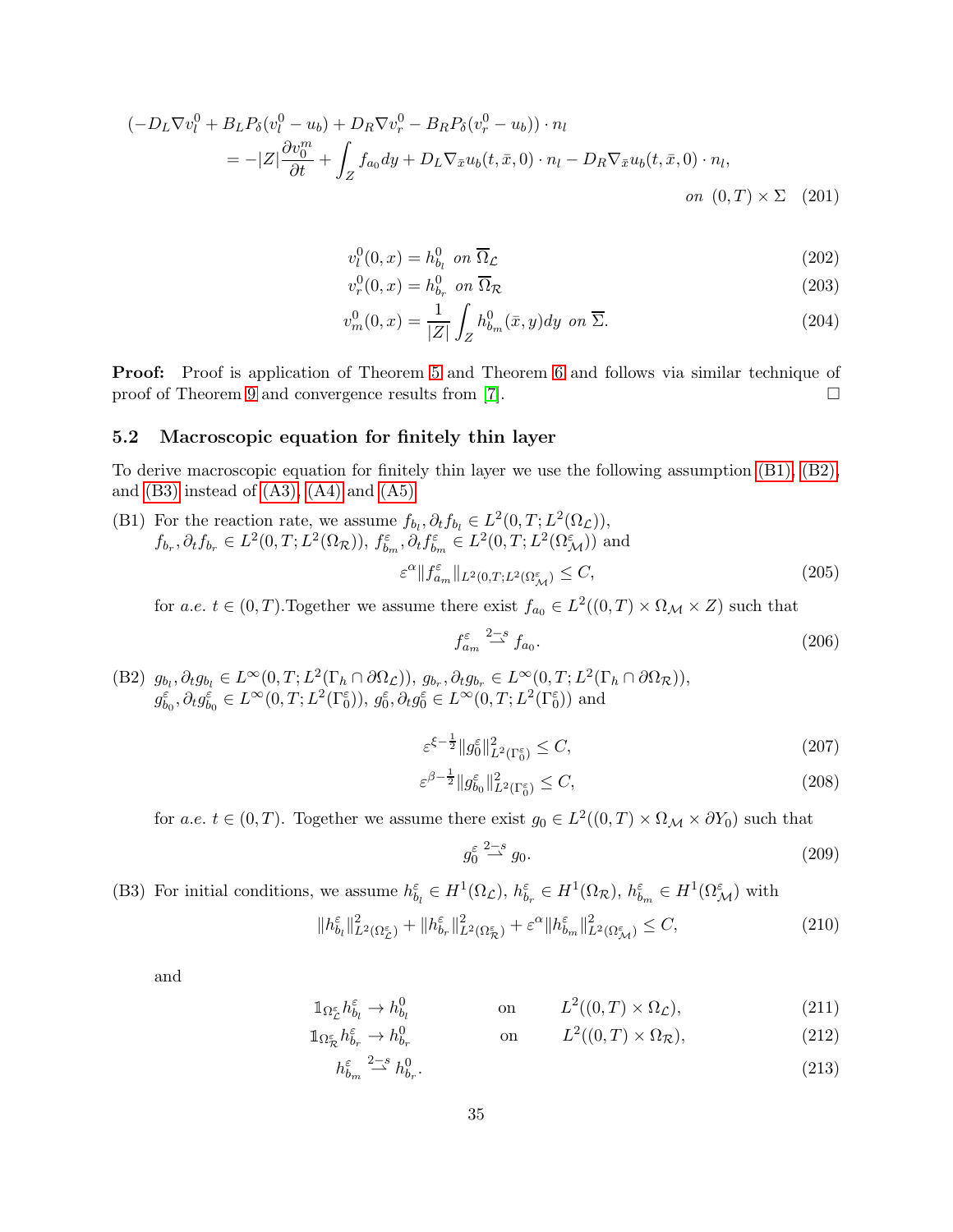On assumption [\(B1\),](#page-34-0) [\(B2\)](#page-34-1) and [\(B3\)](#page-34-2) we use two scale convergence definition from [\[24\]](#page-39-3).

**Theorem 11** Assume [\(A1\),](#page-6-0) [\(A2\),](#page-6-7) [\(A6\),](#page-7-2) [\(A7\)](#page-7-0) and [\(B1\)-](#page-34-0)[\(B3\).](#page-34-2) Then for scaling choice S3, the macroscopic equation for  $(P_{\varepsilon})$  problem is:

$$
v_l^0 \in L^2((0,T); H^1(\Omega_{\mathcal{L}})) \cap H^1((0,T); L^2(\Omega_{\mathcal{L}}))
$$
\n(214)

$$
v_m^0 \in L^2((0,T) \times \Omega_{\mathcal{M}}; H^1_{\#}(Z)) \cap H^1((0,T) \times \Omega_{\mathcal{M}}; L^2_{\#}(Z))
$$
\n(215)

$$
v_r^0 \in L^2((0,T); H^1(\Omega_\mathcal{R})) \cap H^1((0,T); L^2(\Omega_\mathcal{R}))
$$
\n(216)

satisfying

$$
\frac{\partial v_l^0}{\partial t} + \text{div}(-D_L \nabla v_l^0 + B_L P_\delta(v_l^0 - u_b)) = f_{b_l} \quad on (0, T) \times \Omega_{\mathcal{L}},
$$
  
\n
$$
\frac{\partial v_r^0}{\partial t} + \text{div}(-D_R \nabla v_r^0 + B_R P_\delta(v_r^0 - u_b)) = f_{b_r} \quad on (0, T) \times \Omega_{\mathcal{R}},
$$
\n(217)

$$
v_l^0 = 0 \text{ on } (0, T) \times \Gamma_{\mathcal{L}}
$$
  

$$
v_r^0 = 0 \text{ on } (0, T) \times \Gamma_{\mathcal{R}}
$$
 (218)

$$
(-DL\nabla vl0 + BLP\delta(vl0 - ub)) \cdot nl = gbl on (\Gammah \cap \partial \OmegaL) \times (0, T),(-DR\nabla vr0 + BRP\delta(vr0 - ub)) \cdot nr = gbr on (\Gammah \cap \partial \OmegaR) \times (0, T),
$$
\n(219)

$$
\frac{\partial v_m^0}{\partial t} + \text{div}_{y_2}(-\lambda_1 D_M \nabla_{y_2} v_m^0 + \lambda_2 B_M P_\delta(v_m^0 - u_b)) = f_{a_m} \qquad on \quad (0, T) \times \Omega_M \times Z, \tag{220}
$$

$$
(-\lambda_1 D_M \nabla_{y_2} v_m^0 + \lambda_2 B_M P_\delta (v_m^0 - u_b)) \cdot n_m = g_0 \qquad on \quad (0, T) \times \Omega_M \times \partial Y_0. \tag{221}
$$

$$
v_l^0(t, \bar{x}, 0) = v_m^0(t, \bar{x}, y) \qquad \text{for a.e } (t, \bar{x}) \in (0, T) \times \mathcal{B}_\mathcal{L} \times Z_L \tag{222}
$$

$$
v_r^0(t, \bar{x}, 0) = v_m^0(t, \bar{x}, y) \qquad \text{for a.e } (t, \bar{x}) \in (0, T) \times \mathcal{B}_{\mathcal{R}} \times Z_R. \tag{223}
$$

$$
\begin{aligned} \left(-D_L \nabla v_l^0 + B_L P_\delta (v_l^0 - u_b)\right) \cdot n_l \\ &= \int_{Z_L} \left(-\lambda_1 D_M \nabla_{y_2} v_m^0 + \lambda_2 B_M P_\delta (v_m^0 - u_b)\right) \cdot n_l dy_2 - D_L \nabla u_b \cdot n_l \quad \text{on } (0, T) \times \mathcal{B}_\mathcal{L}. \end{aligned} \tag{224}
$$

$$
\begin{aligned} \left(-D_R \nabla v_l^0 + B_R P_\delta (v_l^0 - u_b)\right) \cdot n_r \\ &= \int_{Z_R} \left(-D_M \nabla_{y_2} v_m^0 + B_M P_\delta (v_m^0 - u_b)\right) \cdot n_r \, dy_2 - D_R \nabla u_b \cdot n_r \\ & \text{on } (0, T) \times \mathcal{B}_{\mathcal{R}}, \tag{225} \end{aligned}
$$

$$
v_l^0(0, x) = h_{b_l}^0(x) \text{ on } \overline{\Omega_{\mathcal{L}}}
$$
\n
$$
(226)
$$

$$
v_r^0(0, x) = h_{b_r}^0(x) \text{ on } \overline{\Omega_{\mathcal{R}}}
$$
\n
$$
(227)
$$

$$
v_m^0(0, x, y) = h_{b_m}^0(x, y) \text{ on } \overline{\Omega}_{\mathcal{M}} \times \overline{Z},
$$
\n(228)

where  $\lambda_1 = 1$ , and  $\lambda_2 = 1$  if  $\gamma - \alpha = 1$  and  $\lambda_2 = 0$  if  $\gamma - \alpha > 1$ .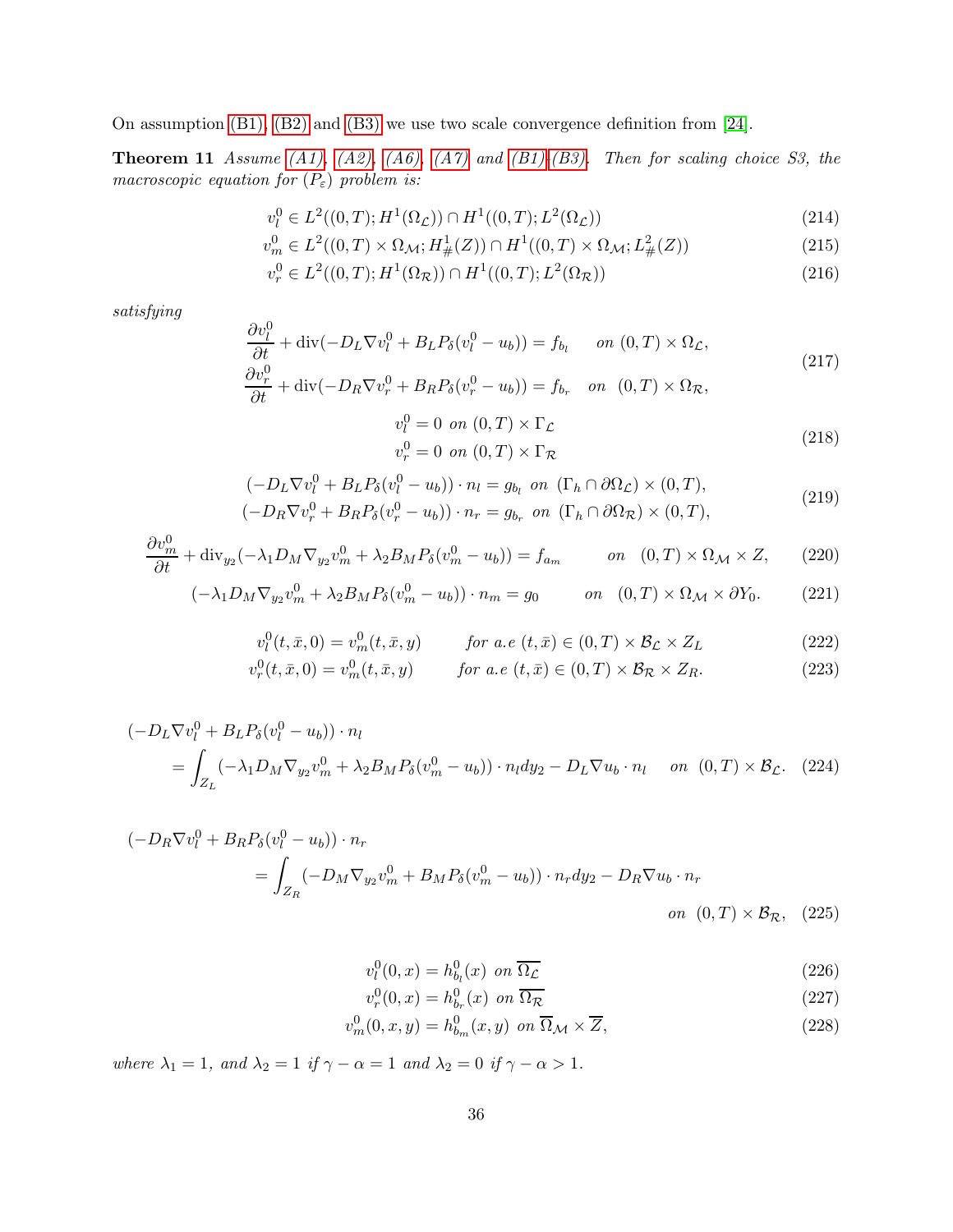**Proof:** The proof follows from Theorem 2 and the two scale compactness result from [\[24\]](#page-39-3).  $\square$ 

**Remark 3** The working strategy to obtain macroscopic equation for choice S4 is similar to that used to obtain the macroscopic equation for choice S3. The only difference in macroscopic equations for the choice S3 and choice S4 is the value of  $\lambda_1$ . We obtain  $\lambda_1 = 1$  for the choice S3 while we *obtain*  $\lambda_1 = 0$  *for the choice S4.* 

### 6 Approximation of non-regularized problem

In this section, we propose a strategy that allows the vanishing of the parameter  $\delta$  arising in our regularized nonlinear reaction-diffusion-convection problem, i.e. we replace the nonlinear operator  $P_{\delta}(\cdot)$  cf. [\(5\)](#page-4-1) by  $P(\cdot)$  as defined in [\(8\)](#page-4-3) and comment on what possibilities are available to handle a fully nonlinear oscillating drift.

Within this section, we refer to the jointly  $\varepsilon$ - and  $\delta$ -dependent problem [\(39\)](#page-9-2) and [\(40\)](#page-9-3) as problem  $(P_{\varepsilon}^{\delta})$ . Similarly, the  $\delta$  independent problem where  $P_{\delta}(\cdot)$  replaced by  $P(\cdot)$  in [\(39\)](#page-9-2) and [\(40\)](#page-9-3) is referred to as the  $(P_{\varepsilon}^{0})$  problem. What concerns the macroscopic equation [\(161\)](#page-27-1) with initial condition [\(162\)](#page-28-0), we call it the  $(P_0^{\delta})$  problem. Finally, we denote the  $\varepsilon$  and  $\delta$  independent macroscopic equation as the  $(P_0^0)$  problem. It appears anytime  $P_\delta(\cdot)$  is replaced in [\(161\)](#page-27-1) with [\(162\)](#page-28-0) by  $P(\cdot)$ .

<span id="page-36-0"></span>The hypotheses on data and parameters needed for the solvability of problems  $(P_{\varepsilon}^{\delta}), (P_{\varepsilon}^0),$  $(P_0^{\delta})$ , and  $(P_0^0)$  are assumed to hold. In such case, the following approximation results hold:

Theorem 12 If  $(v_l^{\varepsilon,\delta})$  $\epsilon^{,\delta}_l, v^{\varepsilon,\delta}_m, v^{\varepsilon,\delta}_r)$  is the weak solution of  $(P^{\delta}_{\varepsilon})$  and  $(v^{\varepsilon,0}_l)$  $\binom{\varepsilon,0}{l}, \upsilon^{\varepsilon,0}_m, \upsilon^{\varepsilon,0}_r$  is the weak solution of  $(P_{\varepsilon}^{0})$  problem, then as  $\delta \to 0$ ,  $(v_{l}^{\varepsilon,\delta})$  $\ell_l^{\varepsilon,\delta}, \nu_m^{\varepsilon,\delta}, \nu_r^{\varepsilon,\delta}) \to (\nu_l^{\varepsilon,0})$  $\epsilon_0^{(0)}, v_m^{\varepsilon,0}, v_r^{\varepsilon,0})$  weakly in  $L^2((0,T); H(\Omega_{\mathcal{L}}^{\varepsilon};\Gamma_{\mathcal{L}})) \times$  $L^2((0,T); H^1(\Omega_{\mathcal{M}}^{\varepsilon})) \times H(\Omega_{\mathcal{R}}^{\varepsilon};\Gamma_{\mathcal{R}}).$ 

**Proof:** To prove this result we rely on the basic working ideas from [\[34\]](#page-40-9). The proof follows via a direct application of the convolution property (see Theorem 4.22 from [\[8\]](#page-38-11)). We take  $\delta \to 0$  in  $(P_{\varepsilon})$ and apply the property of convolution which is  $P_\delta(r) \to P(r)$  in  $L^2(\mathbb{R})$  strongly as  $\delta \to 0$ . See [\[34\]](#page-40-9) for related arguments.

<span id="page-36-1"></span>Theorem 13 If  $(v_l^{0,\delta})$  $\hat{v}^{0,\delta}_l,v^{0,\delta}_m,v^{0,\delta}_r)$  is the weak solution of  $(P_0^\delta)$  and  $(v^{0,0}_l)$  $\hat{v}^{0,0}_l, v^{0,0}_m, v^{0,0}_r)$  is the weak solution of  $(P_0^0)$  problem, then as  $\delta \to 0$ ,  $(v_l^{0,\delta})$  $\binom{0, \delta}{l}, \binom{0, \delta}{m}, \binom{0, \delta}{r} \rightarrow \binom{0, 0}{l}$  $\ell_l^{0,0}, v_m^{0,0}, v_r^{0,0})$  weakly in  $L^2((0,T); H^1(\Omega_{\mathcal{L}})) \times$  $L^2((0,T) \times \Sigma; H^1_{\#}(Z)) \times L^2((0,T);H^1(\Omega_{\mathcal{R}})).$ 

**Proof:** The proof follows similar lines as when proving Theorem [12.](#page-36-0)

Combining Theorem [12](#page-36-0) and Theorem [13](#page-36-1), we conclude that the weak solution to  $(P_{\varepsilon}^{0})$  can be approximated in terms of the weak solution to  $(P_0^0)$ . We indicate this fact in flowchart shown in Fig [5.](#page-37-0)

### 7 Conclusion

Starting off from a setting involving reaction-diffusion with nonlinear drift crossing a periodically perforated layer, we derived upscaled equations, some of them reduced dimensionally, as well as effective transmission conditions for different choice of scalings in terms of a small heterogeneity parameter called  $\varepsilon$  for the diffusion and drift transport terms as well as for the microscopic surface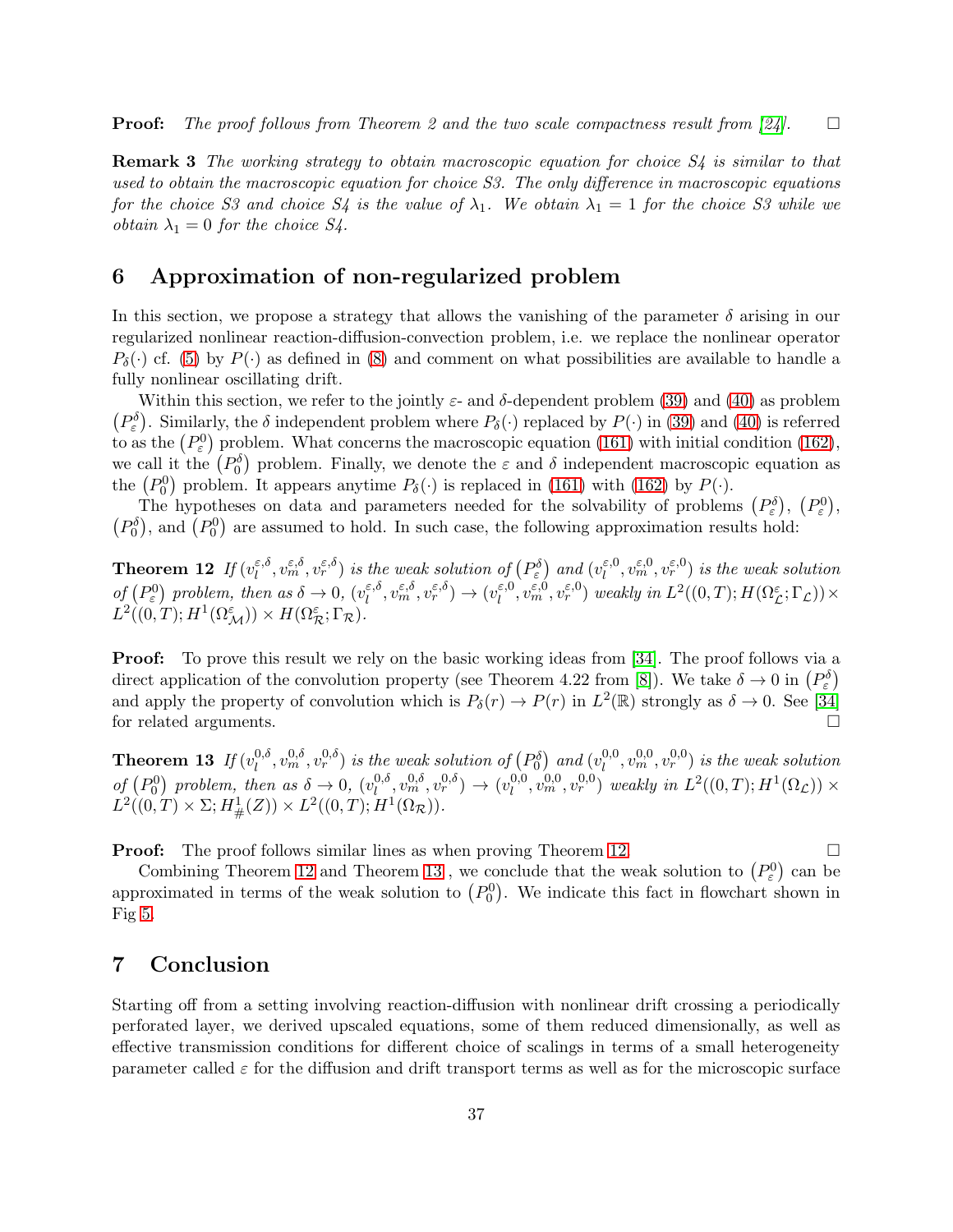

<span id="page-37-0"></span>Figure 5: Flowchart showing links between our parameter-dependent problems.

reaction rates. To pass to the homogenization limit  $\varepsilon \to 0$ , we used both the classical concept of two-scale convergence (see e.g. [\[30\]](#page-40-4), [\[2\]](#page-38-6)) as well as the concept of two-scale layer convergence (see [\[29\]](#page-39-4)), depending on the used parametric scaling. The second type of convergence is able to handle simultaneously periodic homogenization and dimension reduction limits.

A number of distinct limit upscaled model equations have been obtained in this framework. It is worth noting that our list is not exhaustive. Some more cases can be added. However, we believe that these options are potentially the most relevant ones if one has in mind the physical problem. At this moment, we are unable to classify, in the spirit of Occam's razor, which of these models is best. A robust multiscale numerical approach as well as access to flux measurements for a given flat membrane with controlled regular internal structure are ingredients needed to make such comparisons. This is yet to be done.

We studied here only the 2D case. We did that because the derivation of the original problem has been done for an interacting particle system in 2D. Our convergence results extend to higher dimensions without additional mathematical difficulties. However, we expect that eventual numerical approximations of the proposed problems are harder in 3D compared to 2D. Notice also the fact that our rectangular microstructures can be replaced in theory by any other type of inclusion having Lipschitz boundary and satisfying the restriction  $\partial Y \cap Y_0 = \emptyset$ .

We expect that the diagram shown in Figure [5](#page-37-0) is commutative. However, more mathematical results still need to be obtain to support such statement. The main issue is that, currently, we do not control in a parameter independent way the non-regularized nonlinear drift. We believe that the way of working proposed in [\[25\]](#page-39-6) will turn to be useful to clarify this matter. It is also worth to study the corrector estimates of our problem since it can give idea about how good our approximation is. We expect that the method proposed e.g. in [\[39\]](#page-40-2) and in [\[18\]](#page-39-14) can be used to derive corrector estimates for our problem.

### Acknowledgements

The work of V.R. and A.M. is partly supported by the project "Homogenization and dimension reduction of thin heterogeneous layers", grant nr. VR 2018-03648 of the Swedish Research Council.

A.M. thanks Maria Neuss-Radu (Erlangen, Germany) and Willi Jäger (Heidelberg, Germany) for many discussions on this and related topics during the last years. This work has been finalized during the friendly and inspiring atmosphere of the Institut Mittag Leffler workshop "New trends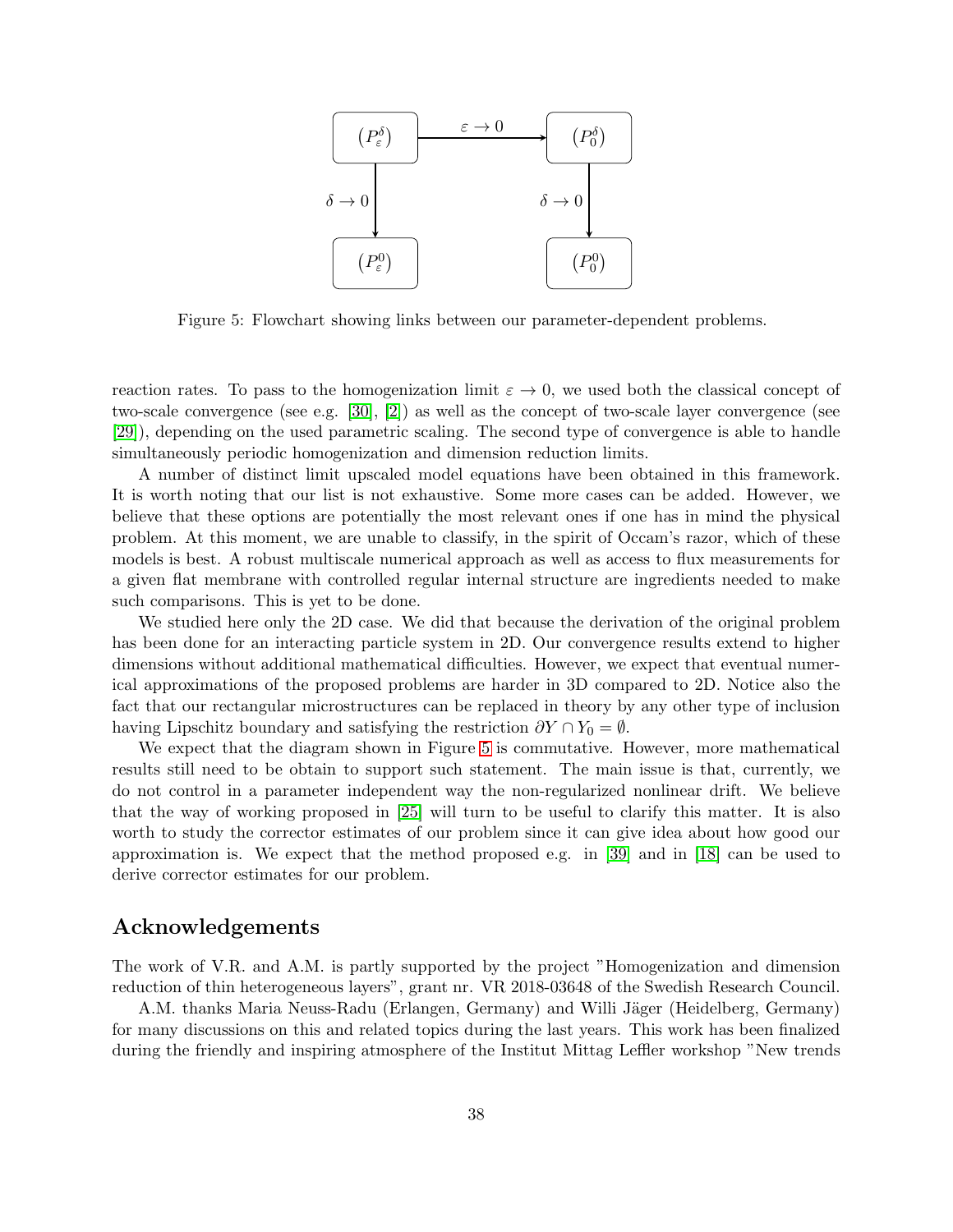in numerical multiscale methods and beyond", Stockholm, July 12 – 16, 2021.

### <span id="page-38-12"></span>References

- [1] E. Acerbi, V. Chiadò Piat, G. Dal Maso, and D. Percivale, An extension theorem from connected sets, and homogenization in general periodic domains, Nonlinear Analysis: Theory, Methods & Applications 18 (1992), no. 5, 481–496.
- <span id="page-38-9"></span><span id="page-38-6"></span>[2] G. Allaire, Homogenization and two-scale convergence, SIAM Journal on Mathematical Analysis 23 (1992), no. 6, 1482–1518.
- <span id="page-38-2"></span>[3] M. Amar, I. De Bonis, and G. Riey, *Homogenization of elliptic problems involving interfaces* and singular data, Nonlinear Analysis 189 (2019), 111562.
- [4] T. Arbogast, J. Douglas, Jr, and U. Hornung, Derivation of the double porosity model of single phase flow via homogenization theory, SIAM Journal on Mathematical Analysis 21 (1990), no. 4, 823–836.
- <span id="page-38-13"></span><span id="page-38-5"></span> $[5]$  J.-P. Aubin, Un théorème de compacité, Comptes rendus hebdomadaires des séances de l'Académie des sciences 256 (1963), no. 24, 5042–5044.
- <span id="page-38-7"></span>[6] N.S. Bakhvalov and G. Panasenko, Homogenisation: Averaging Processes in Periodic Media: Mathematical Problems in the Mechanics of Composite Materials, Springer Netherlands, 1989.
- [7] A. Bhattacharya, M. Gahn, and M. Neuss-Radu, Effective transmission conditions for reaction–diffusion processes in domains separated by thin channels, Applicable Analysis (2020 doi: https://doi.org/10.1080/00036811.2020.1789599), 1–15.
- <span id="page-38-11"></span><span id="page-38-8"></span>[8] H. Brezis, Functional Analysis, Sobolev Spaces and Partial Differential Equations, Springer, New York, NY, 2011.
- [9] R. Bunoiu and C. Timofte, Upscaling of a double porosity problem with jumps in thin porous media, Applicable Analysis (2020 doi:https://doi.org/10.1080/00036811.2020.1854232), 1–18.
- <span id="page-38-4"></span><span id="page-38-3"></span>[10] D. Ciorănescu and P. Donato, An Introduction to Homogenization, Oxford University Press, 1999.
- [11] E. N. M. Cirillo, I. de Bonis, A. Muntean, and O. Richardson, Upscaling the interplay between diffusion and polynomial drifts through a composite thin strip with periodic microstructure, Meccanica (2020 doi:https://doi.org/10.1007/s11012-020-01253-8), 1–20.
- <span id="page-38-0"></span>[12] E. N. M. Cirillo, O. Krehel, A. Muntean, R. van Santen, and A. Sengar, Residence time estimates for asymmetric simple exclusion dynamics on strips, Physica A: Statistical Mechanics and its Applications 442 (2016), 436–457.
- <span id="page-38-10"></span>[13] E. A. Coddington and N. Levinson, Theory of Ordinary Differential Equations, Tata McGraw-Hill Education, 1955.
- <span id="page-38-1"></span>[14] E. L. Cussler, Diffusion: Mass Transfer in Fluid Systems, Cambridge university press, 2009.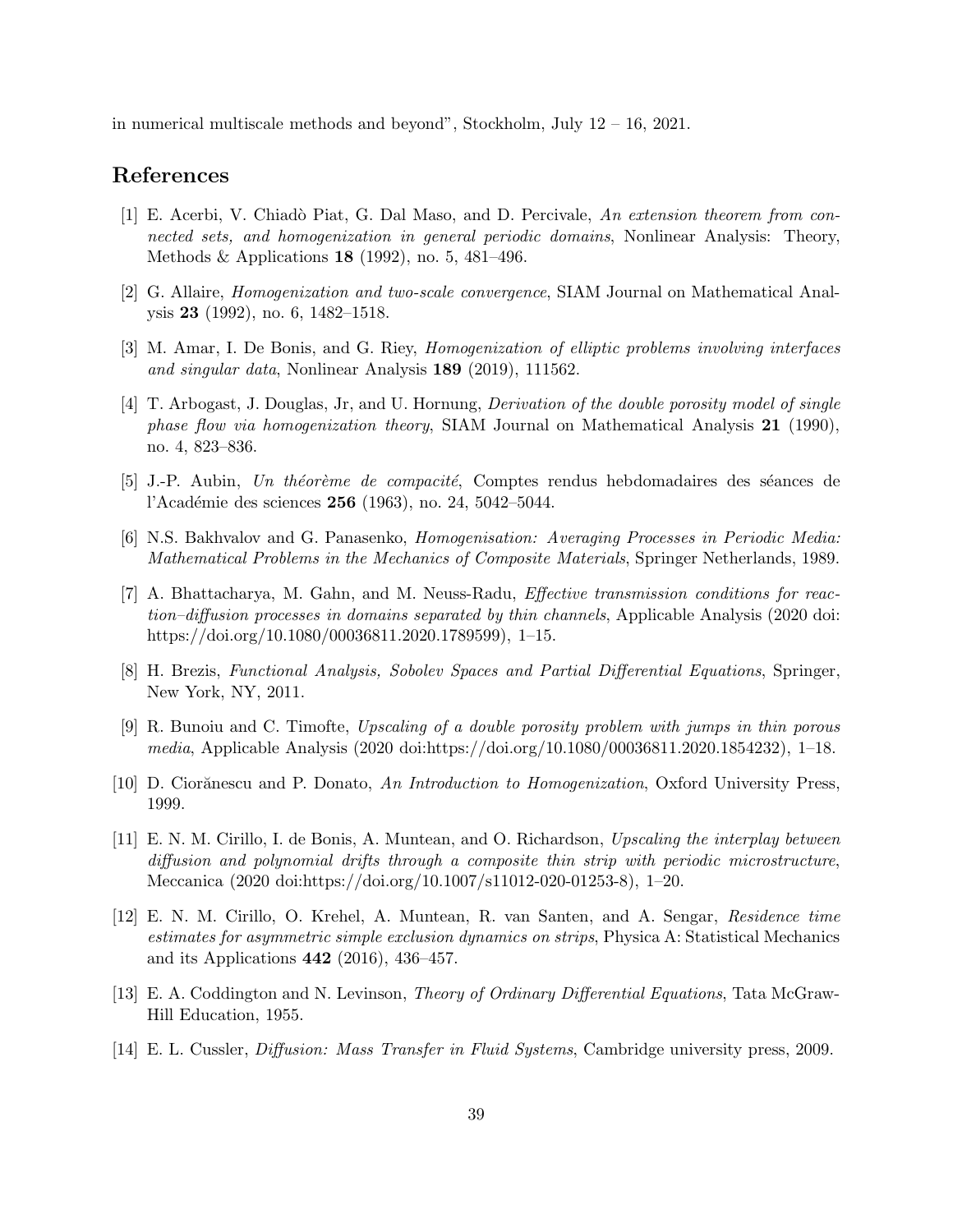- <span id="page-39-10"></span><span id="page-39-8"></span>[15] L. C. Evans, Partial Differential Equations, vol. 19, American Mathematical Society, 2010.
- <span id="page-39-1"></span>[16] J. Fabricius, E. Miroshnikova, A. Tsandzana, and P. Wall, Pressure-driven flow in thin do*mains*, Asymptotic Analysis  $116$  (2020), no. 1, 1–26.
- [17] T. Fatima, E. Ijioma, T. Ogawa, and A. Muntean, Homogenization and dimension reduction of filtration combustion in heterogeneous thin layers, Networks & Heterogeneous Media  $9$  (2014), no. 4, 709–737.
- <span id="page-39-14"></span>[18] M. Gahn, W. Jäger, and M. Neuss-Radu, Correctors and error estimates for reaction–diffusion processes through thin heterogeneous layers in case of homogenized equations with interface diffusion, Journal of Computational and Applied Mathematics **383** (2021), 113126.
- <span id="page-39-7"></span><span id="page-39-2"></span>[19] M. Gahn and M. Neuss-Radu, Singular limit for reactive diffusive transport through an array of thin channels in case of critical diffusivity, preprint arXiv:2003.13310 (2020), 1–26.
- [20] A. Glitzky, M. Liero, and G. Nika, Dimension reduction of thermistor models for largearea organic light-emitting diodes, Discrete & Continuous Dynamical Systems - S (2020 doi: 10.3934/dcdss.2020460), 1–19.
- <span id="page-39-12"></span><span id="page-39-9"></span>[21] E. Haller, *Pressure-driven flows in thin and porous domains*, Ph.D. thesis, Luleå University of Technology, 2021.
- [22] W. Han, The best constant in a trace inequality, Journal of Mathematical Analysis and Applications 163 (1992), no. 2, 512–520.
- <span id="page-39-0"></span>[23] J. G. Herterich, Q. Xu, R. W. Field, D. Vella, and I. M. Griffiths, Optimizing the operation of a direct-flow filtration device, Journal of Engineering Mathematics 104 (2017), no. 1, 195–211.
- <span id="page-39-6"></span><span id="page-39-3"></span>[24] D. Lukkassen, G. Nguetseng, and P. Wall, Two-scale convergence, International Journal of Pure and Applied Mathematics 2 (2002), no. 1, 35–86.
- <span id="page-39-5"></span>[25] S. Marušić and E. Marušić-Paloka, Two-scale convergence for thin domains and its applications to some lower-dimensional models in fluid mechanics, Asymptotic Analysis 23 (2000), 23–57.
- <span id="page-39-11"></span>[26] C. C. Mei and B. Vernescu, Homogenization Methods for Multiscale Mechanics, World Scientific, 2010.
- [27] A. Muntean and M. Neuss-Radu, A multiscale Galerkin approach for a class of nonlinear coupled reaction–diffusion systems in complex media, Journal of Mathematical Analysis and Applications 371 (2010), no. 2, 705–718.
- <span id="page-39-13"></span>[28] A. I. Nazarov and S. I. Repin, *Exact constants in Poincaré type inequalities for functions with* zero mean boundary traces, Mathematical Methods in the Applied Sciences 38 (2014), no. 15, 3195–3207.
- <span id="page-39-4"></span>[29] M. Neuss-Radu and W. Jäger, *Effective transmission conditions for reaction-diffusion processes* in domains separated by an interface, SIAM Journal on Mathematical Analysis  $39$  (2007), no. 3, 687–720.